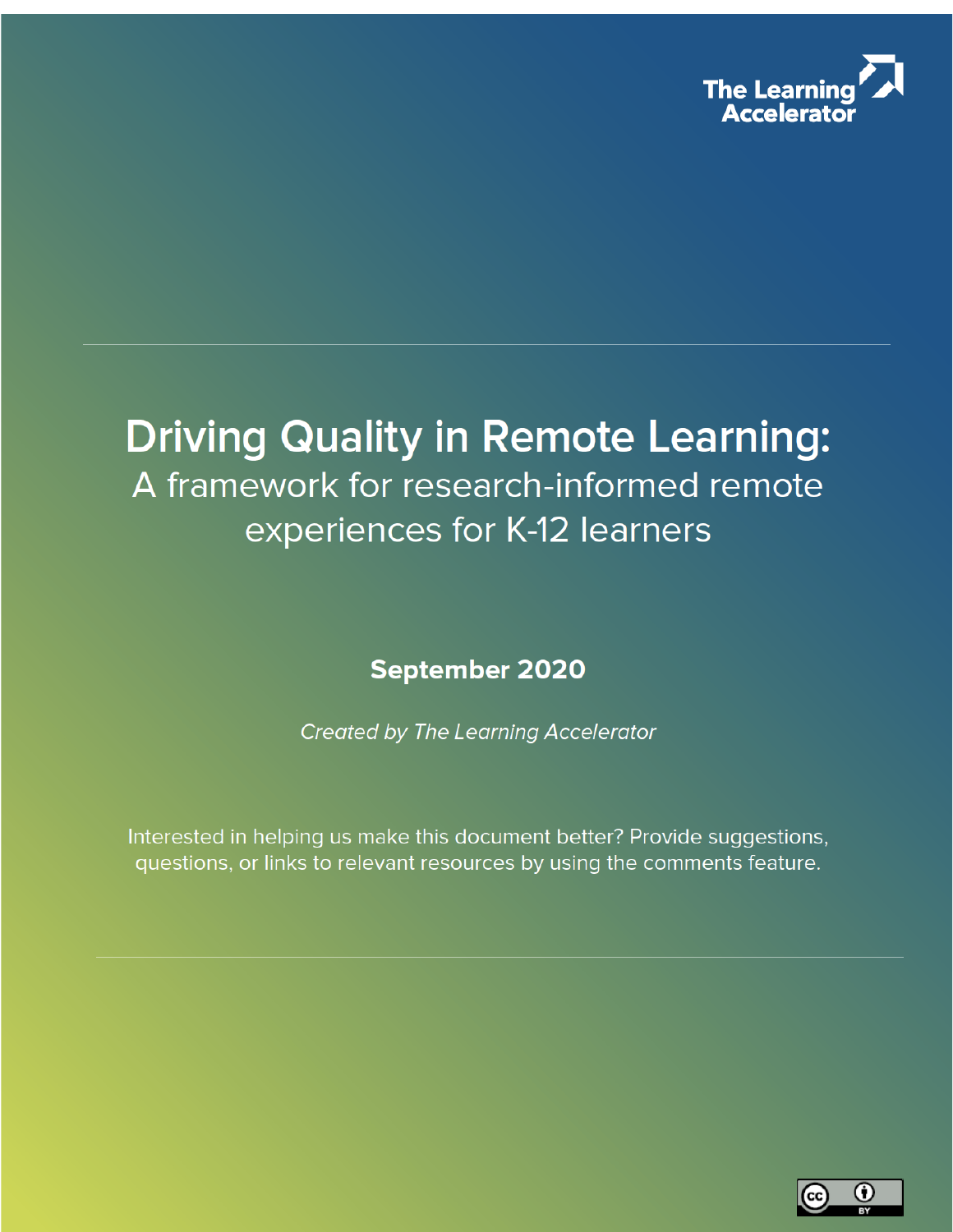# **Quality Remote Learning Experiences:** A Research-Informed Brief

The COVID-19 pandemic has dramatically shifted the landscape of American K-12 learning. Between March and April 2020, nearly every public school was forced to close, shifting quickly to remote<sup>1</sup> learning. As educators begin the 2020-2021 school year, the prospect of continuing remote full-time or hybrid (that is, part-online, part in-person) remains likely for many communities. Improving our approaches to teaching and learning in these environments, therefore, is a critical lever for ensuring our schools are able to drive equitable outcomes for every child in the country.

- **● What can we learn from research about if and how remote learning experiences are an effective means for student learning?**
- **● How might teachers think about the design of their remote instruction in a research-informed way?**

The Learning Accelerator (TLA), a national nonprofit, completed a review of the academic and professional literature to help begin to answer these questions.

### **This document summarizes key findings and lays out a research-informed framework for implementing and improving remote learning for K-12 students.**

Note: This document is aimed at exploring strategies teachers can enact with students; equally important are the school and system-level conditions (processes, structures, supports) leaders must put in place to ensure greater equity and access around the design of teaching and learning. Examination of the system-level conditions for success is outside the scope of this brief, but you can explore more about conditions for success and scale [conditions](https://practices.learningaccelerator.org/do/conditions-for-success-scale/learning-materials-tools?subtopic=&grade=&audience=&stage=) for success and scale here. In addition, this review is offered [alongside](https://practices.learningaccelerator.org/learn/how-can-blended-learning-work-in-remote-setting) other practice guidance for [implementing](https://practices.learningaccelerator.org/learn/how-can-blended-learning-work-in-remote-setting) remote learning.

Finally, given the pace of field learning, this document should be considered "living;" as the evidence base grows and evolves, our team will update it.

<sup>1</sup> For the purposes of this review, we are using the term "remote learning" to broadly describe forms of instructional interaction where students and teachers are working together online and/or in a non-co-located way, adopting the following definition from Schlosser & Simonson (2002): "Institution-based, formal education where the learning group is separated, and where interactive telecommunications systems are used to connect learners, resources, and instructors."

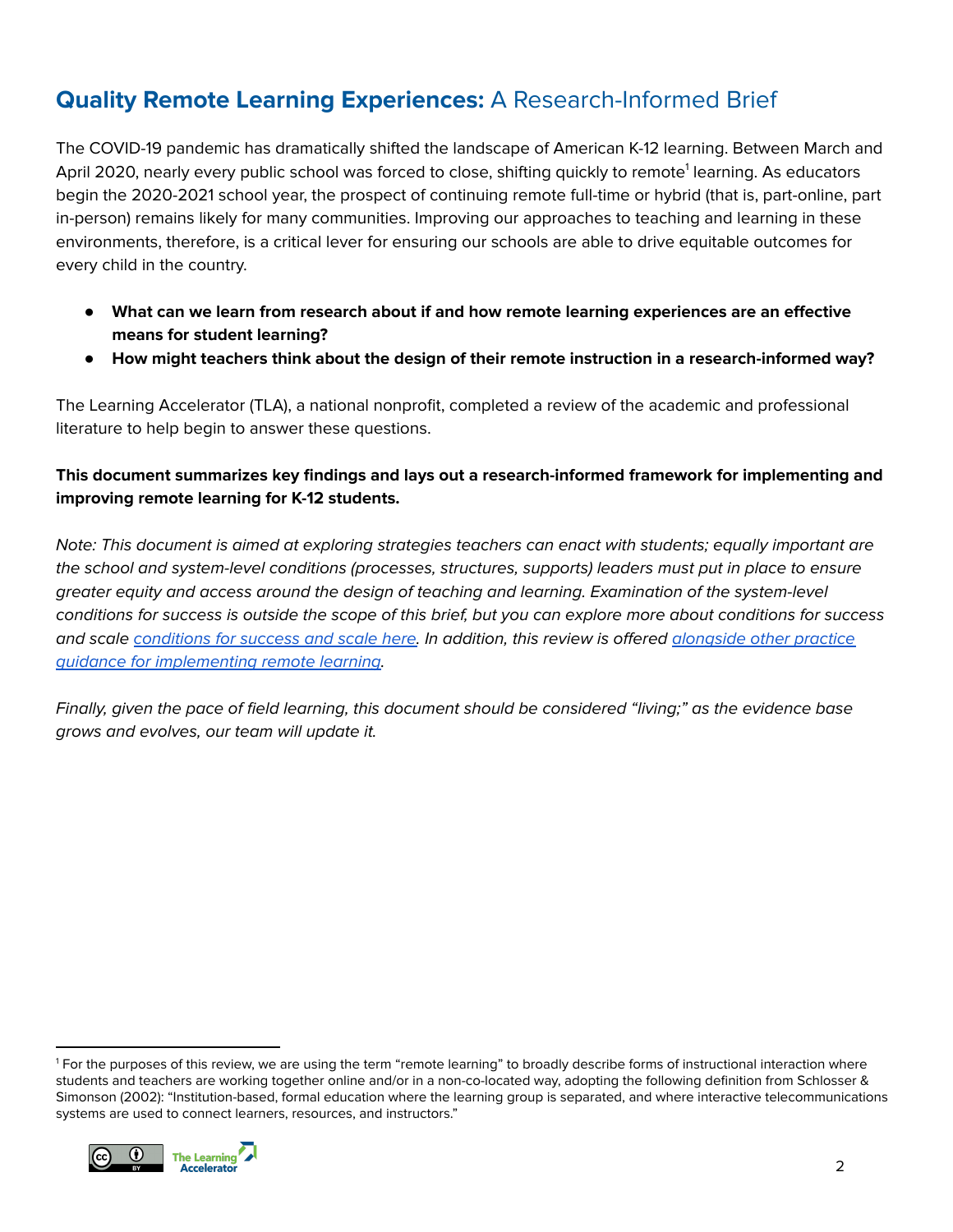### **Contents of This Brief**

In the pages that follow, you'll find an overview of the findings, first in summary and then more deeply in three main areas. We've included a simple reflection tool to support educators and teams in their work.

| Summary: Framing the Factors that Help Drive Quality in K-12 Remote Instruction                   |    |  |
|---------------------------------------------------------------------------------------------------|----|--|
| A Note on Diversity, Equity, and Inclusion In the Design of Remote Experiences                    | 5  |  |
| <b>Background on Remote Learning: Can Remote Learning Work?</b>                                   | 6  |  |
| Setting the Foundation: Quality Factors That Improve Self-Directed Learning At Home               | 9  |  |
| Powerful Instructional Experiences: Modality, Pedagogy, and Relationships                         | 12 |  |
| Technology: Accessible, Well-Organized Tools That Match the Mode of Learning to Goals and Context | 13 |  |
| Pedagogy: Engaging Learners Through Rigorous Content, Active Learning, and Mastery Learning       | 17 |  |
| <b>Rigorous Content</b>                                                                           | 18 |  |
| <b>Active Learning</b>                                                                            | 19 |  |
| <b>Mastery Learning</b>                                                                           | 21 |  |
| Relationships: Building Connection and Personalization to Motivate and Sustain                    | 23 |  |
| Connection                                                                                        | 24 |  |
| Personalization                                                                                   | 26 |  |
| <b>Taking It Into Practice: Tools For Your Own Reflection</b>                                     | 28 |  |
| <b>Additional resources</b>                                                                       | 29 |  |
| <b>Research References</b>                                                                        | 30 |  |

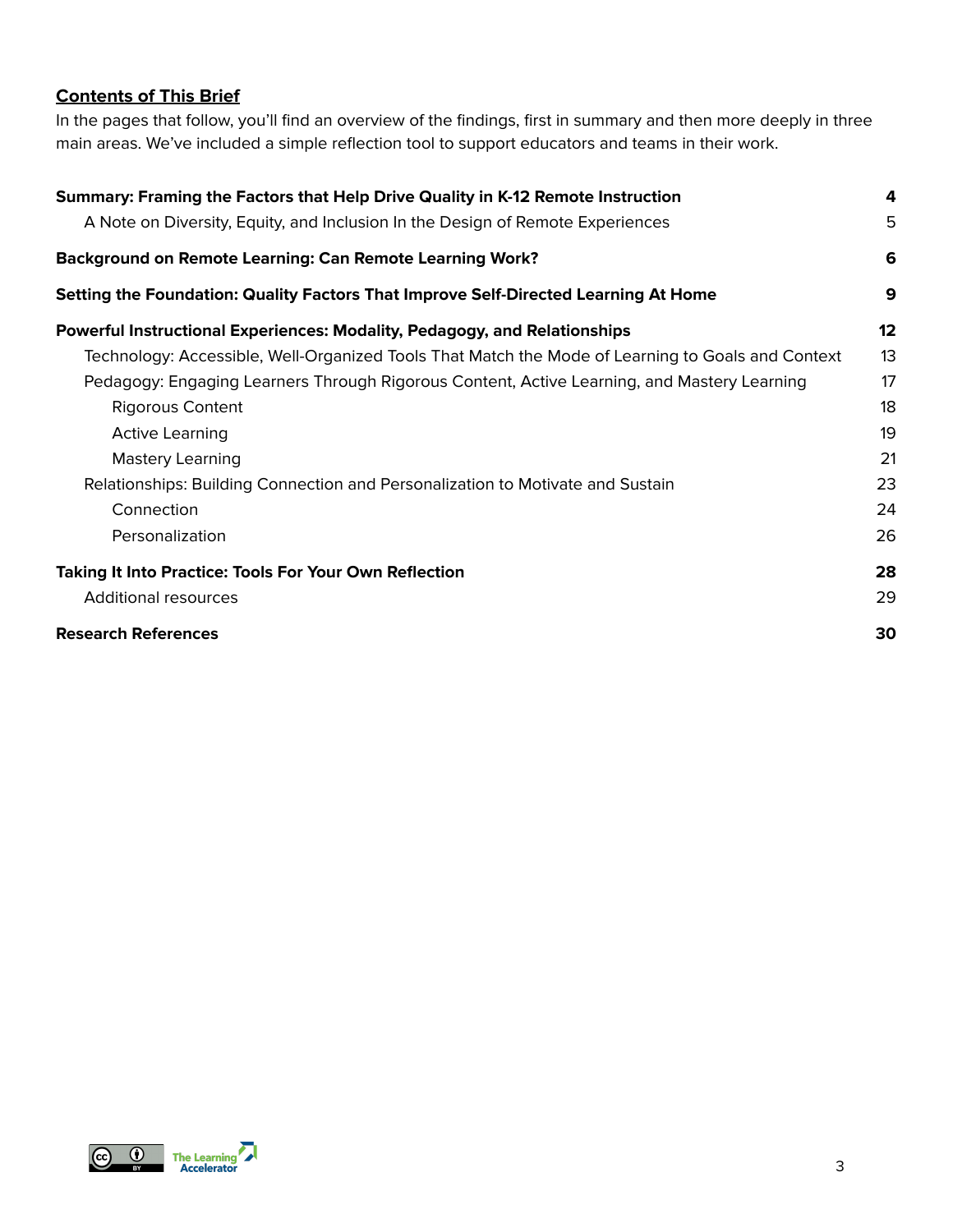# <span id="page-3-0"></span>**Summary:** Framing the Factors that Help Drive Quality in K-12 Remote **Instruction**

High-quality remote learning builds upon the features of effective in-person instruction. However, it also meaningfully addresses, mitigates, and/or leverages the unique challenges and benefits created by technology and out-of-school learning to deeply engage and meet the needs of students<sup>2</sup>. In TLA's review of the research, as well as our work alongside schools navigating the shift, the team has identified **two specific factors that teachers can think about as drivers of quality as they implement and improve remote approaches:**

- **● Foundation for Self-Directed Learning** that fosters students' engagement outside of school
- **● Effective Instruction** that facilitates powerful and motivating learning interactions and engagement between student, teacher, and content (i.e., the instructional core<sup>3</sup>)

The framework illustrated below is not intended to be exhaustive; rather, we hope it offers a way to organize, plan for, and assess the design of experiences for learners.

### **Key Factors that Help Drive Remote Learning Quality**



Specific features of each quality driver are described in greater detail in the sections that follow. Finally, it's important to note that while this framework shows them as separate, many of the drivers are interrelated and, in fact, amplify each other. (For example, personal, individualized feedback can help establish feelings of "social presence," and therefore connectedness, in online settings<sup>4</sup>.)

- <sup>2</sup> Bonk & Cummings, 1998
- <sup>3</sup> Elmore, 2004
- <sup>4</sup> Dunlap & Lowenthal, 2014

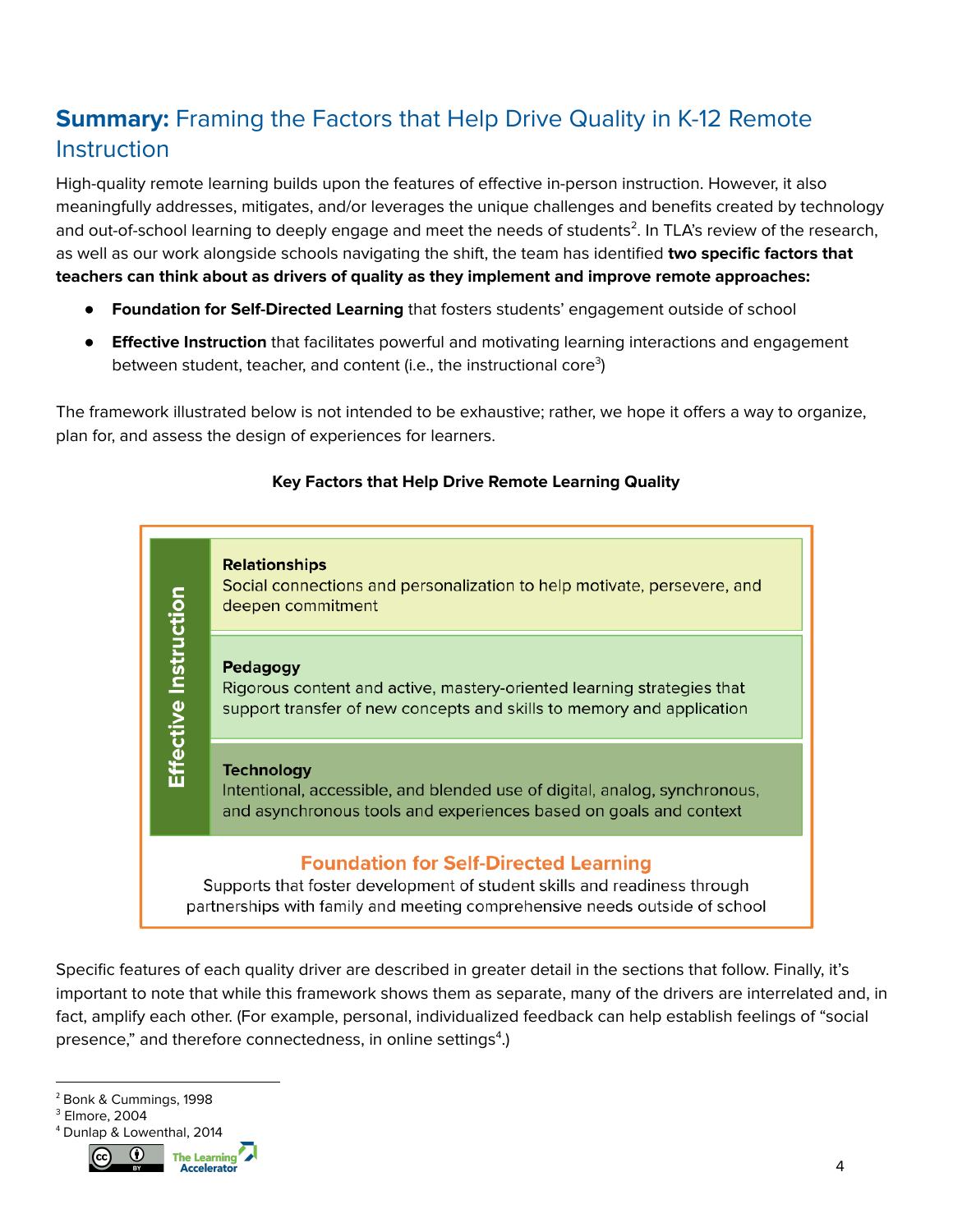### <span id="page-4-0"></span>**A Note on Diversity, Equity, and Inclusion In the Design of Remote Experiences**

### **"Design of web-based instruction is not culturally neutral, but instead is based on the particular epistemologies, learning theories and goal orientations of the designers themselves."** (McGloughlin and Oliver<sup>5</sup>)

Learners from different backgrounds and demographics experience instruction differently based on their comfort with and cultural proximity to the assumptions and expectations of learning designers (e.g., teachers). For example, students exhibit cultural differences in participation approaches in online discussions $^6$ , suggesting a need for active modeling and expectation setting. In addition, how students are motivated to engage with and persevere during learning experiences has been found to differ across students based on culture, gender, and age<sup>7</sup>.

Given this, educators and tool/resource creators must actively interrogate how experiences will be interpreted by students coming from multiple cultural backgrounds and contexts — incorporating factors such as assumed familiarity with modality and background materials, desired relationships with peers, caretakers, and instructors, and motivational and assessment approaches. Teachers must think holistically about how design choices will affect students' experiences and proactively address issues through a variety of strategies, such as:

- supporting differences in communication styles through offering opportunities to participate and contribute via multiple modalities;
- offering many channels for communication;
- encouraging students to actively make connections between content and their own lived cultural and community context, inviting them to bring ideas, resources, and examples;
- encouraging peer-to-peer engagement (in a supported and clearly normed way) and explicitly offering opportunities for cross-cultural understanding and inquiry;
- offering choice through multiple modes of delivery and assessment; and,
- providing maximum clarity and transparency on tasks and expectations. 8

We've included specific questions that can support reflection on diversity, equity, and inclusion issues through the remainder of this guide.

<sup>8</sup> McGloughlin & Oliver, 2000; Yang, Olesova, & Richardson, 2010; Parrish & Linder-VanBerschot, 2010; Yang et al, 2014



<sup>5</sup> McGloughlin & Oliver, 2000, p58

<sup>6</sup> Yang, Olesova, & Richardson, 2010

<sup>7</sup> Lim and Kim, 2003; Lim, 2004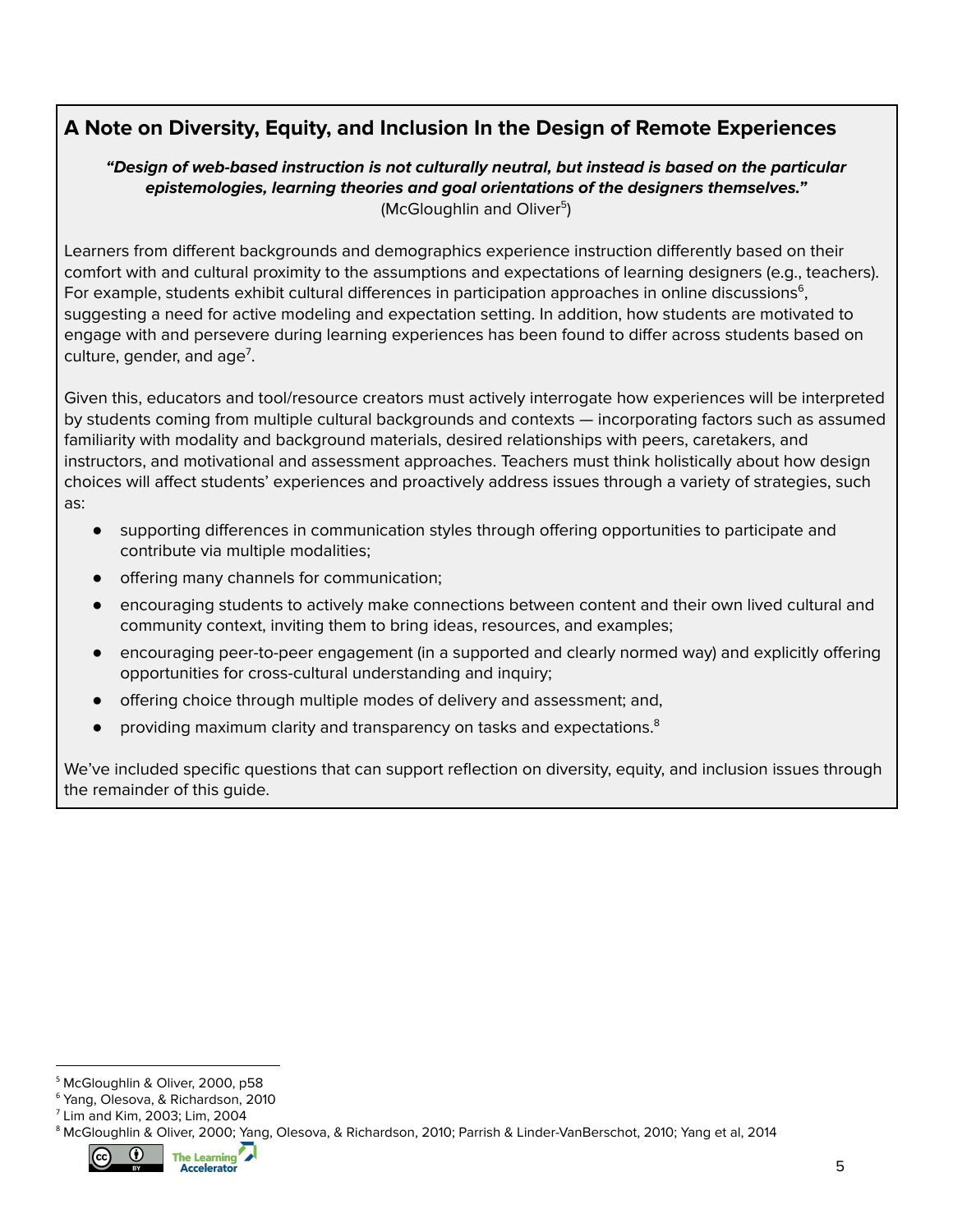# <span id="page-5-0"></span>**Background on Remote Learning:** Can Remote Learning Work?

Before jumping into questions of remote learning design, it is useful to briefly consider the existing body of research that tackles whether or not online remote learning can be effective. What's our "warrant" for remote learning and how might it differ from more traditional, in-person teaching and learning?

Overall the research suggests that "good" learning at any age or stage<sup>s</sup> is simply good learning across any **modality, assuming that the design for online approaches acknowledges and capitalizes on differences experienced by learners in online environments<sup>10</sup>. Put another way by Clark in 1983<sup>11</sup>, "...media are mere** vehicles that deliver instruction but do not influence student achievement any more than the truck that delivers our groceries causes changes in our nutrition."

It is important to caveat any review of the remote learning research by noting that the majority of studies of online and virtual learning have focused on older learners (e.g., higher-education, professional learning). This is not to say there are not published and peer-reviewed K-12 studies to draw from, but there is more work to be done by the research community to help practitioners more deeply understand how K-12 students experience online, remote learning as well as to understand the efficacy of certain practices across different ages and content areas.

#### **Key Section Highlights**

- Learning through an online platform can likely be as effective as any other high-quality learning experience, assuming designers and instructors are following evidence-informed principles in their design and ongoing facilitation (either human or technologically mediated).
- It is important that educators do not simply reproduce in-person learning online (either as a standalone remote experience or via having some remote students join into synchronous classes); such approaches combine the "worst of both worlds" and have been shown to underperform traditional face-to-face as well as online learning.
- Incorporating some face-to-face elements in "blended" formats (for example, through hybrid learning models) should be considered if possible and these models tend to outperform both standalone online and offline learning.

Key findings from the research base include:

● **While effect sizes vary, multiple studies find no significant, consistent difference in outcomes between online versus face-to-face learning environments.** The most comprehensive review of studies of online and blended learning efficacy to date have found that learners in fully online or partially online environments tend to perform better than those in face-to-face ones<sup>12</sup>. Meta-analysis of research studies comparing the efficacy of remote and hands-on labs shows little or no systematic differences in learning outcomes between the two types of experiences<sup>13</sup>. Students sometimes express greater satisfaction with

**Accelerator** 



<sup>9</sup> Bransford et al, 2004

<sup>&</sup>lt;sup>10</sup> Cavanaugh et al., 2004

<sup>11</sup> Clark, 1983, p 445

<sup>12</sup> Means et al 2009

<sup>13</sup> Ma & Nickerson, 2006; Triona & Klahr, 2003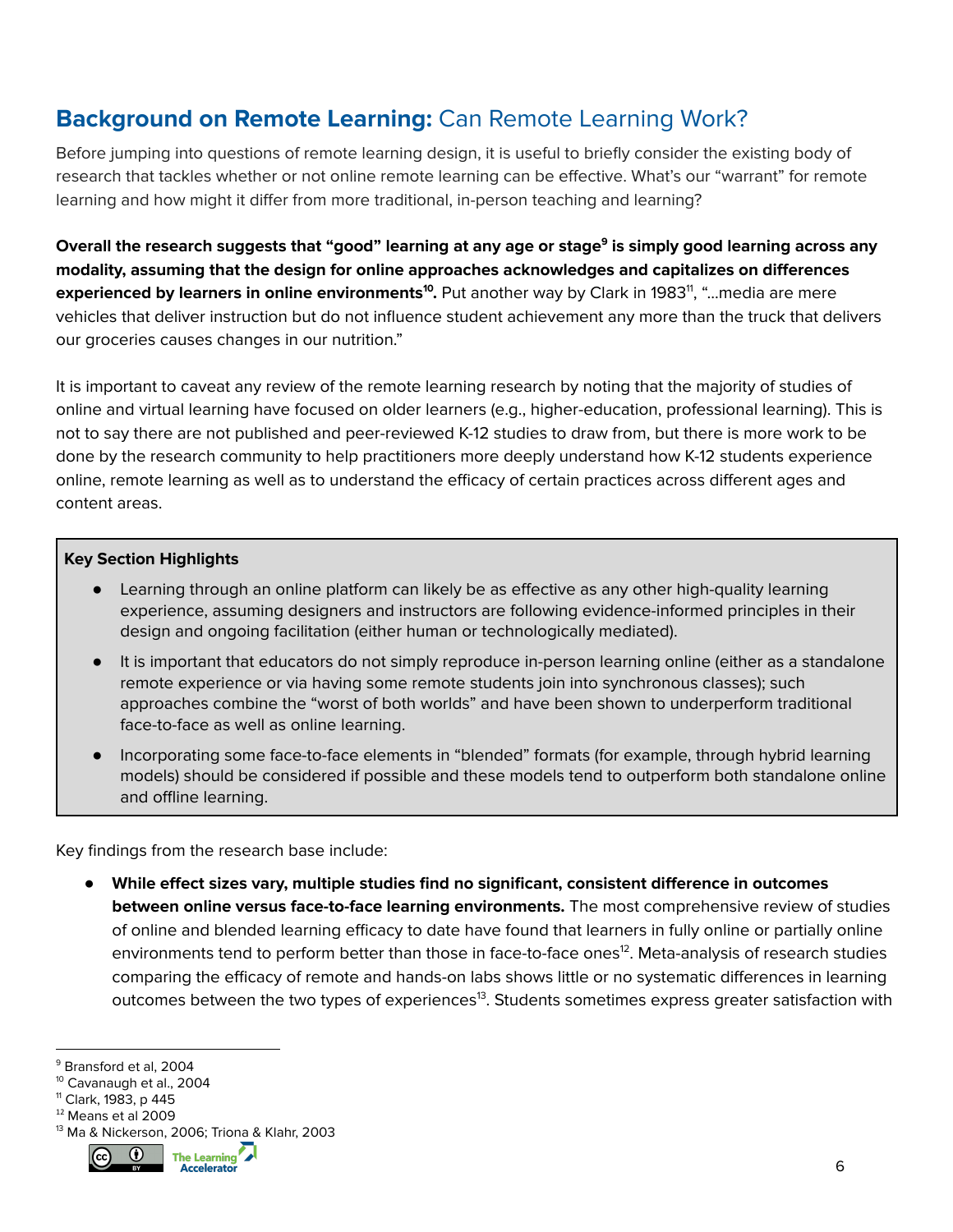in-person approaches, but these differences do not translate to higher learning gains<sup>14</sup>. In fact, in some cases online high-school and older learners have shown higher long-term retention as well as better outcomes for certain types of knowledge building<sup>15</sup>.

- **Online-only and asynchronous formats can offer specific advantages but also pose unique (but not insurmountable) design challenges.** The potential design and experiential advantages online approaches can provide include accessibility for learners (access, flexibility, convenience), personalization, intervention through credit recovery and accelerated learning, and standardization (typically difficult when seeking to scale face-to-face experiences across multiple instructors)<sup>16</sup>. Online environments can offer ways to reduce risk and bias in participation by downplaying individual differences in physical appearance (e.g., gender, age, race, or disability) that may affect others' responses to them and also offer greater inclusion for learners with special needs (either cognitive wherein they can offer supports not present in a traditional, in-person format — or accessibility) $^{\prime\prime}$ .
- **To realize potential advantages, learning designers must understand and address meaningful differences between in-person and online settings**. Simply replicating traditional offline approaches (e.g., synchronous, one-way instruction from teacher, such as lecture) tends to result in worse performance in online environments, particularly if only some students are learning online<sup>18</sup>. Initiating and sustaining engagement can take on new levels of challenge. In addition to differences in learner satisfaction, likely related to sense of connection to others<sup>19</sup>, there are differences in engagement, relationships, and collaboration, which can be weaker than in blended or offline communities<sup>20</sup>. Finally, because online learning requires more independent work, students will likely need more support to trigger active engagement, reflection, self-monitoring, and self-regulation. (For example, one study found successful online-only students use more self-regulation strategies than those in blended learning approaches, even though they achieve similar levels of performance.)  $^{21}$
- **The exception to the overall positive findings on online learning is student performance in online-only** charter schools; in these cases it has been found that students are not learning at the same rate as **peers in in-person settings** (traditional district or charter)<sup>22</sup>. Researchers studying these schools posit that the highly independent, under-networked and under-connected nature of the learning experience in these schools is a contributing factor, noting "learners still need the presence of teachers, mentors, or peers to help them through the learning process.<sup>23</sup>"
	- $\circ$  To quote a highly-cited 2017 study of online schools in Ohio<sup>24</sup>, "In the history of educational technology research, it is well established that technology as a delivery mechanism (e.g., whether something is online or face-to-face) has no direct impact on student learning outcomes (Bernard et al., 2004; Clark, 1983; Fishman et al., 2013). **What really matters is understanding how the introduction of technology impacts who chooses to participate in particular learning environments and what they experience that result in learning outcomes.** As researchers strive

- <sup>21</sup> Means et al, 2009; Broadbent, 2017
- <sup>22</sup> Ahn, 2016; CREDO, 2015; Ahn, 2017
- <sup>23</sup> Ahn, 2017





<sup>14</sup> Olivet, 2017

<sup>&</sup>lt;sup>15</sup> Olivet, 2017; Sitzmann et al, 2006

<sup>16</sup> Mrazek et al, 2018; Mills, 2003; Tunison & Noonan, 2001

<sup>17</sup> Elias, 2010

<sup>18</sup> Bernard et al., 2004, Means et al, 2009

<sup>19</sup> Olivet, 2017

<sup>20</sup> Hart, 2012; Tunison & Noonan, 2001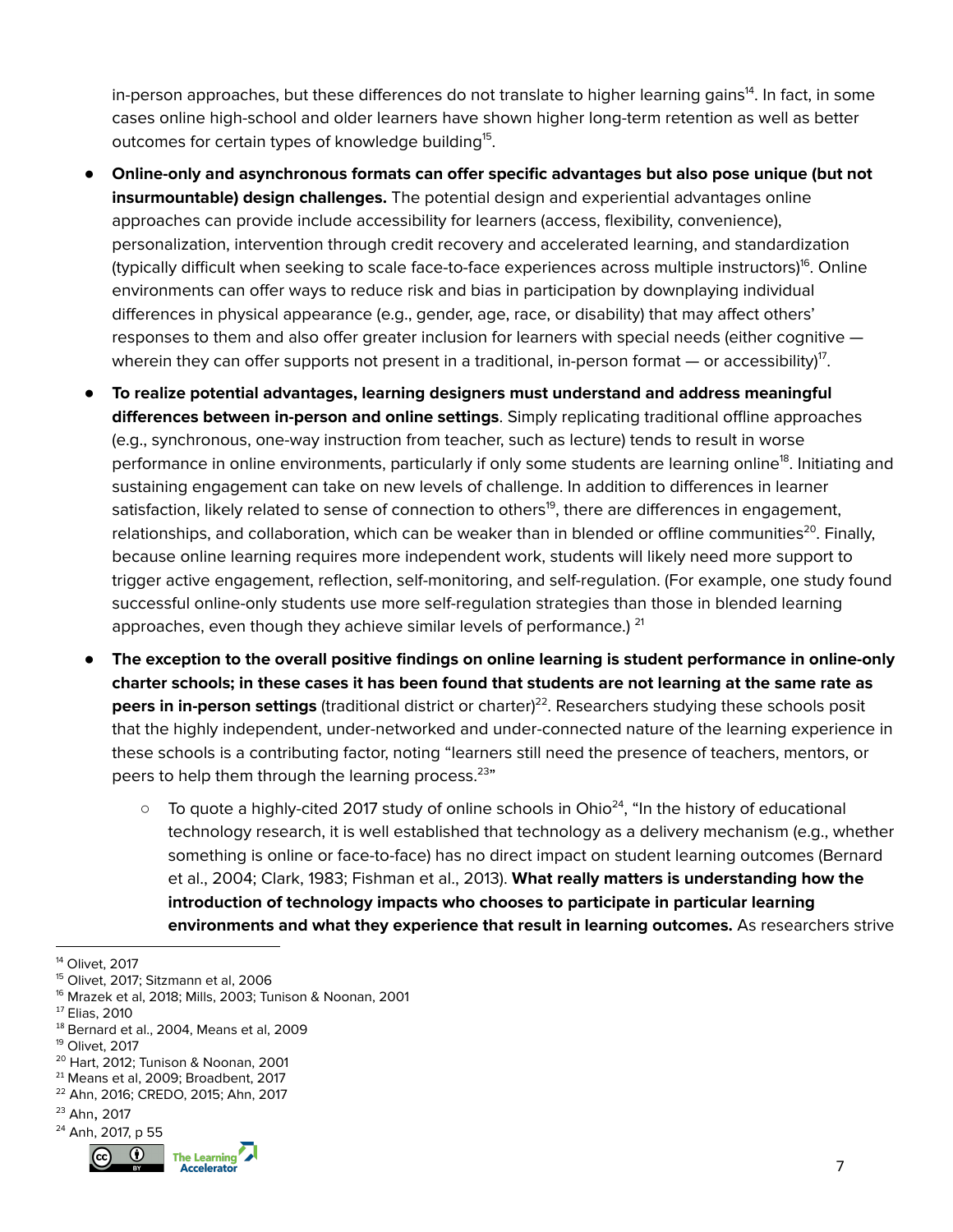to understand how online learning could be employed to improve student outcomes, there is a great need for research to contextualize findings and better articulate how online education is implemented in various ways, how policies shape what types of learners experience online learning, and importantly how online learning may likely have differential effects for students who have diverse academic needs and histories."

● **Blended implementation formats have shown advantages over purely online or face-to-face approaches<sup>25</sup>,** likely because when designed well they maximize benefits while minimizing downsides of any one modality<sup>26</sup>, allowing the optimal use of resources<sup>27</sup>. For example, by offering opportunities for authentic, in-person interaction, blended approaches can help solve for the lower levels of learner satisfaction experienced in online-only environments (for example, a randomized control study of undergraduate students found video assignments along with in-class work problems significantly improved engagement and satisfaction as well as overall course outcomes<sup>28</sup>). In some cases, online programs have also been used effectively in a blended format to offer students access to certified teachers in certain subjects. For example, a Louisiana program paired online certified math teachers with a non-certified in-person instructor to allow students to take Algebra 1 online; post-test results indicated no significant difference between students in this program versus those in a traditional course $^{\rm 29}$ .

Using online tools and activities within face-to-face/in-person sessions is a helpful way to ensure participants have the opportunity to increase their comfort and skill before working independently online. In addition, offering in-person blended opportunities in addition to online learning can enhance feelings of community and inclusion<sup>30</sup>. (Although note, this is not true for every learner — for example, requiring synchronous learning sessions without proper support can be less inclusive for cognitively atypical learners<sup>31</sup>.) Given this, it seems blended/hybrid approaches that leverage the respective benefits of in-person and online approaches should be considered whenever possible.

<sup>31</sup> Elias, 2010



<sup>25</sup> Means et al, 2009; Liu et al, 2016

<sup>26</sup> Glazer, 2012; Reich, 2015; Stockwell et al, 2015

<sup>27</sup> Kauer, 2013; Holden & Westfall, 2006

<sup>28</sup> Stockwell et al, 2015

<sup>29</sup> O'Dwyer, Carey, & Kleiman, 2007

<sup>30</sup> Rodrigo & Nyugen, 2013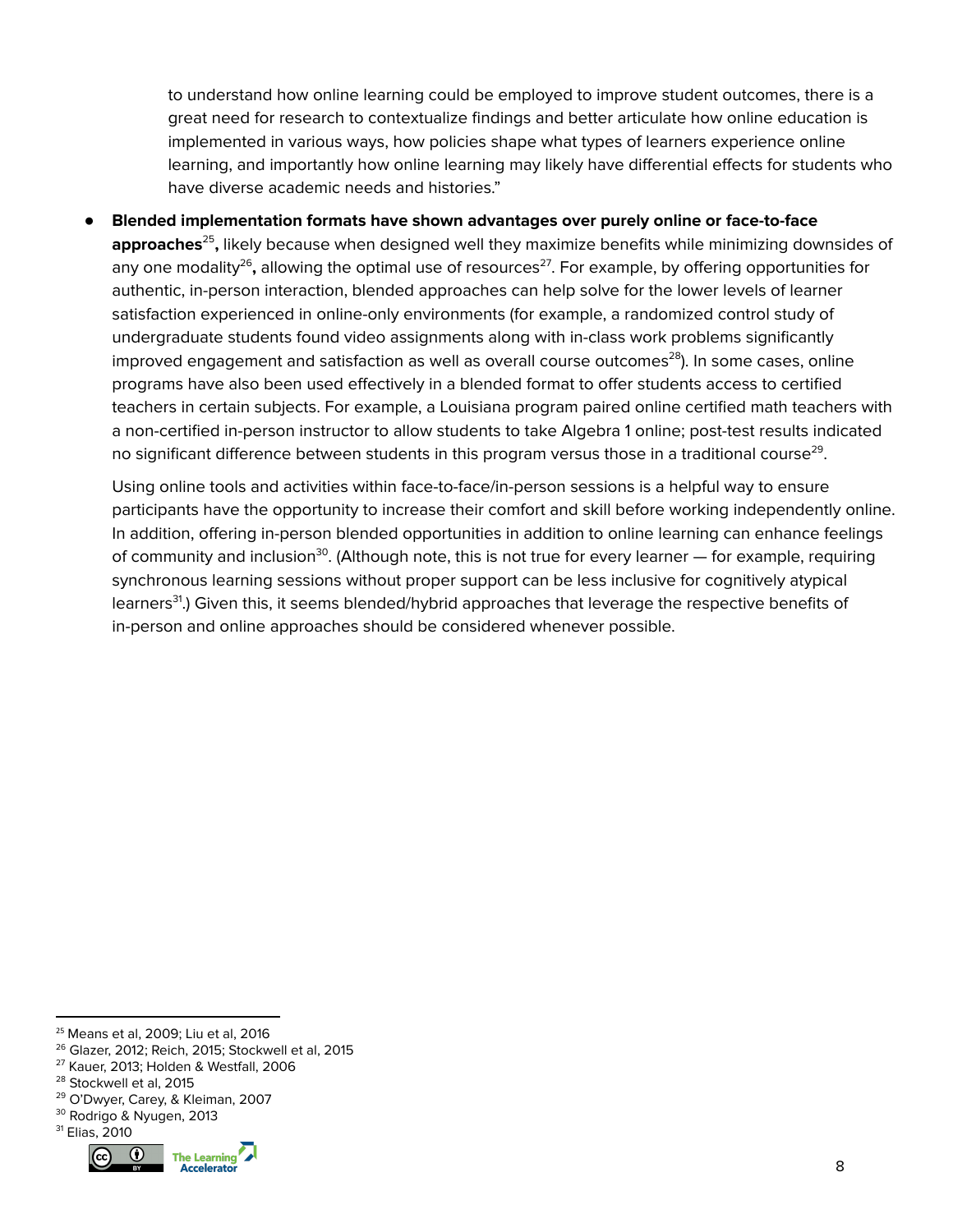# <span id="page-8-0"></span>**Setting the Foundation:** Quality Factors That Improve Self-Directed Learning At Home

The base of the remote learning quality framework is focused on building a solid foundation for learning outside of the classroom. A student's ability to engage in any remote instructional experience, no matter how well designed, is affected by their resources, learning environment, and state of wellbeing. Educators should consider how to set students up for success as independent learners at home, engaging families and caregivers as partners. In addition, given unique stressors and disruptions associated with COVID-19, educators must acknowledge and take action to support children holistically in areas beyond academics in order to drive achievement.

#### **Key Section Highlights:**

- While "good learning is good learning," educators must think beyond just the design and delivery of remote instruction as they launch. Specifically, learning at home requires students to self-direct considerably more than in an in-person environment. Teachers should provide explicit directions and support for independent learning as well as engage parents and guardians as partners in the process.
- Learning occurs across different domains of development; experiences in one area (such as social and emotional development or mental wellbeing) affect learning in others (such as academics).
- In light of the SY19-20 rapid shut-down, lack of access to school (and the related social, emotional, and service connections it critically provides for needs beyond academics), and the ongoing COVID-19 pandemic, educators must consider how to remotely offer trauma-informed, whole child development instruction and supports to students.

The research suggests:

● **Educators must establish explicit expectations and support for independent learning.** Learning online is independently directed<sup>32</sup>; even in a full synchronous setting, students must exert effort to attend and engage. Online environments offer students many opportunities to make choices — from setting up learning-activity arrangements to deciding how to undertake learning activities in terms of media type, pace, depth, and coverage of the content, and time $^{33}$ .

Given this, students' readiness to exert control and self-direct is a critical factor<sup>34</sup>. In fact, in one study, researchers found the four factors that correlated with passing a course were a student's: ability to approach tasks in an organized and self-directed way; access and skill with technology; taking responsibility and initiative; and, belief in oneself and ability to achieve. The only personal characteristic associated was whether or not a student had a job outside the home. 35

**Teachers can support students by helping them understand how to effectively direct their own learning** (defined by Knowles (1975) as a process in which individuals take the initiative in understanding their learning needs, establishing learning goals, identifying human and material resources for learning,

<sup>34</sup> Hung et al 2010





<sup>32</sup> Johnson & Galy, 2013; Shyu & Brown, 1992; Stansfield, McLellan, & Connolly, 2004

<sup>&</sup>lt;sup>33</sup> Stansfield, McLellan, & Connolly, 2004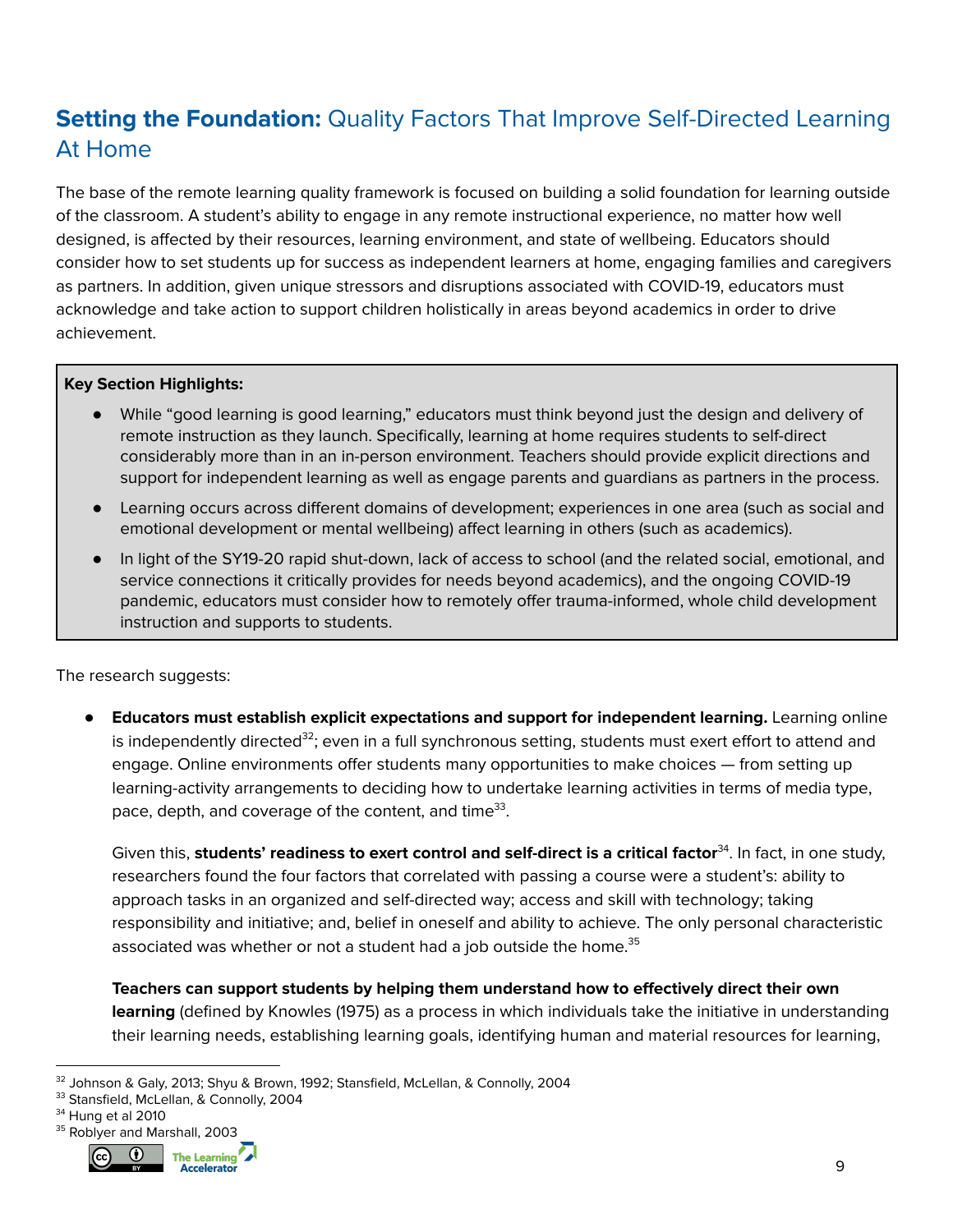choosing and implementing appropriate learning strategies, and evaluating learning outcomes).

- Hung et al (2010) suggest **concrete strategies to do this include**: **improving clarity** of course objectives, expectations, and structures; **helping students establish routines** for time- and information-management; **provide pre-assessments** to help students understand existing levels of mastery and set goals; and, **help students build processes for peer engagement and help-seeking**.
- Educators should also be aware that the **ability to self-regulate doesn't translate universally across subjects or modalities**; beliefs and strategies may be domain specific<sup>36</sup>, so teachers may need to help students apply mindsets and skills to different experiences and content areas.
- In addition, a student's sense of "communication self-efficacy" (that is, the ability to effectively communicate and be understood) is a key skill needed for online learning. **Explicitly helping students identify and improve communication across modalities through providing strategies and expectations, modeling, and coaching can be helpful**. Teachers should also provide ongoing encouragement to students to participate more extensively in the discussions and peer communications, express their thoughts, and reach out for assistance.<sup>37</sup>
- **Educators should consider how they might activate students' personal networks (e.g. parents, caregivers, others at home) to support learning at home.** There's significant evidence that effective parental/caregiver engagement is associated with higher academic outcomes<sup>38</sup>, and that students' ability to participate effectively, behaviorally, and cognitively in learning is supported by their personal and "course" (e.g., class, school) communities<sup>39</sup>. The rapid shift to remote learning during the COVID-19 pandemic (and related isolation during quarantine and social distancing) shone a spotlight on families' critical facilitation of at-home learning, but research conducted prior to the pandemic indicate that online learning has always required parents and caregivers to play an increased instructional role to support their children's learning<sup>40</sup>. Further, in the context of online learning, a lack of connection between families and school may exacerbate a sense of disconnection and prevent effective interactions<sup>41</sup>.

Educators can therefore increase the likelihood that students will be successful as remote learners by **bringing parents and caregivers in as collaborators in learning**.

- How to do this might not be obvious to parents, who may underestimate their ability to help motivate learning<sup>42</sup>; teachers can help them understand how to support instruction. For example, if teachers are able to help highlight accomplishments (e.g., improvements, key milestones, effective engagement) explicitly, parents can help by giving positive reinforcement after learning activities<sup>43</sup>.
- Having an explicit plan for engaging families proactively, providing practical strategies for family action, engaging in personalized, consistent communication, and offering structured support can

<sup>43</sup> Hoover-Dempsey & Sandler, 1995, 2005; Liu et al., 2010 The Learning



<sup>&</sup>lt;sup>36</sup> Boekaerts, 1997

<sup>37</sup> Hung et al 2010

<sup>&</sup>lt;sup>38</sup> Education Endowment Foundation, 2018

<sup>39</sup> Borup et al, 2020

<sup>40</sup> Borup, Graham, Davies, 2013; Liu et al., 2010

<sup>42</sup> Borup et al 2014 <sup>41</sup> Chen et al 2019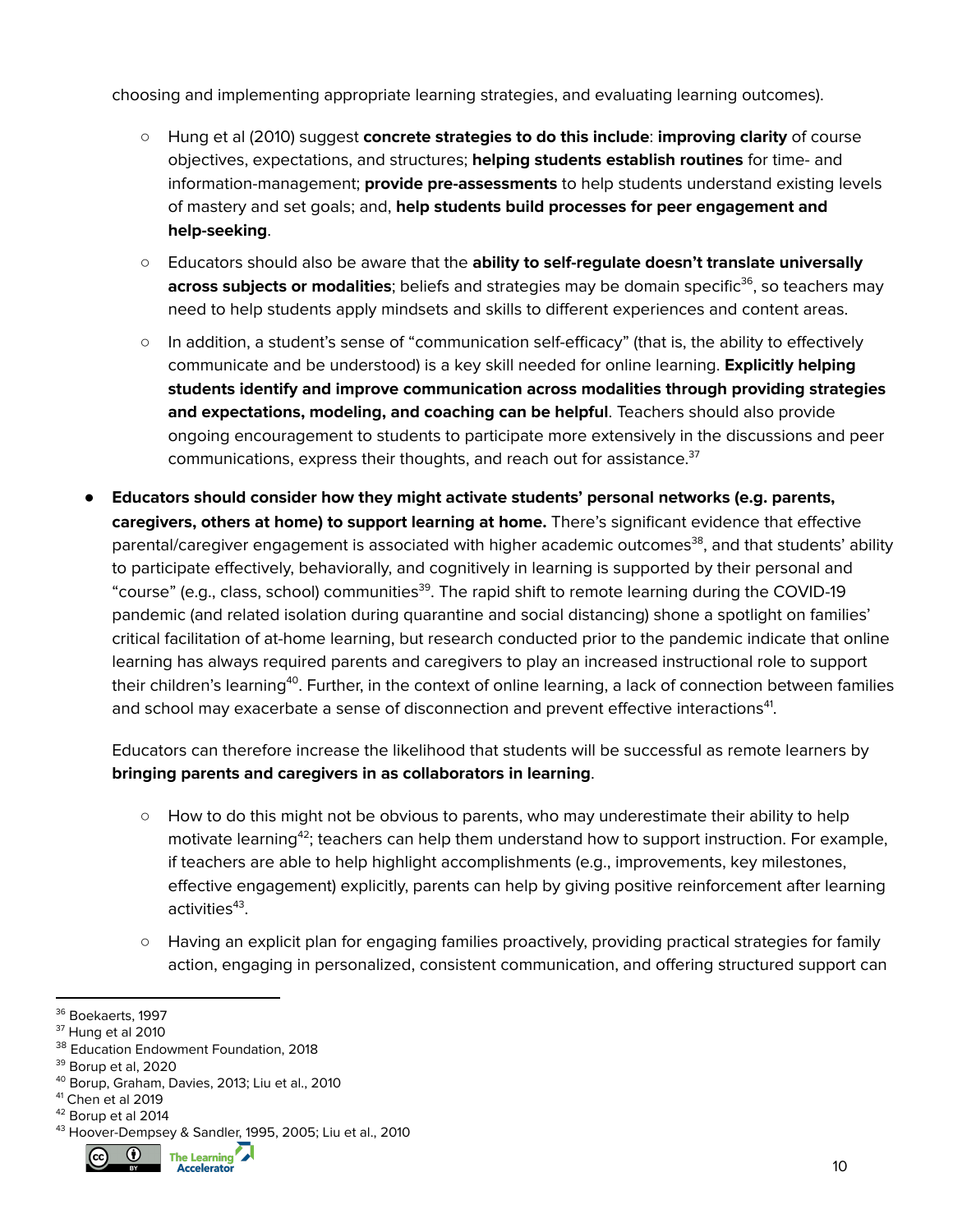all be effective strategies for engaging with parents as partners<sup>44</sup>.

● **Remote learning approaches must acknowledge and support the "whole child."** Conditions vary for learning across homes, and students bring heterogenous needs across developmental domains. Further, the COVID-19 pandemic and rapid closure of schools has contributed to individual and collective levels of trauma, which in turn has likely affected student physical, mental, emotional, or social wellbeing<sup>45</sup>. These stressors can significantly impact skills foundational to readiness for academic learning $46$ .

As schools seek to improve remote learning approaches, educators must consider how they can respond to trauma as well as support comprehensive development of the whole child. Educators should:

- Consider how to implement flexibility into instruction and modify classroom management to prioritize relationships<sup>47</sup> (as Stafford-Brizard puts it, "relationships are the fuel for human development; they foster trust and belief, and are a buffer against stress"<sup>48</sup>).
- Examine **discipline practices to ensure they are sensitive, rather than punitive and invest in a 49 school-wide culture of support and self-care<sup>50</sup> (which Crosby et al<sup>51</sup> defines as "the deliberate** practice of engaging in actions or perspectives to improve and care for one's mental, emotional, spiritual and physical health").
- Model **adaptive behaviors** (such as reflection, expressing of feelings verbally), exercise flexibility and empathy, and establish consistency in coursework expectations and routines $^{52}.$
- Consider **implementing remote practices that acknowledge and support students comprehensively, across different domains of whole-child development.** Cantor and Gomperts  $53$  suggest that environments that effectively develop the whole child have five characteristics: positive developmental relationships; environments filled with safety and belonging; integrated universal, group, and individual supports for wellness and readiness for learning; intentional development of mindsets, skills, and habits; and rigorous instruction characterized by personalization, engaging practices, and scaffolded support.

<sup>53</sup> Cantor and Gomperts, 2020, pp 14-15



<sup>44</sup> Education Endowment Foundation, 2018

<sup>45</sup> Wolpow et al., 2016

<sup>46</sup> Stafford-Brizard, 2016

<sup>47</sup> Crosby et al., 2015; Crosby et al, 2020

<sup>48</sup> Stafford-Brizard, 2016, p4

<sup>49</sup> Baroni et al., 2016

<sup>50</sup> Oehlberg, 2008

<sup>51</sup> Crosby et al, 2020, p4

<sup>52</sup> Crosby et al, 2020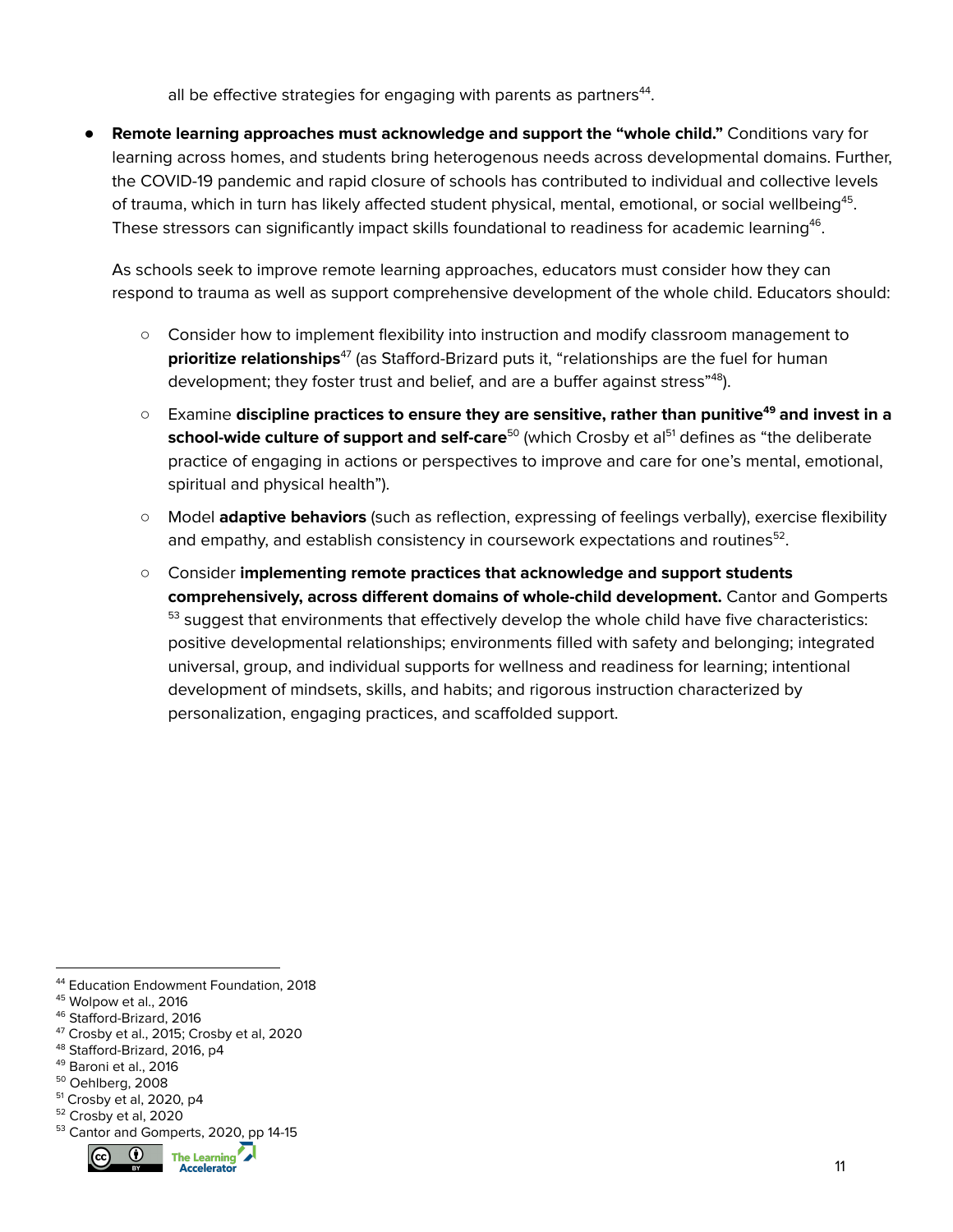# <span id="page-11-0"></span>**Powerful Instructional Experiences:** Modality, Pedagogy, and Relationships

Effective engagement of the instructional core drives quality of any "in-the-moment" learning experience. The literature suggests that in online learning three specific features can support this engagement:

- **Technology** that support student's engagement with learning objectives and tasks;
- Pedagogy that supports active engagement with rigorous content in support of mastery; and,
- **Relationships** (to others as well as to task) that strengthen commitment to and motivation for learning.



While these three factors work interdependently and are reinforcing, they also build on one another serially. For example, the technology chosen supports effective engagement during instruction, but effective pedagogical choices make that engagement worthwhile. Finally, strong relationships foster deeper connection to and perseverance during the learning experience.

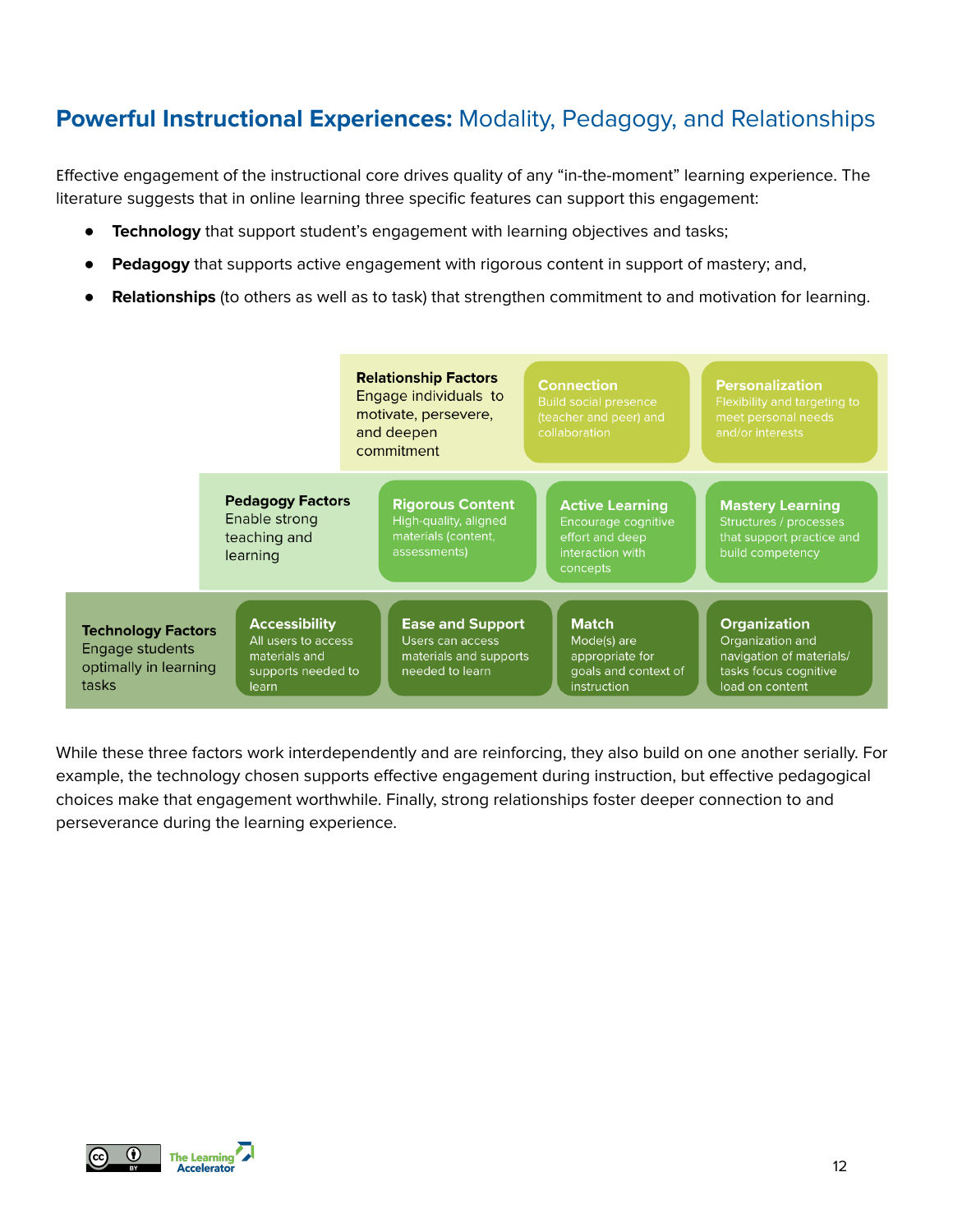### <span id="page-12-0"></span>**Technology:** Using Accessible, Well-Organized Tools That Match the Mode of Learning to Goals and Context

Digital tools and platforms can be powerful enablers for remote instruction, supporting communication, greater access to a wide array of content and resources, and connecting students to each other and teachers with greater ease. Indeed, access to learning during spring 2020 school closures was noted to be positively associated with districts' implementation of online platforms such as video conferencing and learning management systems (LMS)<sup>54</sup>.

Given this, and when confronted with the task of remote learning, many teachers focus first on the nuts-and bolts "how" of learning online. With both digital and analog resources available, they ask questions such as: Should we choose tools that replicate synchronous instruction that might have happened in-person? Offer mainly independent work? Are certain modalities (i.e., asynchronous or synchronous) more effective than others?

The research indicates that there is no one "right" universal technology or modality; rather, it's critical that choices in mode and format (digital versus analog, asynchronous versus synchronous) are accessible, match objectives and context for instruction, and are designed with clear, consistent organization.

#### **Key Section Highlights**

- Technologies can enable multiple means of engagement with content, instructional experiences, and other users, provided access to and use of tools is equitable. Teachers should be clear about instructional goals, choosing tools that enable those goals in a remote format (and that ideally have existing evidence of efficacy).
- There is no one right modality for learning, though different approaches (digital and analog, synchronous and asynchronous) offer different benefits and may be better fits for different objectives and learner/subject contexts.
- Teachers should be intentional about matching the tool (and therefore enabled modality) to their goals and understanding of student needs as well as offer variety to effectively engage different learners.
- It is important that educators do not simply reproduce in-person learning online (either as a standalone remote experience or via having some remote students join into synchronous classes); such approaches combine the "worst of both worlds" and have been shown to underperform traditional face-to-face as well as online learning.
- Quality of design/user experience (attractiveness, ease of sign up/onboarding/navigation/interaction) and the presence of easy-to-find support resources (both guides but also troubleshooting in the form of personalized support/chat/bots) are important to adoption and outcomes.
- Making choices that offer clarity, consistency, simplicity, familiarity, accessibility, and interoperability can reduce the cognitive load associated with navigating a tool (i.e. offering predictable design, allowing the user to focus on learning the content, not making sense of the organization of the content or tool features). It can also help protect student privacy and security.

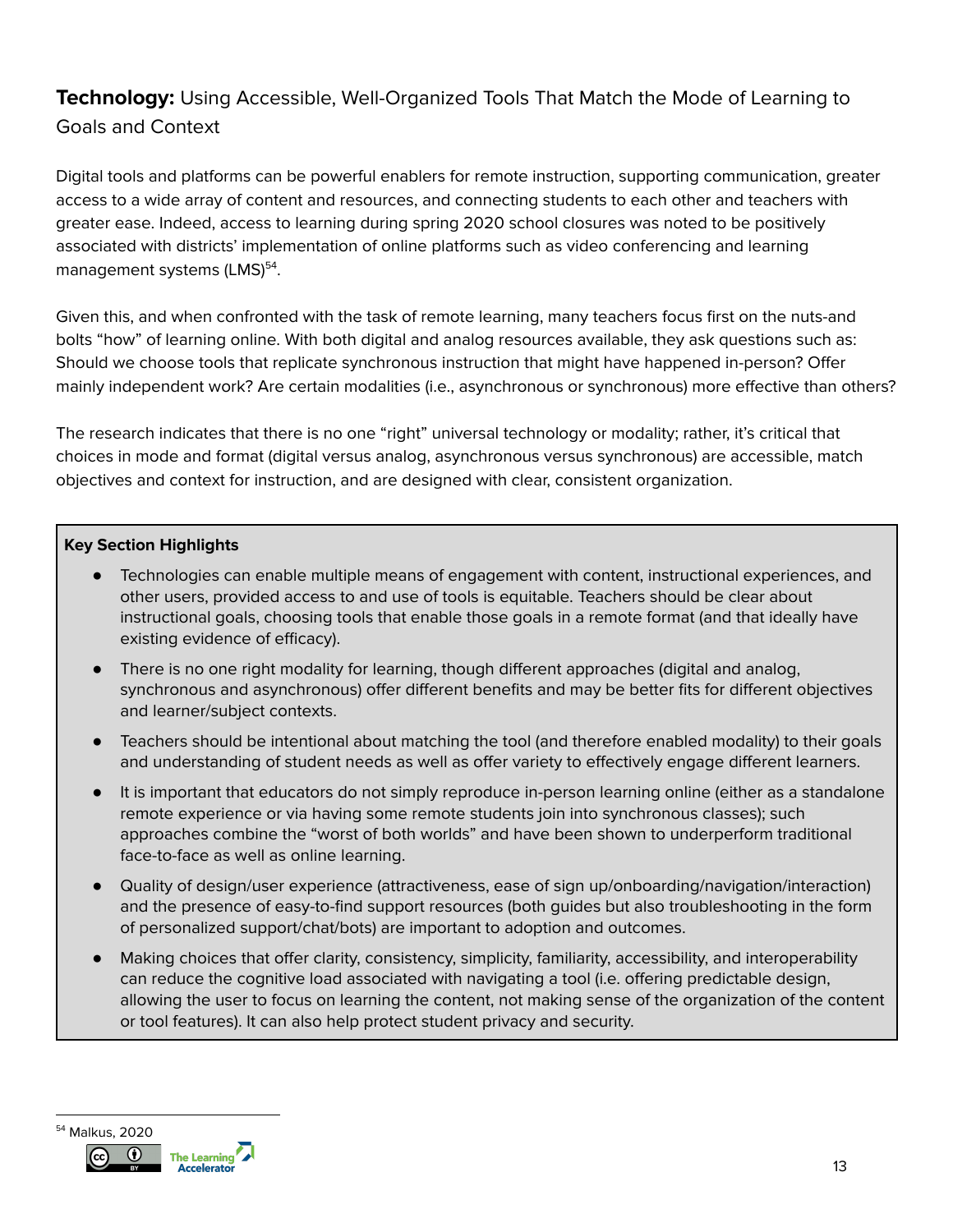Decisions about which platforms to use are complex; teachers and leaders need to work together within a shared understanding of operational requirements and needs (e.g., budgets, existing tools). They also must consider the existing evidence base (if available) for any particular tool they intend to use, asking who it might be helpful for and under which conditions to ensure it will be effective within their own context. (Interested in evaluating a tool against quality factors in this review? Find an editable aligned [assessment](https://docs.google.com/spreadsheets/d/1d9rbQMhXH87ltPM4LIHxXAn0mrtriiOCEf4TuPj_4rg/edit?usp=sharing) that includes operational [considerations](https://docs.google.com/spreadsheets/d/1d9rbQMhXH87ltPM4LIHxXAn0mrtriiOCEf4TuPj_4rg/edit?usp=sharing) here.)

From an instructional standpoint, the research specifically suggests that:

- **At the most basic level, chosen technologies and tools must allow for equitable access to learning**. Barriers such as limited internet connectivity and at-home resources (e.g., devices, time for learning) can render all other decisions moot.<sup>55</sup> Teachers must be aware of the resources students have and don't, as well as consider how to offer access to instruction in cases where insufficient resources exist $^{56}$ .
- **The introduction of specific modalities, in and of themselves, do not appear to add or detract from student learning or be generally associated with specific outcomes<sup>57</sup>. Efficacy is the result of not one** or two specific technology design factors, but rather the "combined influence of implementation, context, and learner characteristics as these factors interact with technology58."
- **Teachers often assume they can simply translate offline approaches to a lackluster replication of classroom instruction online<sup>59</sup>, which can lead to deleterious effects<sup>60</sup> due to inefficient use of time<sup>61</sup>** and a lack of two-way interaction, which is important regardless of modality $^{62}$ . Studies have found that learners' experience in remote settings was not as good as in face-to-face ones when teachers lectured synchronously<sup>63</sup>. Finally, classrooms employing "yoked" learning approaches, where some learners join synchronous in-person instruction remotely, or where curricular materials and instruction do not vary between online and face-to-face conditions have shown a significantly negative effect on learning<sup>64</sup>.
- **Teachers should match and blend modalities to best suit their specific instructional goals and needs of learners**<sup>65</sup>. The design of remote learning should be like a "well rounded meal," offering the right combination of modalities that balance independent and social learning as well as time on screen. Different approaches to remote learning suit different tasks and types of content<sup>66</sup>, (for example, a check for understanding could be completed synchronously via a poll or through a self-directed asynchronous assessment). Modalities also offer different benefits; for example, synchronous engagement can increase personal participation and motivation, as well as support group convergence of thinking and meaning. Asynchronous learning, on the other hand, might offer more time for cognitive engagement, allowing

<sup>&</sup>lt;sup>66</sup> Education Endowment Foundation, 2020



<sup>55</sup> Meyer, 2016; Anderson & Perrin, 2018; Clausen, Bunte, & Robertson, 2020

<sup>56</sup> Myung et al 2020

<sup>57</sup> Means et al, 2009; DeLozier & Rhodes, 2016; Education Endowment Foundation, 2020

<sup>58</sup> Ryan et al., 2016, p. 296

<sup>59</sup> Bernard et al, 2004

<sup>60</sup> Anderson, 2008

<sup>&</sup>lt;sup>61</sup> Barbour, 2011

<sup>62</sup> Bernard, 2004; Machtmes & Asher, 2000

<sup>&</sup>lt;sup>63</sup> Gilles, 2008

<sup>64</sup> Bernard et al, 2004; Means, 2009

<sup>65</sup> Clark, 1994; Gunawardena & McIsaac, 2004; Blomeyer, 2002; Means, 2009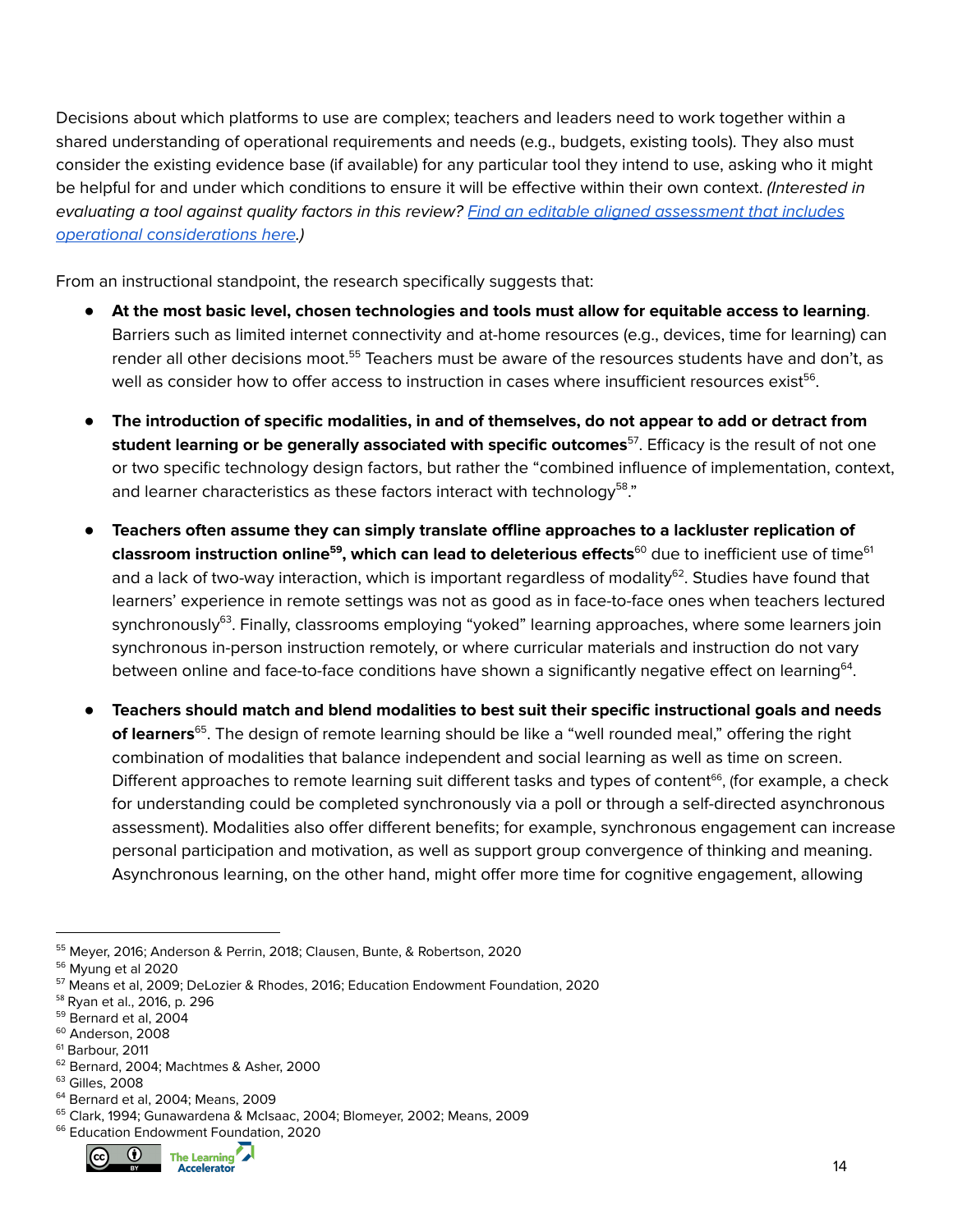learners to have more time to reflect and self-monitor. 67

Online interaction is expository (one-way, focused on delivery of information), active (two-way engagement in tasks and activities), or interactive (two-way, creating new knowledge)<sup>68</sup>. Sotillo<sup>69</sup> argues "asynchronous and synchronous learning events have different discursive elements that may be exploited for different pedagogical purposes;" the same is true for different ages of learners. For example, younger learners may benefit from the structure, immediacy, and spontaneous help-seeking and correction offered in a synchronous experience, whereas older learners can likely learn more independently, holding questions about content and misconceptions until online office hours $^{70}$ ..

- **Perceived ease of use and support matters**. Perceptions of quality, reliability and ease of platform operation, interface, and tools have significant influence on reported learner satisfaction and intrinsic motivation $^{71}$ . This is true for the general user experience design as well as perceptions of ongoing and accessible tech support, which is positively associated with willingness to try as well as persevere. $^{72}$
- **Teachers should choose tools and organizational schemas that offer simplicity and reduce cognitive load on the user.** Clear and consistent online course design that limits technical impediments is associated with higher outcomes $^{73}$ . Teachers can leveraging ubiquitous and familiar tools and functionality to reduce participants' "cognitive overhead" (thus helping them deploy focus towards learning tasks)<sup>74</sup>. Teachers should also aim for simplicity, choosing a smaller number of aligned tools (e.g., a single learning management system) to avoid confusing students and parents $^{75}.$

Further, clear and consistent online course design within any tool (e.g. a Learning Management System) supports optimal learning and higher outcomes $^{76}$ . If learners have to spend too much energy navigating course design, it can reduce the energy available to focus on the actual learning tasks. This objective can be supported by consistency of lesson and resource design such as through carefully "chunking" and sequencing content as well as providing specific prompts, strategies for navigation, and  $expectations<sup>77</sup>$ . Fewer modules per course/unit is positively associated with student satisfaction, engagement, and perceptions of learning<sup>78</sup>. Teachers can also create procedural "scaffolds"<sup>79</sup> and consistent boundaries around which tools get used, when to focus attention and reduce the need to self-direct<sup>80</sup>.

● **From an equity and inclusivity standpoint, online modalities offer real access benefits as well as challenges**. For example, research findings indicate that shy students tend to participate more in online environments than in traditional environments<sup>81</sup>. Online environments can also offer extended time and **varied multimedia for learners who need them** $^{82}$ **. <b>At the same time, teachers must actively design with** 

<sup>82</sup> Rose & Blomeyer, 2007; Keeler et al 2007



<sup>67</sup> Hrastinski, 2007

<sup>68</sup> Means et al, 2013

<sup>69</sup> Sotillo, 2000

 $70$  Bernard et al, 2004, p 409

<sup>71</sup> Davis, 1989; Kintu et al, 2017

<sup>72</sup> Davis, 1989; Bunn, 2004; Ivankova & Stick, 2007; Ojokheta, 2011; Roblyer and Marshall, 2003

<sup>73</sup> Tallent-Runnels et al., 2006; Harrington & Floyd, 2009; Kelly, 2011

<sup>74</sup> Mayer, Heiser, & Lonn, 2001

<sup>75</sup> Myung et al, 2020

<sup>&</sup>lt;sup>76</sup> Tallent-Runnels et al., 2006; Harrington & Floyd, 2009; Kelly, 2011

<sup>77</sup> Keeler et al 2007

<sup>78</sup> Swan, 2001

<sup>79</sup> Hill and Hannafin, 2001, p45

<sup>80</sup> Murphy, Rodríguez-Manzanares, and Barbour, 2011

<sup>81</sup> Palloff & Pratt, 1999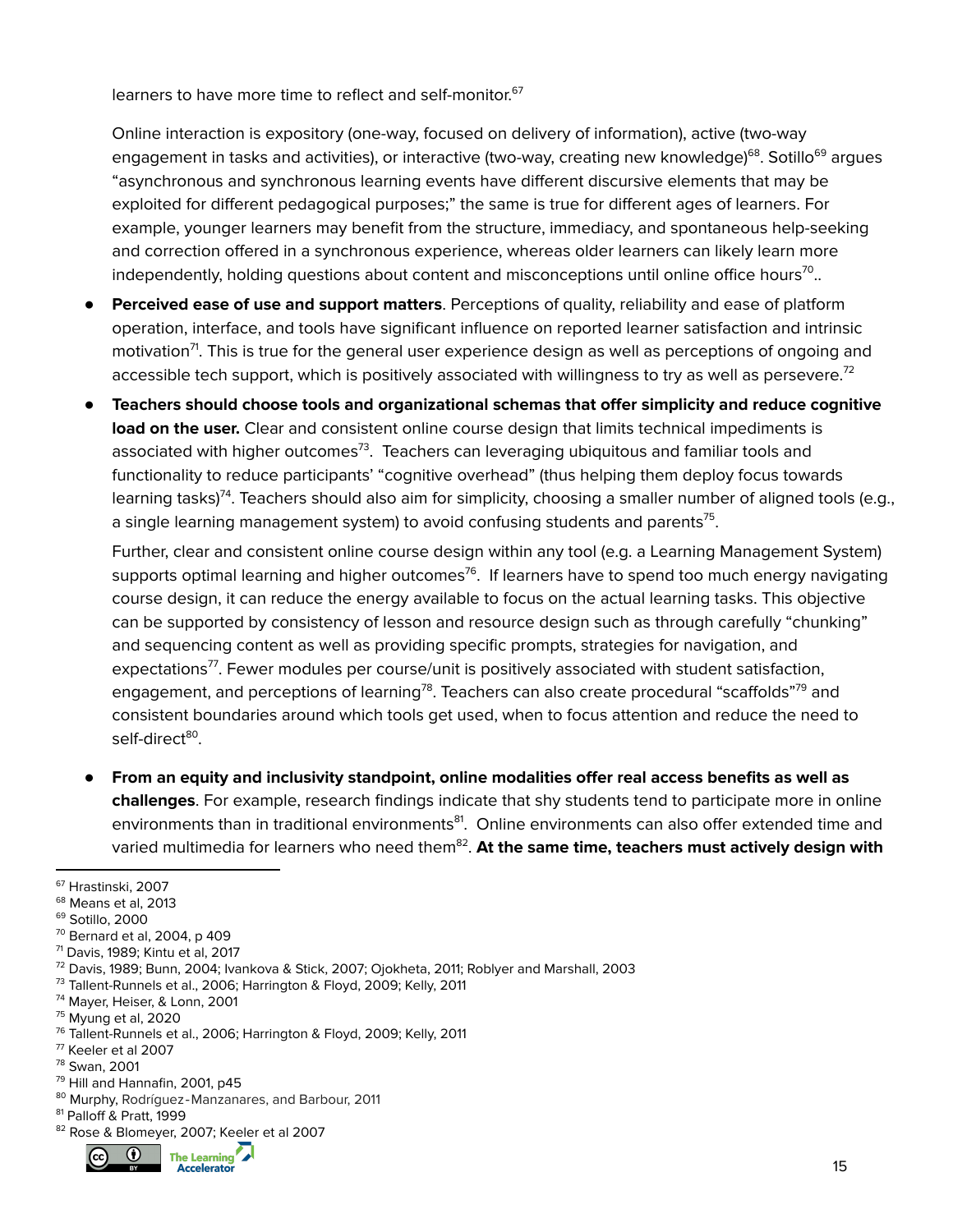**accessibility in mind;** designers can incorporate key universal instructional design for learning principles (multiple means of presentation, modes of expression, and engaging interest) to ensure equity of access and inclusion<sup>83</sup> as well as meet web accessibility standards and easy integration of other assistive tools. However, not all learners benefit the same way<sup>84</sup>; for example, offering multiple choices for content representation could be overwhelming for some students<sup>85</sup>. Teachers need to understand the specific needs and profiles of the students<sup>86</sup> they have in their online classrooms.

● **Teachers should consider a tool or platform's interoperability level to support data use and protect student data and privacy.** Interoperability is the seamless, secure and controlled exchange of data between systems and applications. In order to ensure that student data produced or collected by platforms remains secure, and that identifying information is safe, teachers should consider how tools will help them protect those data.<sup>87</sup>

<sup>87</sup> Project Unicorn, 2020



<sup>83</sup>Rose and Meyer, 2002; Elias, 2010

<sup>84</sup> Keeler et al 2007

<sup>85</sup> Bohman, 2003; Burgstahler, 2005

<sup>86</sup> Keeler et al 2007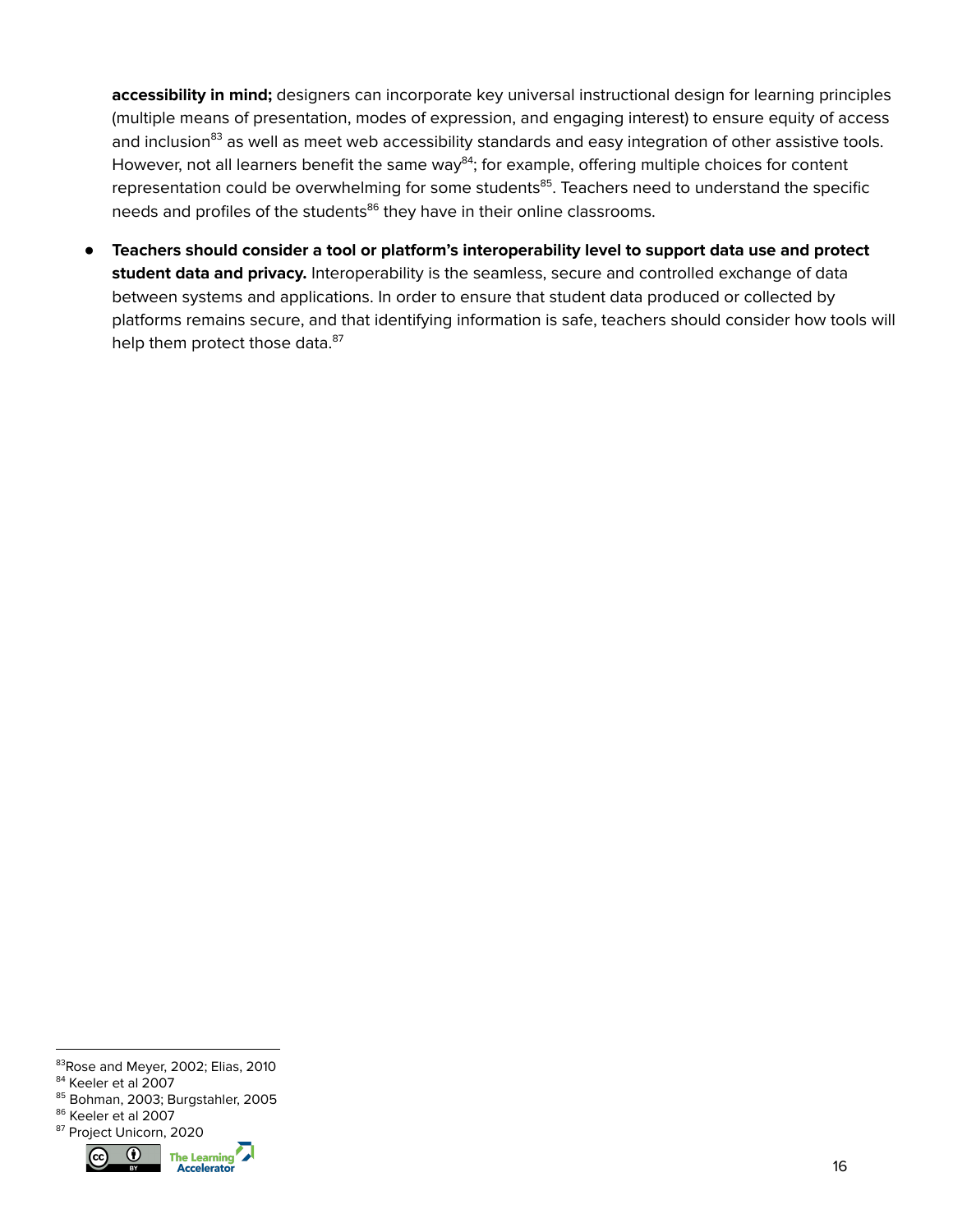### <span id="page-16-0"></span>**Pedagogy:** Engaging Learners Through Rigorous Content, Active Learning, and Mastery Learning

Effective online learning must engage students in the development of new skills and knowledge in ways that support transfer of this learning to long-term memory and application. As they consider how to build these experiences in remote classrooms, teachers should engage students with rigorous, well-designed content as well as encourage active, mastery-based learning with that content. In the sections that follow, we summarize key takeaways from research on how to bring these pedagogical factors to life in online spaces.

#### **Key Section Highlights**

- High-quality content that is aligned to grade level and accelerates learning is essential for quality remote learning, and online content provides options for flexibility in pacing and differentiation. However:
	- Online materials may vary in quality, so teachers must actively ensure standards alignment and rigor.
	- While students might learn independently, teachers must play a significant role selecting and organizing quality as well as providing content expertise.
- It is particularly important that online approaches do not simply replicate passive formats employed in traditional settings (e.g., lecture); the more active the modalities and tasks, the better. Teachers can:
	- Integrate specific active learning strategies into instruction, such as metacognition and application tasks.
	- Leverage interactive multimedia materials (digital and analog), peer collaboration, and model explicit examples of engagement to support active learning.
- Remote instruction should focus on mastering learning objectives. Mastery learning is supported by:
	- Aligning content and assessment to clear objectives and mastery goals.
	- Offering students multiple opportunities for engagement with content and a specific skill over a sustained period.
	- Offering mechanisms for individualized tutoring, coaching, and support.
	- Including mechanisms for practicing deliberately with feedback and support.

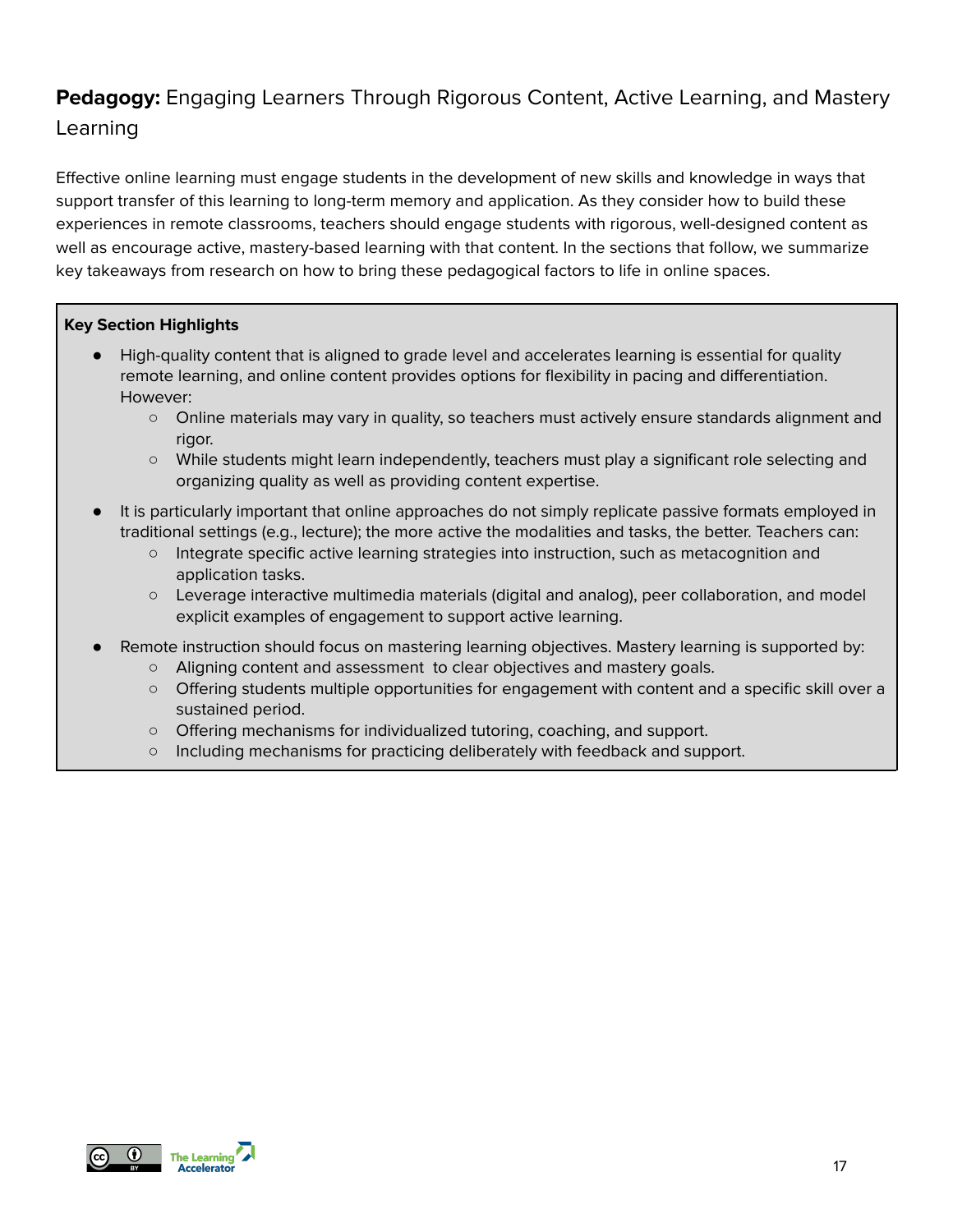### <span id="page-17-0"></span>**Rigorous Content**

Rigorous instruction relies on fostering interactions amongst students and teachers around content<sup>88</sup>, engaging learners in a high "level of quality in both effort and outcome"<sup>89</sup>. Online instructors must design instructional experiences that leverage high-quality curricular materials clearly and consistently to ensure students achieve mastery of learning objectives. 90

The research suggests:

- **Instructional materials remain essential to quality learning ; however, curricular materials used 91 offline should likely not be simply replicated online.** It has been shown that instructional materials influence teachers' instructional choices and behaviors<sup>92</sup>; as the evidence (discussed earlier) suggests that simply replicating in-person instruction online is associated with effects<sup>93</sup>, it makes sense that materials also need to shift. Indeed, varying curriculum between face-to-face and remote settings is associated with higher learning outcomes<sup>94</sup>. Further, it is recommended that online settings take advantage of the multimedia functionality technology can provide, rather than just offering static digital worksheets or digitized traditional textbooks<sup>95</sup>.
- **Online resource quality can vary significantly. It has been reported that teachers in online environments rely more heavily on vendor-developed resources . A recent review of online 96 supplementary materials found that while they appear visually well-designed, their "**surface appeal" often masked issues such as a lack of alignment to standards, low cognitive demand, and poor instructional support and/or assessment<sup>97</sup>. Teachers need to ensure that they choose materials that align to standards and desired levels of rigor.
- **Online tools offer opportunities for students to engage with content in new ways, often allowing greater flexibility in terms of pacing and interaction.** For example, teachers can support remote learners by allowing students to engage with materials prior to synchronous instruction<sup>98</sup>. At the same time, when students are learning independently, there is a greater risk of ambiguity and misunderstanding in communication<sup>99</sup>, so teachers need to make sure content is well organized, instructions are clear, and mechanisms are in place should a student need additional support or checks for understanding (e.g., synchronous follow up, checking to ensure tasks were completed, assessment). Teachers can also clearly explain "why" they are offering content in a specific format to support student understanding of objectives<sup>100</sup>.
- **Strong expert presence is needed to design, scaffold, and facilitate learner engagement with content,** whether accomplished through effective up-front design, mediated (or even automated) by technology,

<sup>100</sup> Lo and Hew, 2017



<sup>88</sup> National Research Council, 2001; Cohen et al., 2003; Darling-Hammond, Schachner, & Edgerton, 2020

<sup>89</sup> Ainsworth, 2011, p6

<sup>90</sup> Tallent-Runnels et al., 2006; Harrington & Floyd, 2009; Kelly, 2011

<sup>&</sup>lt;sup>91</sup> EdReports, 2020

<sup>92</sup> Chingos and Whitehurst, 2012

<sup>93</sup> Anderson, 2008

<sup>94</sup> Means et al 2013; Vrasidas & Zembylas, 2003

<sup>95</sup> Darling-Hammond, Schachner, & Edgerton, 2020)

<sup>96</sup> Basham, Stahl, Ortiz, Rice, & Smith, 2015; Rice & Carter, 2015

<sup>97</sup> Polikoff and Dean, 2019

<sup>98</sup> Myung, J. et al, 2020

<sup>99</sup> Liu et al., 2005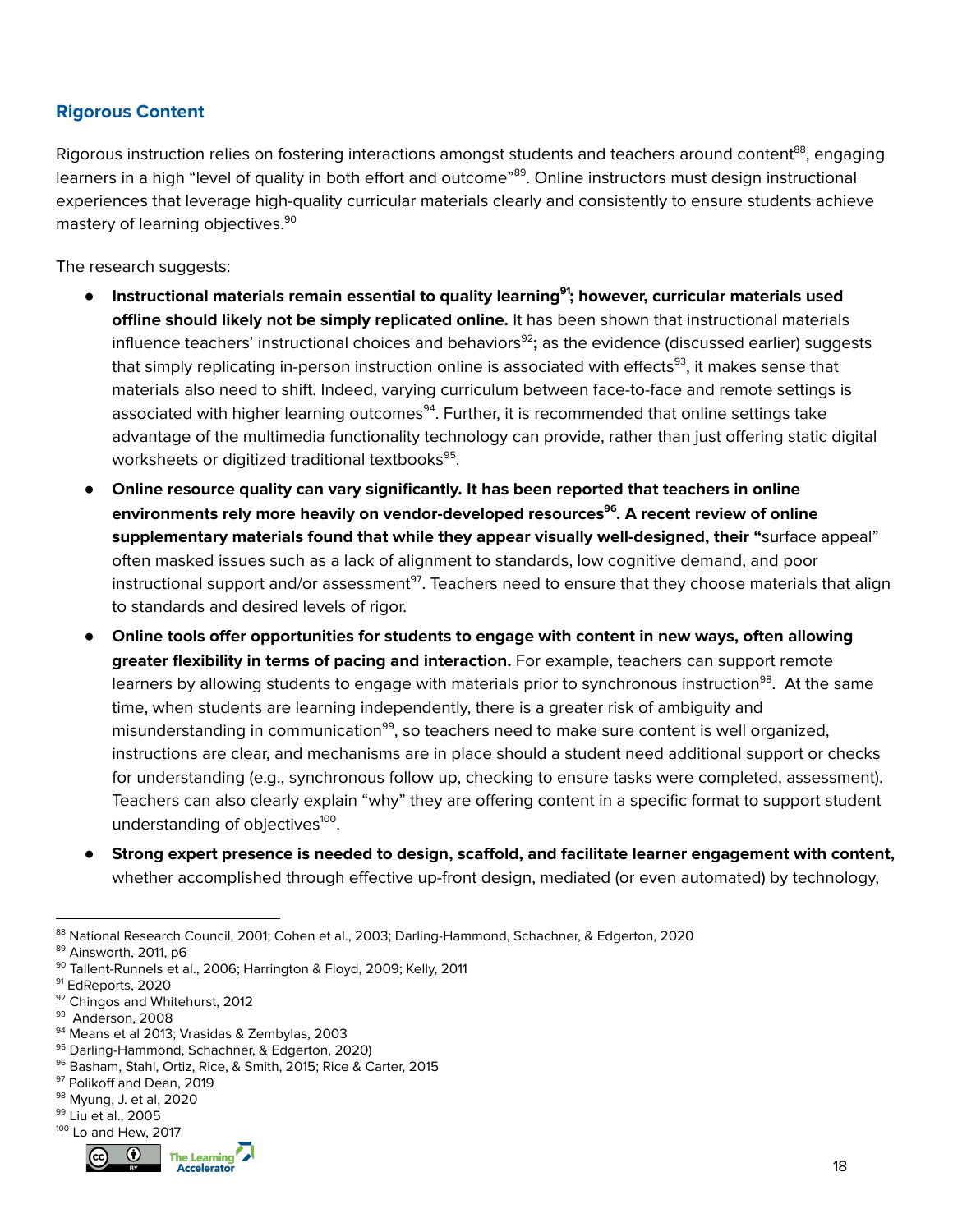or through more traditional instructor facilitation. Further, not all learning should be independent or self-directed; instructor-led learning has been found to be an important and effective online learning component<sup>101</sup>. Instructors must act proactively and creatively to trigger and facilitate effective learner behaviors<sup>102</sup>. However, expertise is also needed along the way to address inconsistent, unchallenged, or misunderstood ideas as well as to offer guidance for learners to course-correct. 103

● **In light of likely COVID-19-related learning losses, teachers should place additional emphasis on content that accelerates learning**. It has been suggested that learning losses related to spring 2020 shutdown will be significant<sup>104</sup>. Rather than downtracking students or focusing on remedial material, teachers should put priority on offering grade-appropriate content and acceleration against prioritized standards that help students build prerequisite skills and knowledge for engaging in this grade-level instruction<sup>105</sup>. For example, those standards relate to learning across multiple grade levels, have application across multiple content areas, or are prerequisite<sup>106</sup>.

### <span id="page-18-0"></span>**Active Learning**

Learning experiences must foster direct engagement with the materials and tasks. Given this, making learning "active" is critical (online and offline<sup>107</sup>) but it appears to be even more so for online environments where learners are working individually and in a self-regulated manner<sup>108</sup>. Studies clearly indicate that more active strategies for engagement foster increased perseverance<sup>109</sup> and performance<sup>110</sup>. This is likely because active forms of engagement facilitate both transformation of existing knowledge and the transfer or new ideas through retrieval and the active production of new information<sup>111</sup>.

Examples of active learning include:

- **Using more interactive instructional materials** (interactive video, response clickers, understanding checks, etc.);
- **Engaging students in application tasks** (evaluation of student work, trying out strategies in classroom, etc.);
- **Encouraging learner metacognition** (sense-making, reflection tasks, discussion with others, etc.);
- **Fostering collaboration** (discussion, peer-to-peer engagement); and,
- **Actively presenting material rather than just receiving it** (summarizing, preparing to present to others). 112

Beyond specific student-facing strategies, the research suggest a few other key ways online learning can be

<sup>112</sup> DeLozier & Rhodes, 2016 111 Bransford et al, 2004; DeLozier & Rhodes, 2016



<sup>101</sup> Means et al 2009

<sup>102</sup> Means et al 2009

<sup>103</sup> Kanuka & Anderson, 1998

<sup>104</sup> Azevedo et al 2020; Dorn et al 2020

<sup>&</sup>lt;sup>105</sup> Darling-Hammond, 1998; TNTP, 2018

<sup>106</sup> Myung, J. et al, 2020

<sup>107</sup> Bransford et al, 2004

<sup>108</sup> Means et al 2009; Broadbent, 2017

<sup>109</sup> Morris et al., 2005

<sup>110</sup> DeLozier & Rhodes, 2016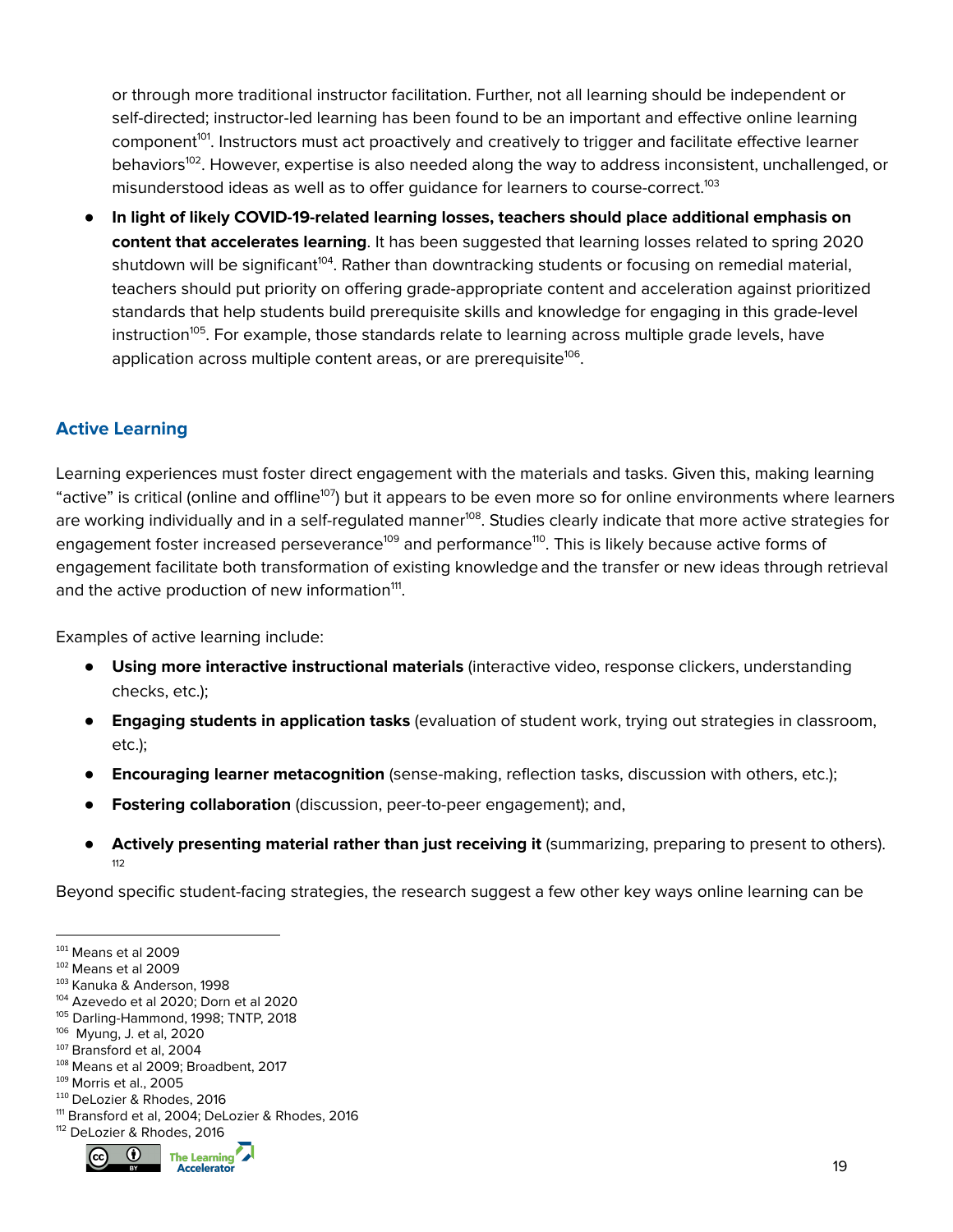made more active, encouraging deeper as opposed to surface interaction:

- **Designing and producing multimedia resources that support learner attention and engagement**. Online media does not automatically lead to stronger engagement; teachers should think about how media can encourage interaction. For example, videos should be segmented into shorter lengths (reported student median engagement time is six minutes<sup>113</sup>) and presentations should adopt a personal, conversational tone, using terms like "I" and "you" rather than third-person monologue<sup>114</sup>. Teachers should also try to illustrate key ideas to direct attention while "weeding out" interesting but non-important information (extra pictures, colors, music) to reduce extraneous cognitive load<sup>115</sup>.
- **Offering opportunities for students to reflect and create collaboratively.** Students can use web tools (such as web-based documents) to annotate together to engage in social reading, group sense-making and knowledge construction, and community building<sup>116</sup>. Encouraging students to apply ideas to create their own multimodal content (e.g., interactive presentations, websites) can also support the development of multiliteracies and deeper content engagement<sup>117</sup>. It's important that these opportunities be closely tied to pedagogical goals (e.g., requesting response and critique in comments, rather than long summary), create clear norms and expectations (e.g., shared norms for color coding, tagging, annotating, highlighting), offer explicit instructor expectations and supports, and provide feedback on the quality of product produced<sup>118</sup>.
- **Provide explicit models for what active learning looks like online.** Students who are given explicit models outperform students who don't receive them<sup>119</sup>. Given this, it's important teachers offer starting points and models for what active learning looks like. Teachers might consider offering step-by-step instruction to guide students' video watching  $^{\text{120}}$  , create graphic organizers or processes for note-taking  $^{121}$ , and model exactly how to use tools in active ways $^{122}$ . For example, in a study of 8th grade online math students engaging in online instruction, students were asked to solve a real-life task and provide feedback to their peers about the solution process. Some students were offered self-questioning strategies focused on comprehending the task, making connections, selecting strategy, and reflection as metacognitive feedback guidance for self-regulation of learning; these students significantly outperformed in mathematical problem solving and explanations, and transfer tasks<sup>123</sup>.

- <sup>121</sup> Snyder et al. 2014
- <sup>123</sup> Kramarski, 2009 <sup>122</sup> Lu and Deng, 2013



<sup>113</sup> Guo et al, 2014

<sup>114</sup> Mayer, 2014

<sup>115</sup> Grypp and Luebeck 2015; Schultz et al. 2014; Snyder et al. 2014

<sup>&</sup>lt;sup>116</sup> Zhu et al 2020; Lu and Deng, 2013

<sup>117</sup> Kress, 2009; Cope & Kalantzis, 2000

<sup>118</sup> Zhu et al 2020

<sup>119</sup> Kramarski 2011

<sup>&</sup>lt;sup>120</sup> Grypp and Luebeck 2015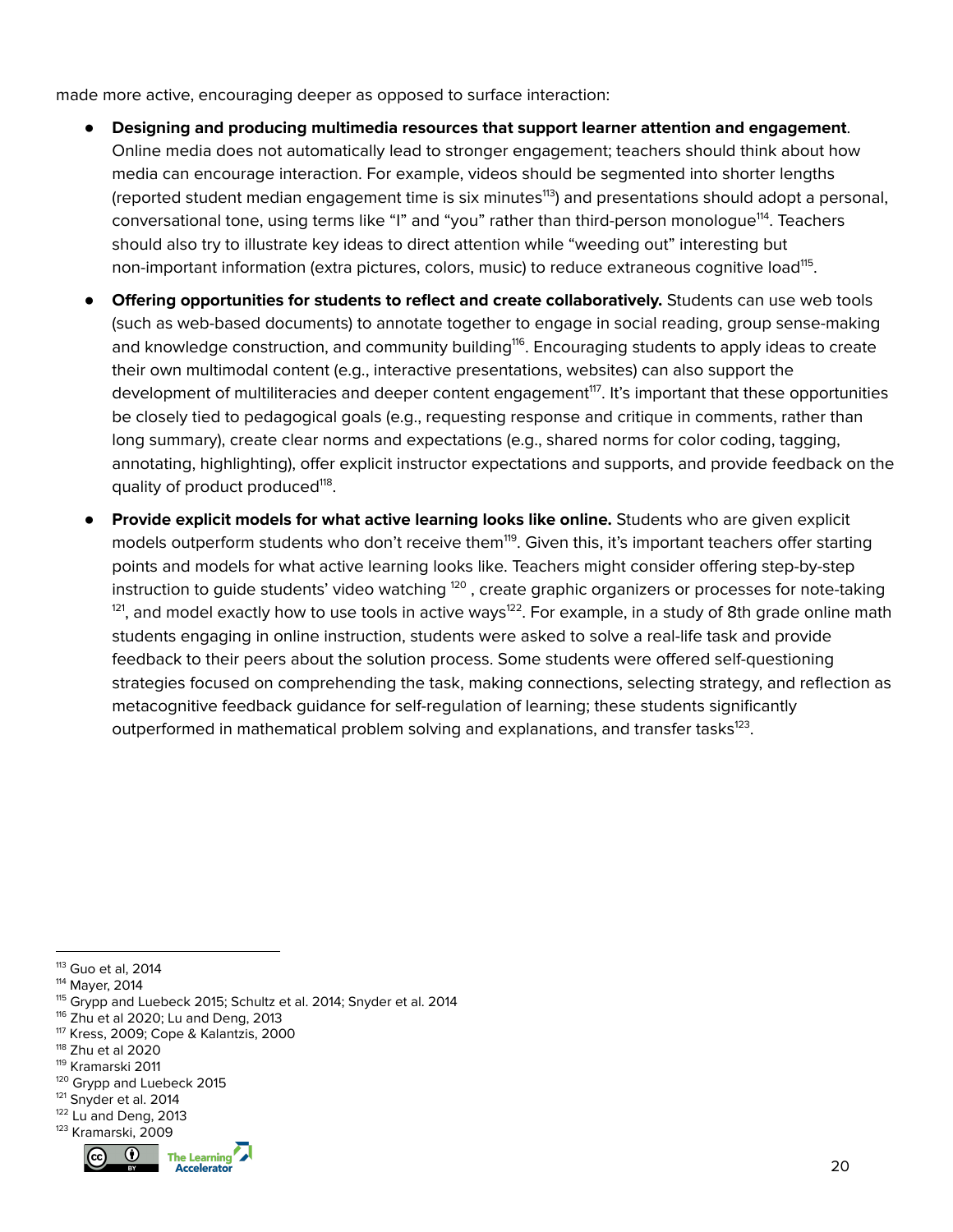### <span id="page-20-0"></span>**Mastery Learning**

Effective learning experiences focus on working towards building understanding and competency through cycles of practice, assessment, and feedback. As is true in traditional environments, instruction too often focuses on time-on-task rather than mastery (e.g., measuring learning by the minute rather than by demonstration of learned knowledge and skills). A unique benefit of online learning is that it offers the opportunity to shift from time-based learning experiences towards more flexible practice and achievement of mastery.

The research suggests that learning for mastery online:

- **Should offer opportunities for deliberate practice**, or individualized training activities specially designed by an expert (coach, teacher, instructor, etc.) to improve specific aspects of an individual's performance through repetition and successive refinement of a given skill<sup>124</sup>. Deliberate practice occurs at an individual's zone of proximal development<sup>125</sup> , so asynchronous tools (like video or a playlist) can offer opportunities to pause learning (e.g., metacognitive delay)<sup>126</sup> as well as reflect on existing knowledge and connected ideas (e.g., retrieval). Online platforms and tools designed specifically to engage students in revision (e.g., online writing and commenting tools) can increase the amount of interaction by teachers and peers that surround a student's writing $^{127}$ .
- **Should take advantage of technology to offer immediacy in feedback.** Students learning asynchronously report frustration when awaiting teacher response<sup>128</sup>. Educators should consider how to use available tools, like adaptive software, tutoring tools, and assessments to offer quicker feedback. For example, studies of middle school math students learning at home (i.e., homework) have shown that students receiving immediate feedback and computer-based tutoring (e.g., scaffolding questions or hints) perform significantly better on post-tests than those who complete pen and paper assignments that are reviewed with teachers in-person the following day<sup>129</sup>. However, **it's important that computer-provided feedback is a supplement and does not replace other forms of teacher or peer** engagement<sup>130</sup>, which can reduce sense of engagement and connection.
- **Should utilize multiple means of feedback.** High-quality, actionable, and prompt feedback supports learner reflection and growth in all settings. In online settings, consistent feedback<sup>131</sup> is strongly associated with learner persistence and feelings of connection<sup>132</sup>. How feedback is provided can matter, however. For example, audio feedback can be more effective than text-based feedback for conveying nuance and is associated with increased retention of content, perception of care, and application<sup>133</sup>. **Teachers should consider how to embed feedback beyond written comments**, such as video, audio, and scoring on online rubrics.
- **Should support authentic, ongoing assessment of mastery.** Online tools offer opportunities for diagnostic, ongoing, and formative assessment (which has been shown to increase online learning

- 130 Education Endowment Foundation, 2020
- 131 Ivankova & Stick, 2007
- 132 Dunlap & Lowenthal, 2014





<sup>124</sup> Ericsson & Lehmann, 1996

<sup>125</sup> Vgotsky, 1978

<sup>126</sup> O'Byrne & Pytash, 2015

<sup>127</sup> McCarthey et al., 2013

<sup>128</sup> O'Byrne & Pytash, 2015

<sup>129</sup> Mendicino, Razzaq, and Heffernan, 2009; Swire, Pardos, and Heffernan, 2011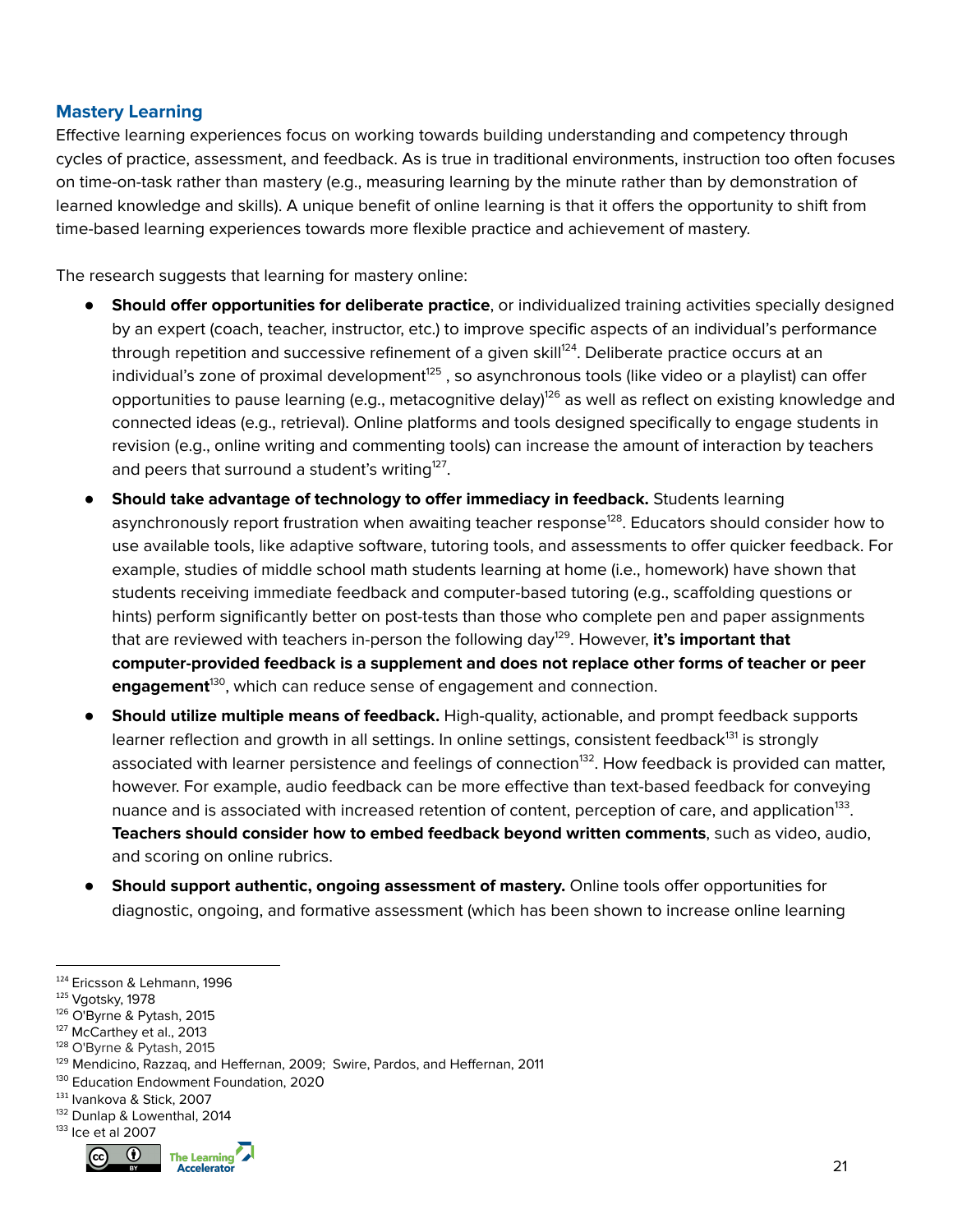performance)<sup>134</sup>; teachers can turn to tools like quizzes to encourage student self-assessment as well as individualized progress tracking. Synchronous polling can offer quick checks for understanding. Online environments can also be particularly helpful for offering learners the ability to produce other types of products to demonstrate mastery. For example, literacy researchers have found technologies, such as social media platforms, blogs, and digital portfolios, allow writers (younger and older) to write for a wider audience that can provide authentic opportunities to demonstrate mastery, leading to an increased awareness of purpose, context, and audience. 135

An important note is that mastery learning requires a common understanding of standards to be learned as well as what mastery looks like. Teams should work together to review alignment of tools and expectations.

<sup>135</sup> Jaramillo, 2013; McGrail & Davis, 2011; McGrail & McGrail, 2013; Vasudevan & Reily, 2013; West, 2008; Witte, 2007 134 Roediger et al., 2011

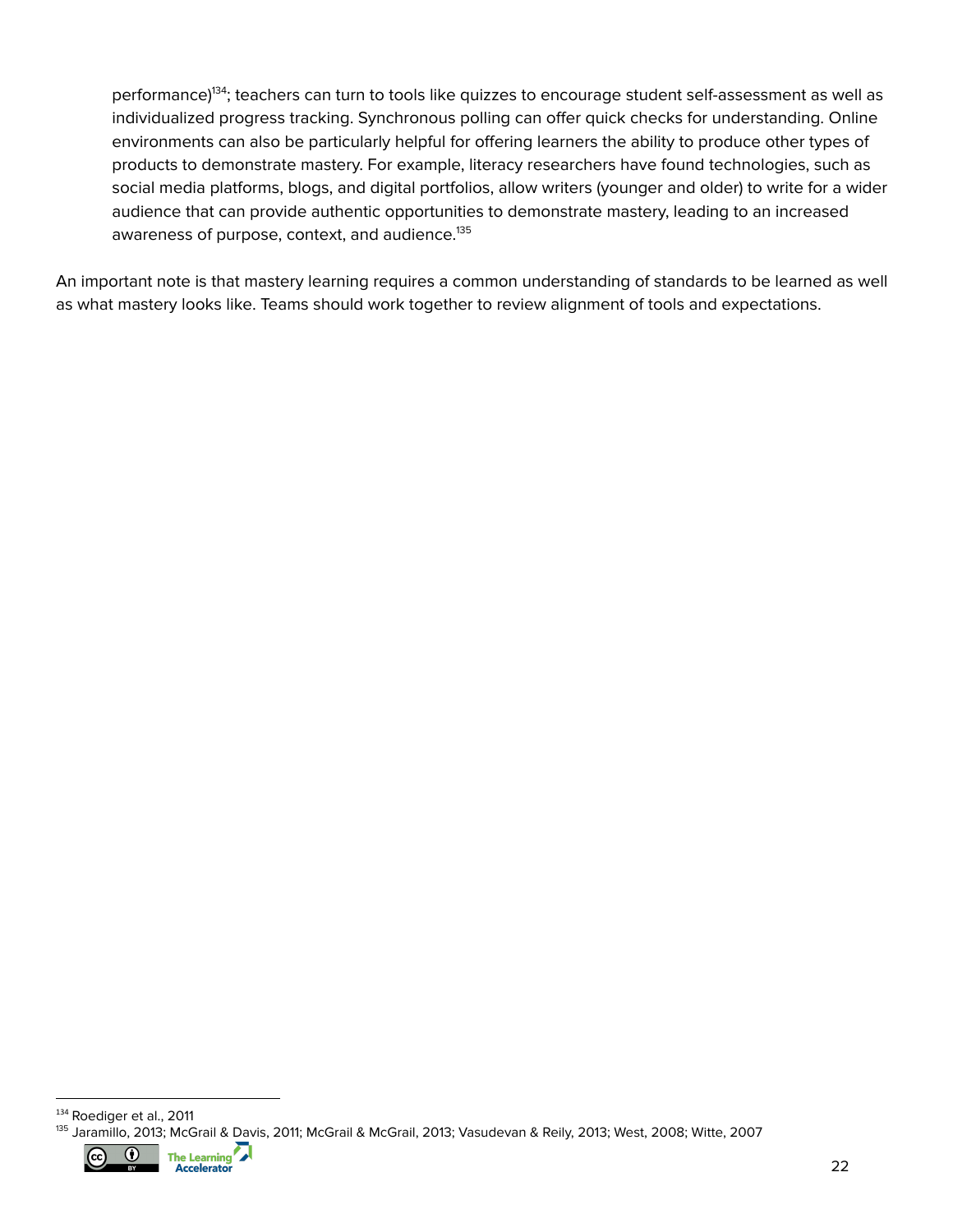### <span id="page-22-0"></span>**Relationships:** Building Connection and Personalization to Motivate and Sustain

Learning takes place through the "indivisible" interplay between cognition and motivation<sup>136</sup>. Remote learners ( particularly those working asynchronously) often report greater challenges in maintaining engagement. The research suggests that an increased emphasis on social connection and personalization can help increase motivation, which is a significant factor in learner engagement and goal achievement — online and offline $^{137}$ . Given the range of student academic and non-academic experience during the pandemic, educators need to build the relationships (between people as well as to the tasks of learning) needed to effectively understand, tailor, and re-engage learners as they return to school (regardless of format).

Educators have two powerful levers for doing this:

- **Building a student's sense of connection** during remote instruction by emphasizing connections with teachers and peers; and,
- Creating opportunities for students to **deepen the relationship between learning tasks and their own goals and needs** through personalization.

### **Key Section Highlights**

- Teachers can explicitly and actively build relationships between people and to the purpose of any instructional experience as an effective strategy for improving remote learning outcomes.
- Approaches that build social presence and engagement as well as allow students, teachers, and parents to easily engage with each other in an ongoing manner should be present and can include:
	- Actively make a connection with every student before school starts, and maintaining a cadence for checking in
	- Utilizing models that build on pre-existing relationships, e.g., looping with teachers and classmates
	- Conferencing, coaching, and commenting in multiple formats, such as video and audio
	- Creatingsmaller, bounded communities, including cohort-based groupings and/or advisories
	- Encouraging and scaffolding use (i.e., with explicit ground rules and norms) of non-verbal features, such as posted videos, pictures, and paralanguage
	- Using chat functionionality and moderated discussion forums
	- Dedicating time for personal sharing, connection-making, and check-ins
- Personalization strategies can help students stay motivated and make meaningful connections to their own interests, needs, and goals. Dimensions of personalization can include:
	- Supporting learner goal setting and monitoring (as supported by mastery data and shared objectives)
	- Offering learners meaningful choices around content, pathway, time of learning, etc.
	- Asking students to reflect on and make connections to prior knowledge and cultural connections
	- Building in flexibility to tailor to individual needs through data-informed differentiation (e.g., tutoring, small group instruction, tailored content)
	- Ensuring work is motivating and meaningful (i.e., it has an audience and has impact outside of the classroom)

<sup>137</sup> Goslin 2003; Lim & Kim, 2003 <sup>136</sup> Pintrich & Schunk, 2002; Stefanou & Salisbury-Glennon, 2002



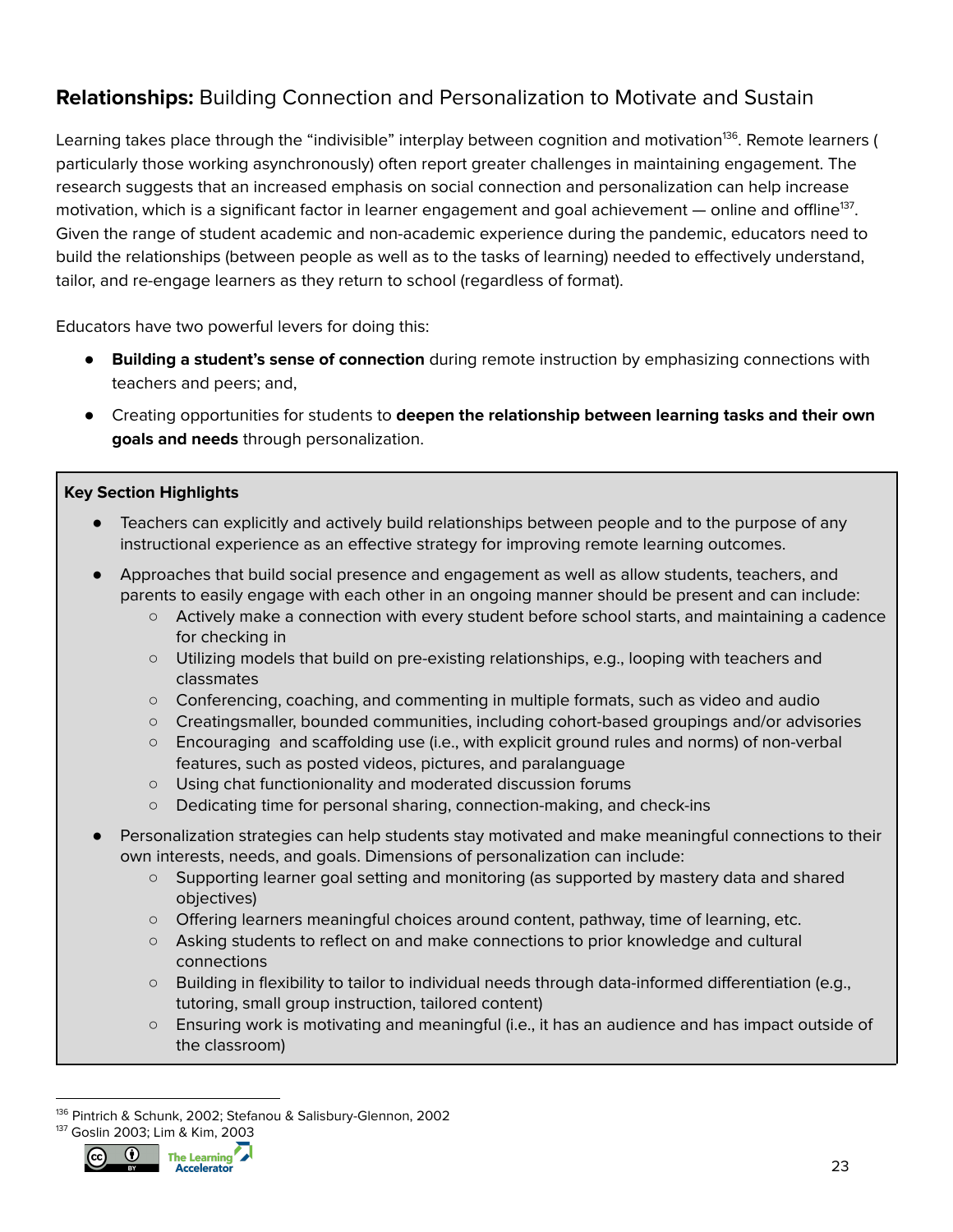### <span id="page-23-0"></span>**Connection**

### "Distance is not a matter of geography but rather psychology." (Rice, 2006<sup>138</sup>)

Given the nature of online interaction and media<sup>139</sup>, online students report greater levels of isolation and missing the social presence (the sense of being perceived as real and perceiving others as real, regardless of physical place<sup>140</sup>) that they more easily establish in face-to-face courses<sup>141</sup>. Constructing social presence in such that the "the virtuality of experience is unnoticed<sup>142</sup>" is therefore vitally important in online education because it helps create a positive social-emotional climate, supporting positive perceptions<sup>143</sup>.

It's not surprising, then, that building strong foundation for and ongoing practices that support social learning takes on even more importance in online settings<sup>144</sup>. Online environments that foster greater peer-to-peer learning and interaction are associated with higher learner satisfaction, perseverance, comfort, and learning outcomes<sup>145</sup>.

The research suggests that:

- **Connections with the lead teacher or expert through online presence and immediacy is significantly important for a number of outcomes**, including perseverance and satisfaction<sup>146</sup> as well as cognition, motivation, and affect<sup>147</sup>. Learners report that instructor sociability<sup>148</sup> as well as responsiveness and complete/timely communication with instructor is critical<sup>149</sup>. Students report lower teacher presence in asynchronous online experiences than synchronous ones<sup>150</sup>, so teachers should make sure they are working proactively to be "visible" in these environments. Strategies such as asynchronous audio and video postings can help<sup>151</sup>.
- **Relationships with peers, staff, and even parents/guardians as part of online instruction can positively or negatively impact engagement'52. Engagement is amplifying and reinforcing; students appear more** likely to participate and contribute when others are also doing so<sup>153</sup>. Teachers can actively influence the building of relationships by proactively reaching out to underconnected or passively engaged students<sup>154</sup>
- Given all of this, **online interpersonal connections and community must be carefully constructed and facilitated**, as they rarely form organically<sup>155</sup>. Interactive and ongoing cohesive communication are

<sup>155</sup> Wilson et al., 2004



<sup>138</sup> Rice, 2006, p 4 citing Moore, 1989

<sup>139</sup> Short, Williams, and Christie, 1976

<sup>&</sup>lt;sup>140</sup> Witmer & Singer, 1998

<sup>141</sup> McInnerney & Roberts, 2004; Stodel, Thompson, & McDonald, 2006; Joksimovic et al., 2015; Barber, King & Buchanan, 2015; Fletcher & Bullock, 2015; Tunison & Noonan, 2001

<sup>142</sup> Lee, 2004, p. 32

<sup>143</sup> Caspi & Blau, 2008; Lee and Burkham, 2001; Bransford et al, 2004

<sup>144</sup> Bransford et al, 2004

<sup>145</sup> Swan, 2001; Choi, 2016; Holder, 2007; Ivankova & Stick, 2007

<sup>146</sup> Tomas et al., 2015; Joksimovic et al., 2015; Frid, 2001; Lee and Burkham, 2001; Zweig, 2003

<sup>147</sup> Baker, 2010

<sup>148</sup> Aydin, 2012

<sup>149</sup> Aragon & Johnson, 2008; Bunn, 2004

<sup>150</sup> Baker, 2010

<sup>151</sup> Ice et al, 2007; Clark, Strudler, & Grove, 2015

<sup>152</sup> Borup et al, 2014

<sup>153</sup> Frid, 2001; Weiner, 2003

<sup>154</sup> Hung et al., 2010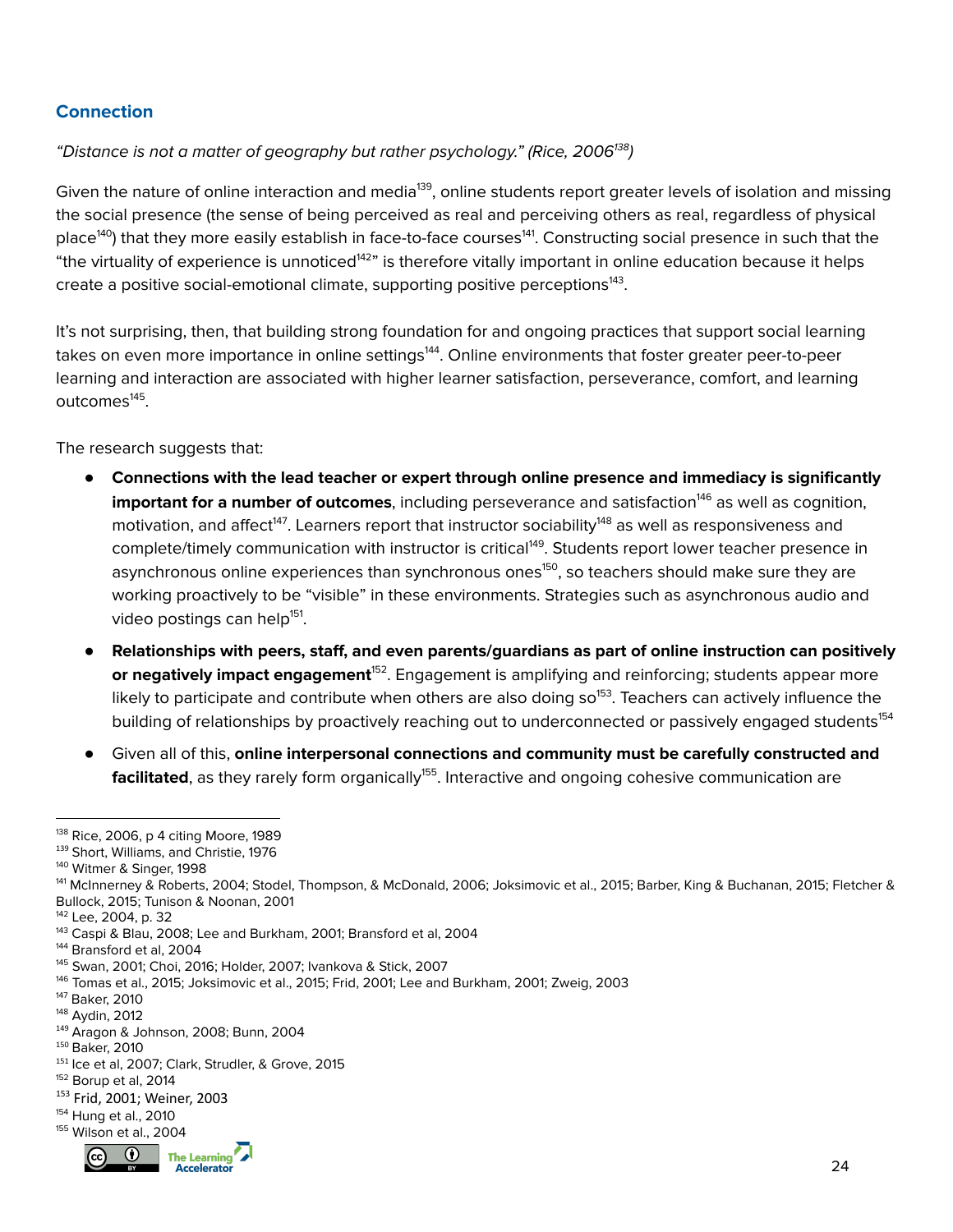needed to build social presence and a community of learners<sup>156</sup>, which requires purposeful design and cultivation. This is true for both social and academic activities. For example, students may not naturally know "how" to engage together productively and constructively online; for example, studies<sup>157</sup> of online writing collaboration found students offer significant feedback, but that feedback was provided at a low level (e.g., grammar, mechanics, rather than deeper pushes on content or ideas). Teachers can positively exert control over how and when students use different interactive features, allowing bounded opportunities for student-initiated interaction (e.g., chats, talking before class starts)<sup>158</sup>. Even factors like discussion group size affect interaction; designers recommend creating bounded smaller groups even in larger learning communities<sup>159</sup>.

- **Offering blended or hybrid opportunities in addition to online learning can enhance feelings of** community and inclusion<sup>160</sup>. If students are unfamiliar with each other, these experiences can help build familiarity and sources for support<sup>161</sup>.
- **Synchronous video instruction is not inherently social and interactive.** This assumption (particularly on the part of novice online instructors) has been documented by research — this is not often the case (a student simply watching a video is pretty passive!). Teachers need to be highly skilled at traversing the real and perceived distance between participants in a videoconference. For example, attending to emotion on the other side of a screen, championing the videoconferencing in the community to get widespread buy-in and support, creating a sense of real presence, and building relationships and fostering interaction between students across sites.<sup>162</sup> Another limiting factor in synchronous learning is time; if teachers are relying on synchronous experiences as the main form of interaction, they may be missing out on many other opportunities to build engagement<sup>163</sup>.
- **Integrate out-of-the ordinary approaches and features that support social presence**. Teachers can and should leverage supplementary tools (polls, chats, discussion boards, etc.) and social media<sup>164</sup> to engage learners. Teachers should be careful not to underestimate the value of these activities; one study<sup>165</sup> of learners found that while teachers relied mainly on synchronous instruction to express their presence, students relied mainly on instant messaging.
- Another key challenge in online interactions is the lack of nonverbal behaviors and cues; for this reason, designers can **explicitly build mechanisms for sharing nonverbal information** such as video and pictures, "nonverbal surrogates,"<sup>166</sup> and norms<sup>167</sup> that help build better communication and connection. The use of "paralanguage" (e.g., emoticons, memes, gifs) is a surprisingly effective means for humanizing interactions, creating a sense of community, and increasing satisfaction<sup>168</sup>. Take caution, however, as students need support figuring out how to use these approaches in respectful and consistent ways; teachers can explicitly encourage and model them to support this<sup>169</sup>.

<sup>&</sup>lt;sup>169</sup> Vrasidasa & McIsaac, 1999; Weiss, 2000; Woo & Reeves, 2008; Dunlap et al, 2016



<sup>156</sup> Rourke et al., 1999

<sup>157</sup> Zheng, 2015; Dalke et al. 2007

<sup>158</sup> Murphy, Rodríguez-Manzanares, and Barbour, 2011

<sup>159</sup> DeLozier & Rhodes, 2016

<sup>&</sup>lt;sup>160</sup> Rodrigo & Nyugen, 2013

<sup>&</sup>lt;sup>161</sup> Nippard and Murphy, 2007

<sup>&</sup>lt;sup>162</sup> Rehn, Maor, and McConney, 2018

<sup>163</sup> Nippard and Murphy, 2007

<sup>&</sup>lt;sup>164</sup> Rehn, Maor, and McConney, 2018

<sup>&</sup>lt;sup>165</sup> Nippard and Murphy, 2007

<sup>166</sup> Derks, Bos, & Grumbkow, 2007

<sup>167</sup> Dunlap et al, 2016

<sup>168</sup> Rourke, et al, 1999; Stein, Wanstreet, & Calvin, 2005; Moore, 2013; Dunlap et al, 2016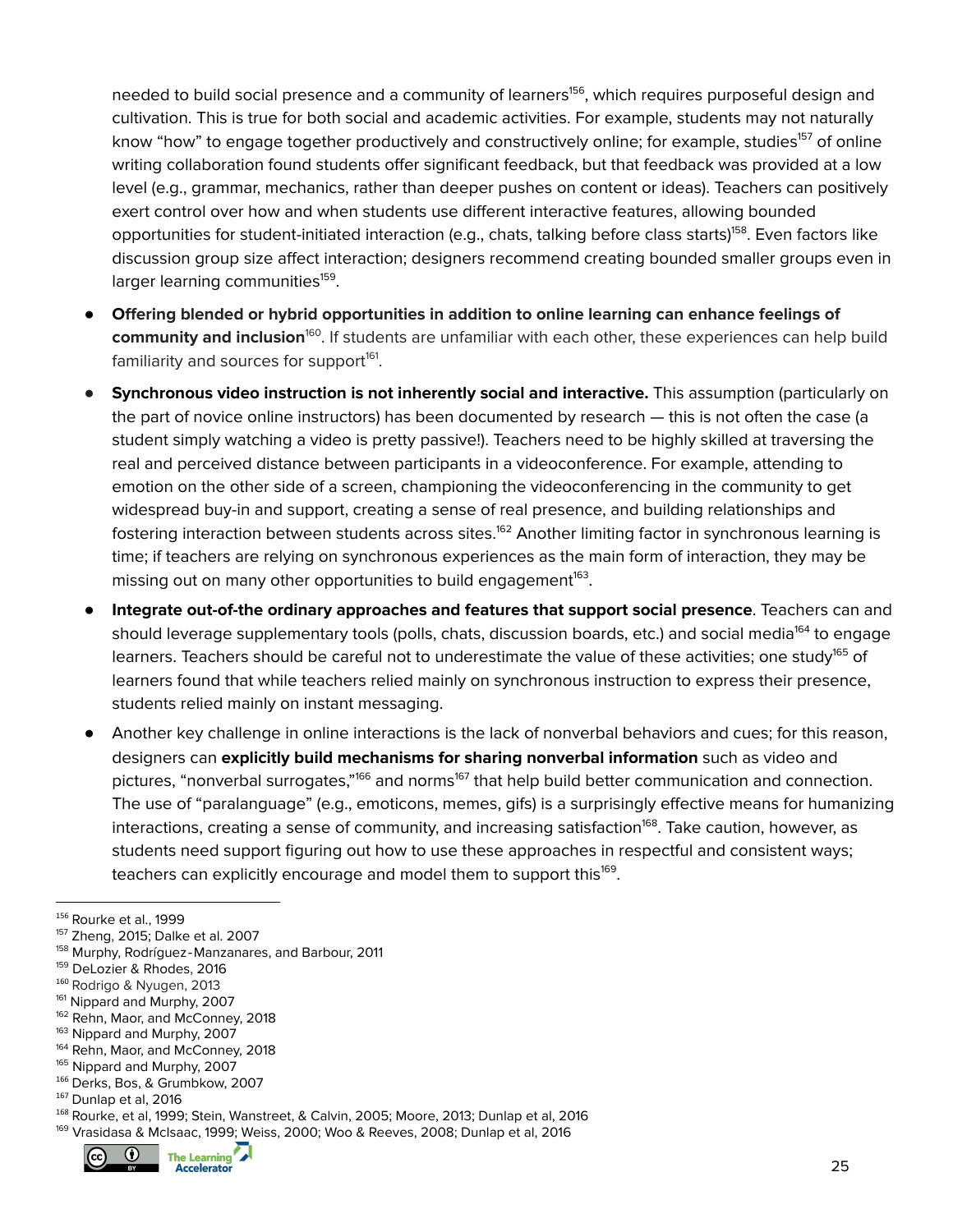One final and major caveat is that connection-building must be aligned to instructional objectives and intent; Simonson et al.<sup>170</sup> (2006) summarize that, "although interaction seems intuitively important to the learning experience, interaction should not be added without real purpose."

### <span id="page-25-0"></span>**Personalization**

"As students have spent more time outside the confines of physical school, they have had to become more responsible for their learning and for their lives. Schools have responded by trying to replicate the structures of schools from afar. But we suspect that schools will be more successful if they lean into students' growing sense of agency, and find ways to build on and amplify it." (Reich and Mehta, 2020, p3)

How learners are motivated differs across individuals and cultural contexts $^{\text{171}}-$  understanding a student's attitudes, preferences, and intrinsic motivations can help teachers make effective planning and resource choices,<sup>172</sup> and giving students greater control over delivery method<sup>173</sup>, interactions with materials, and goal setting and monitoring has been associated with a lower dropout rate, higher-quality learning, better learning strategies, and greater enjoyment of school.<sup>174</sup> Adapting content and delivery to students' strengths and interests, or allowing them to make appropriate choices themselves, can also be an effective culturally-responsive strategy<sup>175</sup> as well as help increase the value they see in learning tasks, which has been positively associated with higher academic performance $^{176}$ .

Creating greater flexibility, opportunities for choice-making, and making motivating connections can support students in remote learning. The literature suggests adult learners need greater flexibility, with the timing and tasks informed by the competing demands on time $^{\text{177}}$ ; this is likely true for younger learners working from home who may have jobs or caretaking responsibilities. Further, students who have not been effectively engaged during COVID-19 may benefit from remote learning characteristics identified as successful for students placed-at-risk or historically underserved within traditional settings, including self-pacing and personalization of materials and pathways<sup>178</sup>.

The research suggests that teachers can personalize:

● **Personal goal setting and individualized support can improve learner perceptions and outcomes**. By offering higher levels of customization, individualization of content, feedback, timing of learning, and goals, individualized approaches can increase motivation, perseverance, a feeling of social presence, and commitment to completion<sup>179</sup>. Focused, individualized instruction (e.g., tutoring) yields consistent, substantial positive effects on learners (particularly elementary students)<sup>180</sup>.

<sup>180</sup> Nikow, Oreopoulos, and Quan, 2020



<sup>170</sup> Simonson et al., 2006, p81

<sup>171</sup> Lim, 2004

<sup>172</sup> Federico, 2000

<sup>173</sup> Roblyer, 1999; Tunison & Noonan, 2001

<sup>174</sup> Czubaj, 2004; Deci & Ryan, 1985

<sup>175</sup> Mader and Lynch, 2020

<sup>176</sup> Pintrich, 1999

<sup>177</sup> Ivankova & Stick, 2007; Nash, 2005; Müller, 2008; Bunn 2004

<sup>178</sup> Barr & Parrett, 2001

<sup>179</sup> Catlin, Lewan, and Perignon, 1999; Handoko et al 2019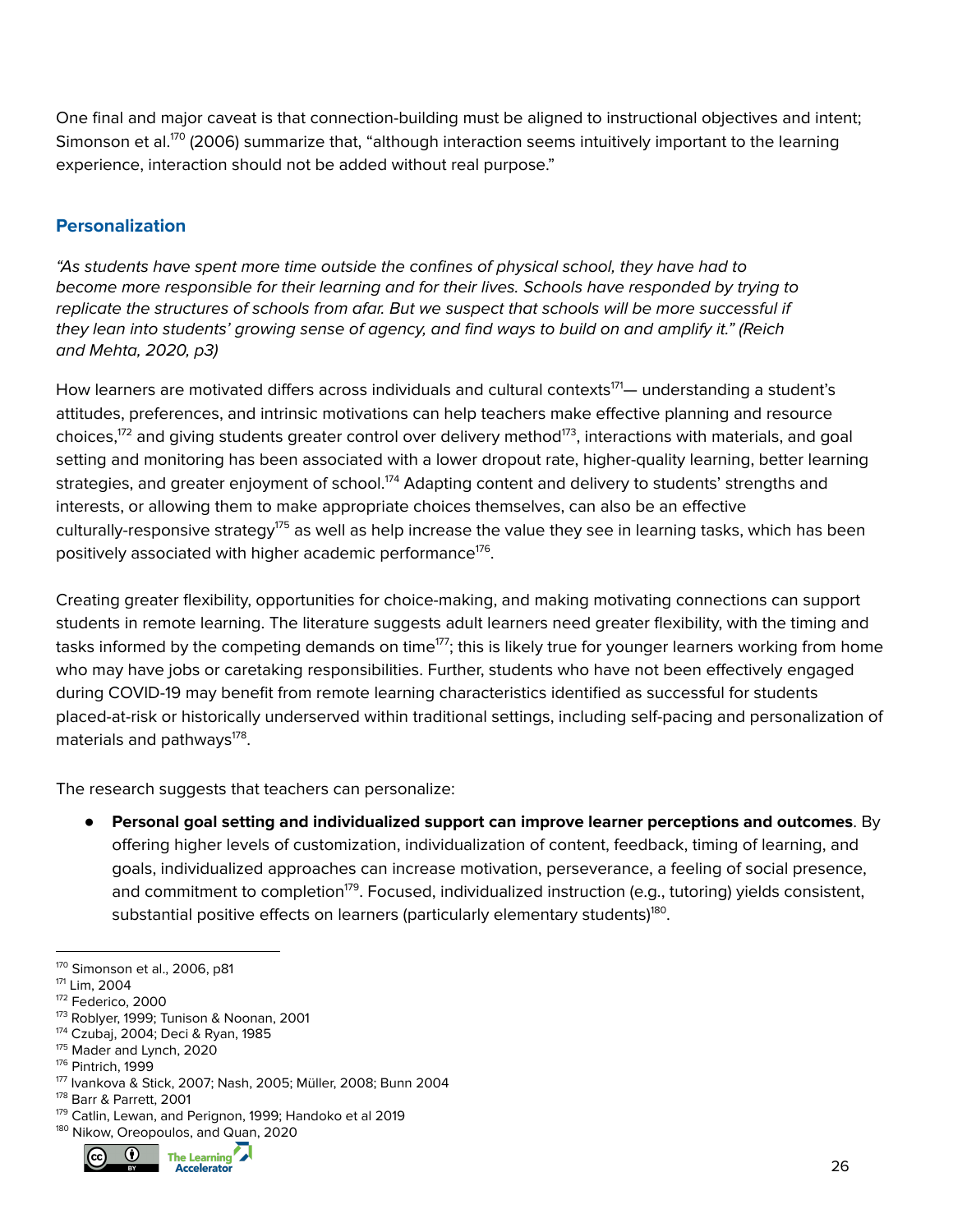- **Encouraging students to reflect on, activate, and assess prior knowledge and personal connection** material prior to instruction to make connections and understand relevance and purpose<sup>181</sup>.
- **Perception of course/content relevancy is reported as the top factor that motivates students to engage with and persevere** during online learning experiences across students, regardless of previous online learning experiences, national orientation, gender, and academic and work background<sup>182</sup>. Teachers can better engage students by supporting their understanding of and helping them make personal connections to learning objectives and activities.

<sup>182</sup> Lim & Kim, 2003; Lim, 2004; Repetto and Spitler, 2014 181 Palloff and Pratt, 1999; Mader and Lynch, 2020



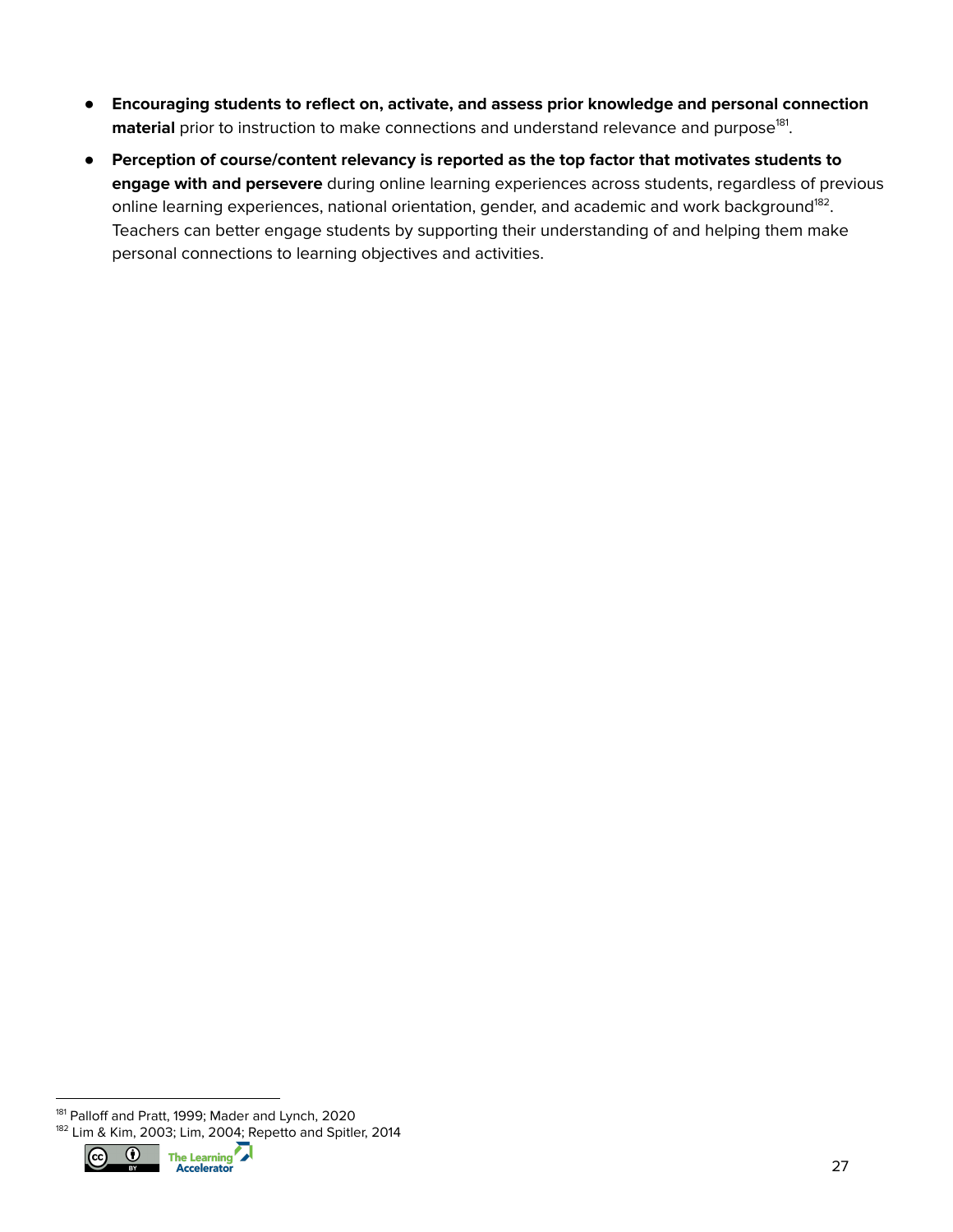# <span id="page-27-0"></span>**Taking It Into Practice: Tools For Your Own Reflection**

So, how can educators translate these ideas into their decision-making and work? There's no one right approach — making the "right" choice will depend a lot on the goals of the learner and context of implementation. But by designing with these quality factors in mind, teachers can leverage research-informed practices.

#### Questions for individual and team reflection

The table below is designed to serve as a guide for thinking about how your current or planned remote instruction approach integrates quality factors. The sample questions are intended as examples and to elicit additional thinking and inquiry in each driver area.

| <b>Quality Area</b>                                                 | <b>Questions to Consider</b>                                                                                                                                                                                                                                                                                                                                                                                                                                                                                          | <b>Notes/Actions</b> |  |  |
|---------------------------------------------------------------------|-----------------------------------------------------------------------------------------------------------------------------------------------------------------------------------------------------------------------------------------------------------------------------------------------------------------------------------------------------------------------------------------------------------------------------------------------------------------------------------------------------------------------|----------------------|--|--|
| <b>Foundation</b><br>For<br><b>Self-Directed</b><br><b>Learning</b> | Have we articulated clear expectations for<br>remote learning as well as ways students and<br>families can access support?<br>Are we providing specific modeling and<br>support for self-direction?<br>Are we engaging consistently and clearly<br>with families as partners in learning?<br>How are we prioritizing relationships?<br>Are we aware of specific non-academic<br>needs? How are we supporting those?                                                                                                   |                      |  |  |
| <b>Effective Instruction</b>                                        |                                                                                                                                                                                                                                                                                                                                                                                                                                                                                                                       |                      |  |  |
| <b>Technology</b>                                                   | Do all of our students have <b>universal access</b><br>to tools, materials, and supports? (Physical and<br>cognitive)<br>Are the resources and tasks easy to navigate?<br>Do our technology tools offer the<br>features/functions needed to support<br>objectives?<br>Do we have common norms for organizing<br>content and features across classrooms? How<br>much time are students spending navigating<br>vs learning?<br>Are we providing adequate training?<br>Do students know where and how to get<br>support? |                      |  |  |
| <b>Pedagogy</b>                                                     | Do our current materials work well in digital<br>$\bullet$<br>formats? Are they aligned to standards and<br>interoperable with each other?<br>Do formats encourage students to engage in<br>activities like activating prior knowledge,<br>retrieval, reflection, connection-making,<br>discourse?<br>How are we assessing mastery and offering<br>opportunities for deliberate practice with<br>feedback?<br>How are we delivering targeted interventions                                                            |                      |  |  |

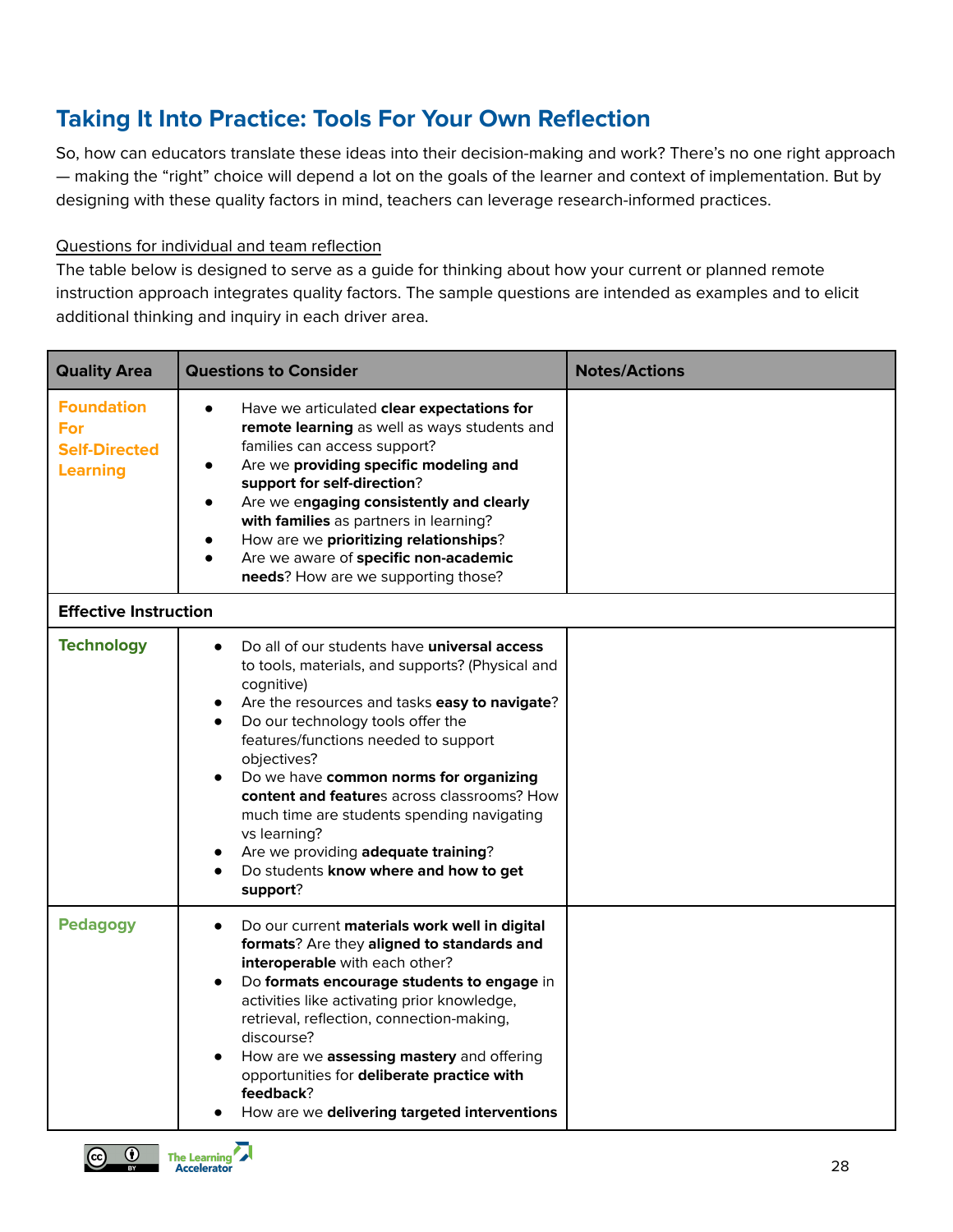|                      | and opportunities for acceleration?                                                                                                                                                                                                                                                                                                                                                                                |  |
|----------------------|--------------------------------------------------------------------------------------------------------------------------------------------------------------------------------------------------------------------------------------------------------------------------------------------------------------------------------------------------------------------------------------------------------------------|--|
| <b>Relationships</b> | How are teachers going to build a strong,<br>ongoing presence with learners?<br>How are we building a sense of community?<br>Are we encouraging peer engagement in<br>ways that connect to learning objectives?<br>How are we helping students see relevance<br>$\bullet$<br>of tasks to their goals? Are we helping them<br>set goals?<br>Can students make (scaffolded, appropriate)<br>choices to build agency? |  |

### <span id="page-28-0"></span>**Additional resources:**

The following additional resources could be helpful as you and your team take next steps….

- **TLA One Thing Series on Remote [Learning](https://practices.learningaccelerator.org/insights?topic=tla-one-thing)**
- **Problem of Practice Series**
- **Editable Learning [Management](https://docs.google.com/spreadsheets/d/1d9rbQMhXH87ltPM4LIHxXAn0mrtriiOCEf4TuPj_4rg/edit?usp=sharing) System assessment tool** to help district and school teams evaluate platforms and tools for remote learning.



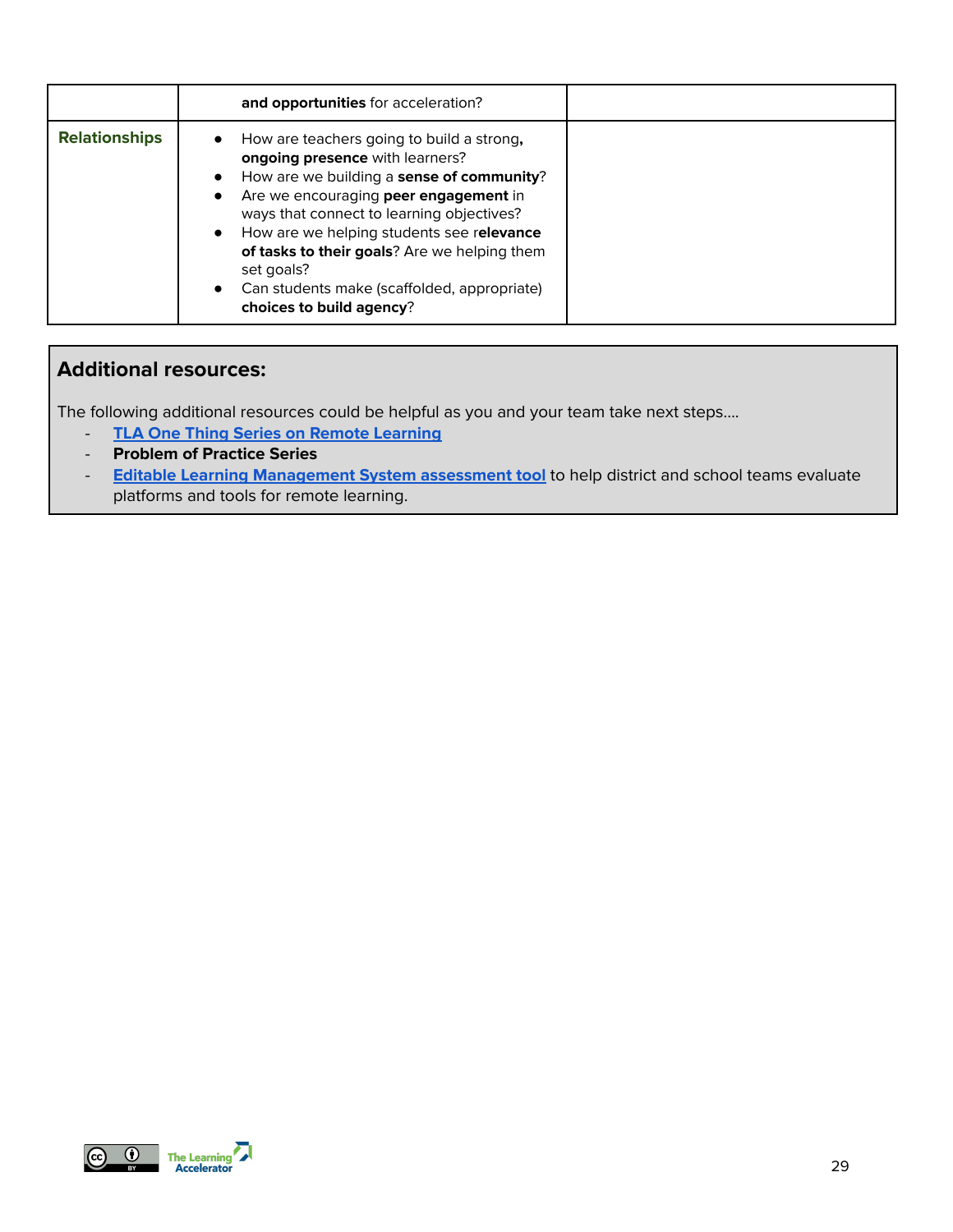### <span id="page-29-0"></span>**Research References**

Ainsworth, L. (2011). Rigorous curriculum design. Englewood, CO: Lead and Learn Press.

Anderson, T. (2008). Is videoconferencing the killer app for K–12 distance education? Journal of Distance Education, 22, 109–124.

Anderson, M., & Perrin, A. (2018). Nearly one-in-five teens can't always finish their homework because of the digital divide. Pew Research Center.

Ahn, J. (2016). Enrollment and achievement in Ohio's virtual charter schools. Washington, DC: Thomas B. Fordham Institute.

Ahn, J., & McEachin, A. (2017). Student enrollment patterns and achievement in Ohio's online charter schools. Educational Researcher, 46(1), 44-57.

Aragon, S. R., & Johnson, E. S. (2008). Factors influencing completion and noncompletion of community college online courses. The American Journal of Distance Education, 22(3), 146-158.

Aydin, I. E. (2012). Relationship between affective learning, instructor attractiveness and instructor evaluation in videoconference-based distance education courses. The Turkish Online Journal of Educational Technology, 11, 247–252.

Azevedo, J. P., Hasan, A., Goldemberg, D., Iqbal, S. A., & Geven, K. (2020). Simulating the potential impacts of covid-19 school closures on schooling and learning outcomes: A set of global estimates.

Baker, C. (2010). The Impact of Instructor Immediacy and Presence for Online Student Affective Learning, Cognition, and Motivation. The Journal of Educators Online, Volume 7, Number 1, January 2010.

Barber, W., King, S. & Buchanan, S. (2015). Problem Based Learning and Authentic Assessment in Digital Pedagogy: Embracing the Role of Collaborative Communities. The Electronic Journal of E-Learning, 13(2), pp. 59–64.

Barbour, M. K. (2011). The promise and the reality: Exploring virtual schooling in rural jurisdictions. Education Faculty Publications, Paper 128.

Baroni, B., Day, A., Somers, C., Crosby, S., & Pennefather, M. (2016). The adoption of the monarch room as an alternative to suspension and expulsion in addressing school discipline issues among court-involved youth. Urban Education.

Barr, R. D., & Parrett, W. H. (2001). Hope fulfilled for at-risk and violent youth: K-12 programs that work. Boston: Allyn and Bacon.

Basham, J. D., Stahl, S., Ortiz, K., Rice, M. F., & Smith, S. (2015). Equity matters: Digital & online learning for students with disabilities. Lawrence,

Basham, J. D., Smith, S. J., & Satter, A. L. (2016). Universal design for learning: Scanning for alignment in K–12 blended and fully online learning materials. Journal of Special Education Technology, 31(3), 147-155.

Bernard, R. et al (2004). How Does Distance Education Compare With Classroom Instruction? A Meta-Analysis of the Empirical Literature. Review of Educational Research, 74(3), 379–439. <https://doi.org/10.3102/00346543074003379>

Blomeyer, R. (2002). Online learning for K-12 students: What do we know now? Naperville, IL: North Central Regional Educational Laboratory.

Bocchi, J., Eastman, J. K., & Swift, C. O. (2004). Retaining the online learner: Profile of students in an online MBA program and implications for teaching them. Journal of Education for Business, 70(4).

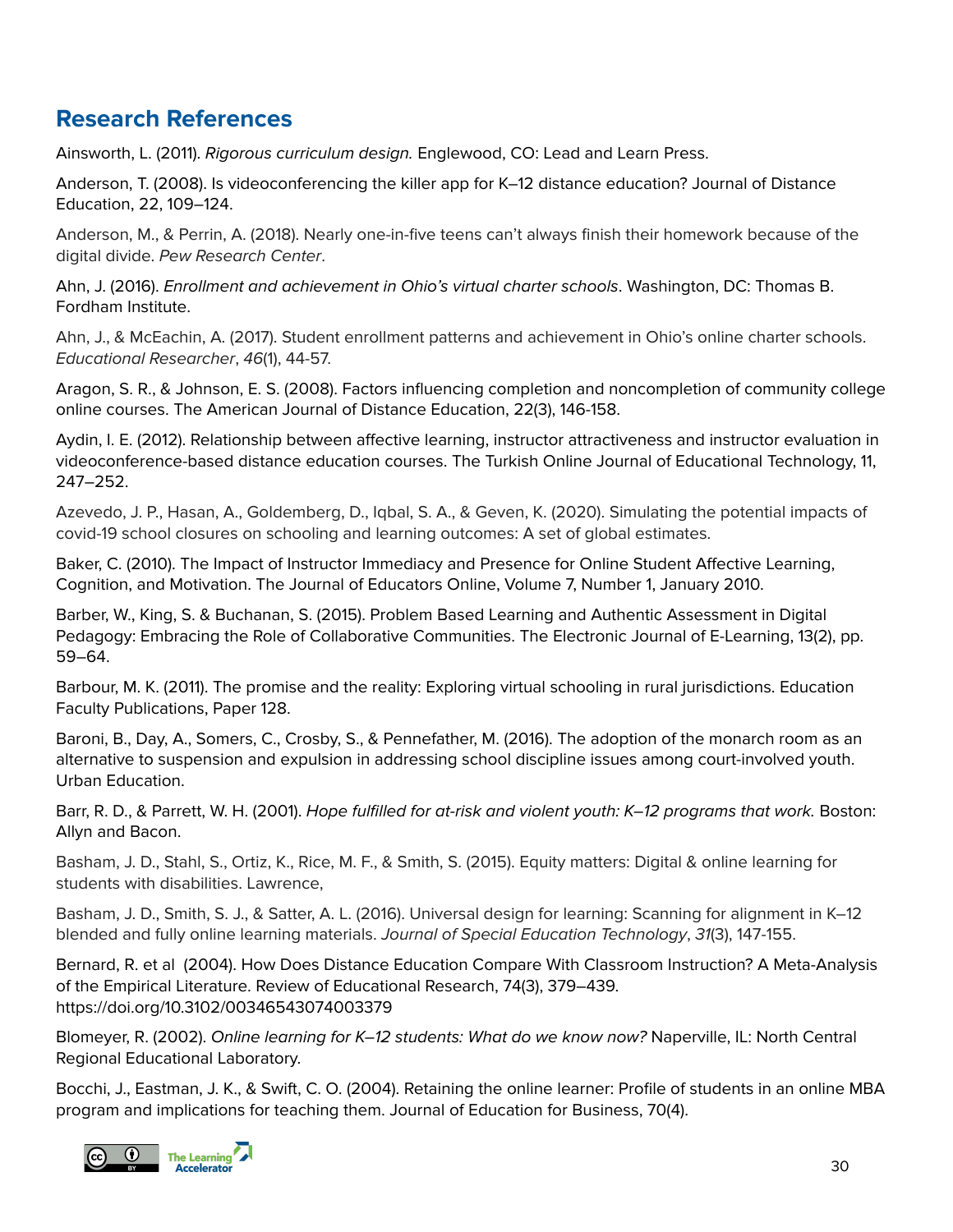doi:10.3200/JOEB.79.4.245-253

Boekaerts, M. (1997). Self-regulated learning: A new concept embraced by researchers, policy makers, educators, teachers, and students. Learning and instruction, 7(2), 161-186.

Bohman, p. (2003). Visual vs. cognitive disabilities.

Bonk, C. J., & Cummings, J. A. (1998). A Dozen Recommendations for Placing the Student at the Centre of Web‐Based Learning. Educational Media International, 35(2), 82-89.

Borup, J., Graham, C. R., & Davies, R. S. (2013). The nature of parental interactions in an online charter school. The American Journal of Distance Education, 27, 40 – 55.

Borup, J., West, R. E., Graham, C. R., & Davies, R. S. (2014). The adolescent community of engagement framework: A lens for research on K-12 online learning. Journal of Technology and Teacher Education, 22(1), 107–129.

Borup, J., Graham, C. R., West, R. E., Archambault, L., & Spring, K. J. (2020). Academic Communities of Engagement: an expansive lens for examining support structures in blended and online learning. Educational Technology Research and Development, 68(2), 807-832.

Bransford, J., Brown, A., & Cocking, R. (eds) (2004). How People Learn: brain, mind, experience, and school (expanded edition). National Academy of Sciences.

Broadbent, J. (2017). Comparing online and blended learner's self-regulated learning strategies and academic performance. Internet and Higher Education, 33, 24- 32. <https://doi.org/10.1016/j.iheduc.2017.01.004>

Bunn, J. (2004). Student persistence in a LIS distance education program. Australian Academic Research Libraries, 35(3), 253-270.

Burgstahler, s. (2005). Universal design of instruction.

Cantor, P., & Gomperts, N. (2020). What Learning and Developmental Science Says about Optimal Learning Environments. State Education Standard, 20(2), 12.

Caspi, A., & Blau, I. (2008). Social presence in online discussion groups: Testing three conceptions and their relations to perceived learning. Social Psychology of Education, 11(3), 323-346.

Catlin, K. S., Lewan, G. J., & Perignon, B. J. (1999). Increasing Student Engagement through Goal-Setting, Cooperative Learning & Student Choice.

Cavanaugh, C. S., Gillan, K. J., Kromrey, J., Hess, M., & Blomeyer, R. (2004). The effects of distance education on K–12 student outcomes: A meta-analy- sis. Naperville, IL: Learning Point Associates.

Chen T. et al. (2019), Engaging parents Involvement in  $K - 12$  Online Learning Settings: Are We Meeting the Needs of Underserved Students?, Journal of e-Learning and Knowledge Society, v.15, n.2, 113-120. ISSN: 1826-6223, e-ISSN:1971-8829 DOI: 10.20368/1971-8829/1563

Chingos, M., Whitehurst, G. (2012). Choosing Blindly: Instructional Materials, Teacher Effectiveness, and the Common Core. Brown Center on Education Policy at Brookings: Washington, DC.

Choi, B. (2016). How people learn in an asynchronous online learning environment: The relationships between graduate students' learning strategies and learning satisfaction. Canadian Journal of Learning and Technology, 42(1).

Christensen, R., Knezek, G., Tyler-Wood, T. & Gibson, D (2011). simSchool: An online dynamic simulator for enhancing teacher preparation. International Journal of Learning Technology. 6 (2): pp. 201-220.

Clark, C., Strudler, N. & Grove, K. (2015). Comparing Asynchronous and Synchronous Video vs. Text Based Discussions in an Online Teacher Education Course. Online Learning, Volume 19 Issue 3 (2015)

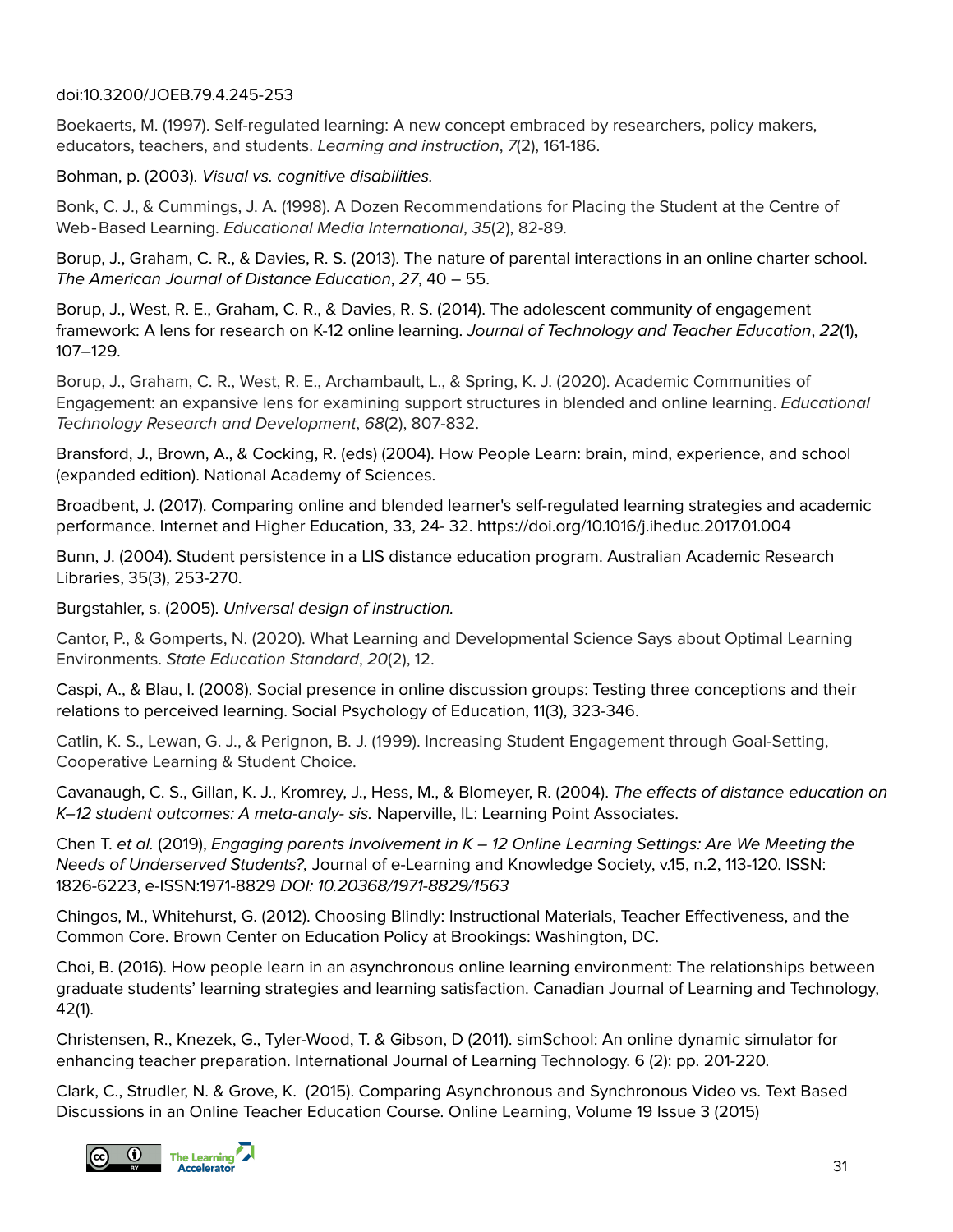Clark, R. E. (1983). Reconsidering research on learning from media. Review of Educational Research, 53, 4, 445–459.

Clark, R. E. (1994). Media will never influence learning. Educational Technol- ogy Research and Development, 42(2), 21–29.

Clausen, J. M., Bunte, B., & Robertson, E. T. (2020). Professional Development to Improve Communication and Reduce the Homework Gap in Grades 7-12 during COVID-19 Transition to Remote Learning. Journal of Technology and Teacher Education, 28(2), 443-451.

CREDO (Center for Research on Education Outcomes). (2015). Online charter school study.

Cohen, D. K., & Hill, H. C. (2001). Learning policy. New Haven, CT: Yale University Press.

Cope, B., & Kalantzis, M. (Eds). (2000). Multiliteracies: Literacy learning and the design of social futures.London: Routledge.

Cranton, P. (1994). Understanding and Promoting Transformative Learning. San Francisco: Jossey-Bass.

Crosby, S.D., Howell, P., & Thomas, S. (2018). Social justice education through trauma informed teaching, Middle School Journal, 49(4), 15-23. https://doi.org/10.1080/00940771.201 8.1488470

Crosby, L. M. S. W., D. Shantel, B. Penny, and M. A. T. Thomas. "Teaching through Collective Trauma in the Era of COVID-19: Trauma-informed Practices for Middle Level Learners." Middle Grades Review 6, no. 2 (2020): 5.

Czubaj, C. A. (2004). Literature review: reported educator concerns regarding cyberspace curricula. Education, 124(4), 676–683.

Dalke, A., Cassidy, K., Grobstein, P., & Blank, D. (2007). Emergent pedagogy: Learning to enjoy the uncontrollable—and make it productive. Journal of Educational Change, 8(2), 111–130.

Darling-Hammond, L. (1998). Alternatives to grade retention: Four complementary strategies to improve teaching and learning make more sense than holding students in grade. The School Administrator. <https://www.aasa.org/SchoolAdministratorArticle.aspx?id=15030>.

Darling-Hammond, L., Schachner, A., & Edgerton, A. K. (with Badrinarayan, A., Cardichon, J., Cookson, P. W., Jr., Griffith, M., Klevan, S., Maier, A., Martinez, M., Melnick, H., Truong, N., Wojcikiewicz, S.). (2020). Restarting and reinventing school: Learning in the time of COVID and beyond. Palo Alto, CA: Learning Policy Institute.

Davis, F. D. (1989). Perceived usefulness, perceived ease of use, and user acceptance of information technology. MIS quarterly, 319-340.

Deci, E., & Ryan, R. (1985). Intrinsic motivation and self-determination in human behavior. New York: Plenum Press.

DeLozie, S. & Rhodes, MG.. (2016). Flipped Classrooms: a Review of Key Ideas and Recommendations for Practice. Education Psychology Review, (2017) 29:141–151

Derks, D., Bos, A. E. R., & Grumbkow, J. V. (2007). Emoticons and social interaction on the Internet: The importance of social context. Computers in Human Behavior, 23, 842-849.

Dorn, E., Hancock, B., Sarakatsannis, J., & Viruleg, E. (2020). COVID-19 and student learning in the United States: The hurt could last a lifetime. McKinsey & Company.

Dupin-Bryant, P. A. (2004). Pre-entry variables related to retention in online distance education [electronic version]. American Journal of Distance Education, 18(4), 199-206. doi.org/10.1207/s15389286ajde1804\_2

Dunlap, J. C., & Lowenthal, P. R. (2014). The power of presence: Our quest for the right mix of social presence in online courses. In A. A. Piña & A. P. Mizell (Eds.) Real life distance education: Case studies in practice (pp. 41-66). Greenwich, CT: Information Age Publishers.

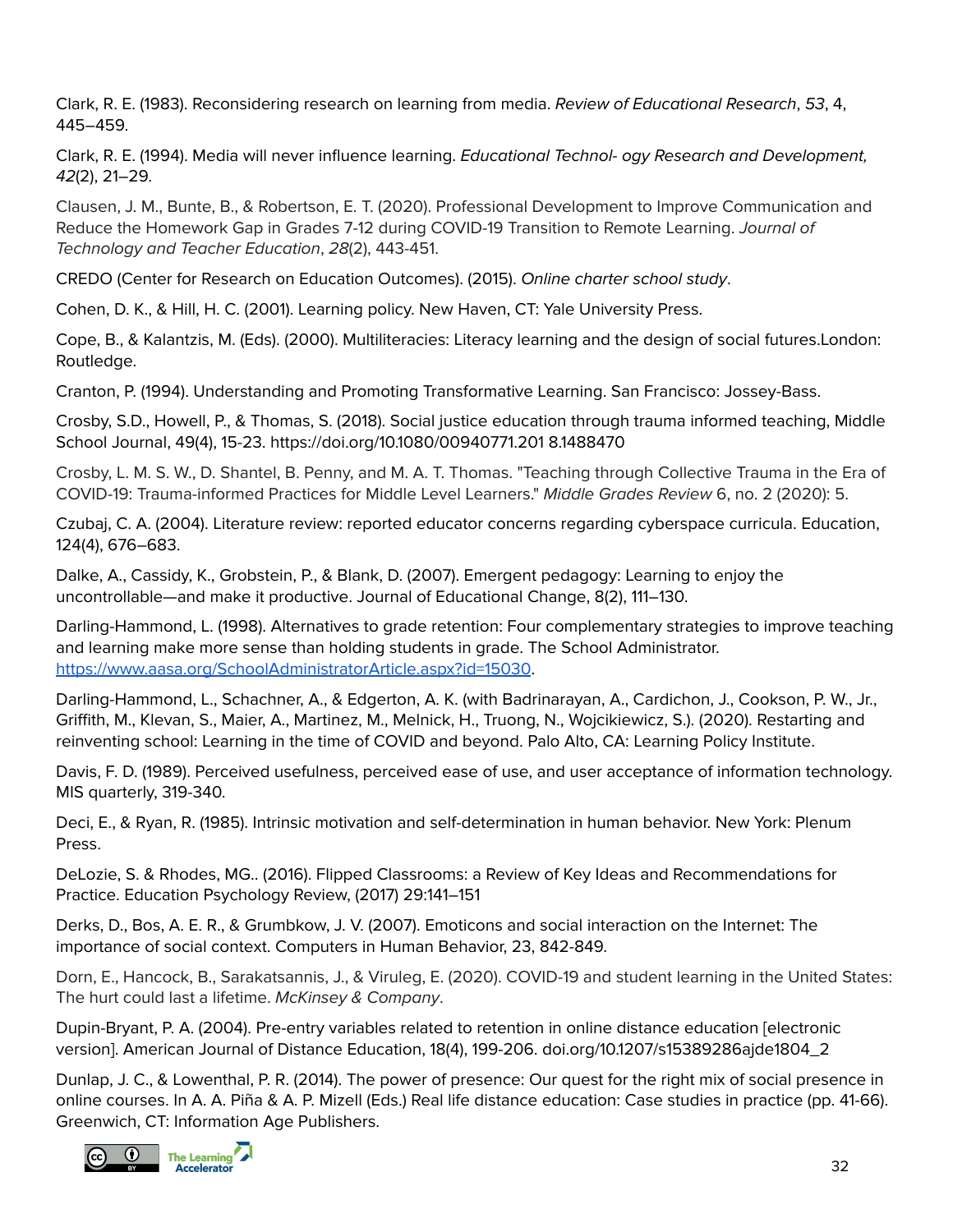Dunlap, J., Bose, D., Lowenthal, P. R., York, C. S., Atkinson, M., & Murtagh, J. (2016). What [sunshine](http://patricklowenthal.com/publications/preprint--A_literature_review_on_the_use_of_emoticons_to_support_online_learning.pdf) is to flowers: A literature review on the use of [emoticons](http://patricklowenthal.com/publications/preprint--A_literature_review_on_the_use_of_emoticons_to_support_online_learning.pdf) to support online learning. In Emotions, technology, design, and learning (pp. 163-182). Academic Press.

Education Endowment Foundation (2018). Working with Parents to Support Children's Learning. London: Education Endowment Foundation.

Education Endowment Foundation (2020). Remote Learning, Rapid Evidence Assessment, London: Education Endowment Foundation.

EdReports (2020). Why Materials Matter. <https://www.edreports.org/impact/why-materials-matter#s11>

Elias, T. (2010). Universal instructional design principles for Moodle. The International Review of Research in Open and Distributed Learning, 11(2), 110-124.

Elmore, R., 2004. The instructional core. City, R. Elmore, S. Fidman, & L. Teite, Instructional Rounds in Education. A network.

Ericsson, K. A., & Lehmann, A. C. (1996). Expert and exceptional performance: Evidence of maximal adaptations to task constraints. Annual Review of Psychology, 47, 273–305.

Fletcher, T., and Bullock, S. M. (2015). Reframing pedagogy while teaching about teaching online: A collaborative self-study. Professional Development in Education, 41(4), pp. 690-706.

Federico, P. (2000). Learning styles and student attitudes toward various aspects of network-based instruction. Computers in Human Behavior, 16(4), 359–379

Fishman, B., Konstantopoulos, S., Kubitskey, B. W., Vath, R., Park, G., Johnson, H., & Edelson, D. C. (2013). Comparing the impact of online and face-to-face professional development in the con- text of curriculum implementation. Journal of Teacher Education, 64(5), 426–438.

Forster, J., & Liberman, N. (2007). Knowledge activation. In A. W. Kruglanski & E. T. Higgins (Eds.), Social psychology: Handbook of basic principles (pp. 201–231). New York, NY: Guilford Press.

Frid, S. (2001) Supporting primary students' online learning in a virtual en- richment program. Research in Education, 66, 9–27.

Gilles, D. (2008). Student perspectives on videoconferencing in teacher education at a distance. Distance Education, 29, 107–118.

Glazer, F.S. (2012). Blended Learning: Across the Disciplines, across the Academy (Stylus Publishing).

Goslin, D. A. (2003). Engaging minds: Motivation and learning in America's schools. Lanham, MD: Scarecrow Press.

Goertzen, P., & Kristjansson, C. (2007). Interpersonal dimensions of community in graduate online learning: Exploring social presence through the lens of Systemic Functional Linguistics. Internet and Higher Education, 10, 212-230.

Guo, P. J., Kim, J., & Rubin, R. (2014). How video production affects student engagement: an empirical study of MOOC videos. In Proceedings of the first ACM Conference on Learning@ Scale Conference (pp. 41–50). New York, NY: ACM.

Griggs, T. (2001). Teaching as acting: Considering acting as epistemology and its use in teaching and teacher preparation. Teacher Education Quarterly, 28(2), 23–37

Grypp, L., & Luebeck, J. (2015). Rotating solids and flipping instruction. Mathematics Teacher, 109(3), 186–193.

Gunawardena, C. N., & McIsaac, M. S. (2004). Distance education. In D. H. Jonassen (Ed.), Handbook of research on educational communications and tech- nology (pp. 355–395). Mahwah, NJ: Lawrence Erlbaum Associates.

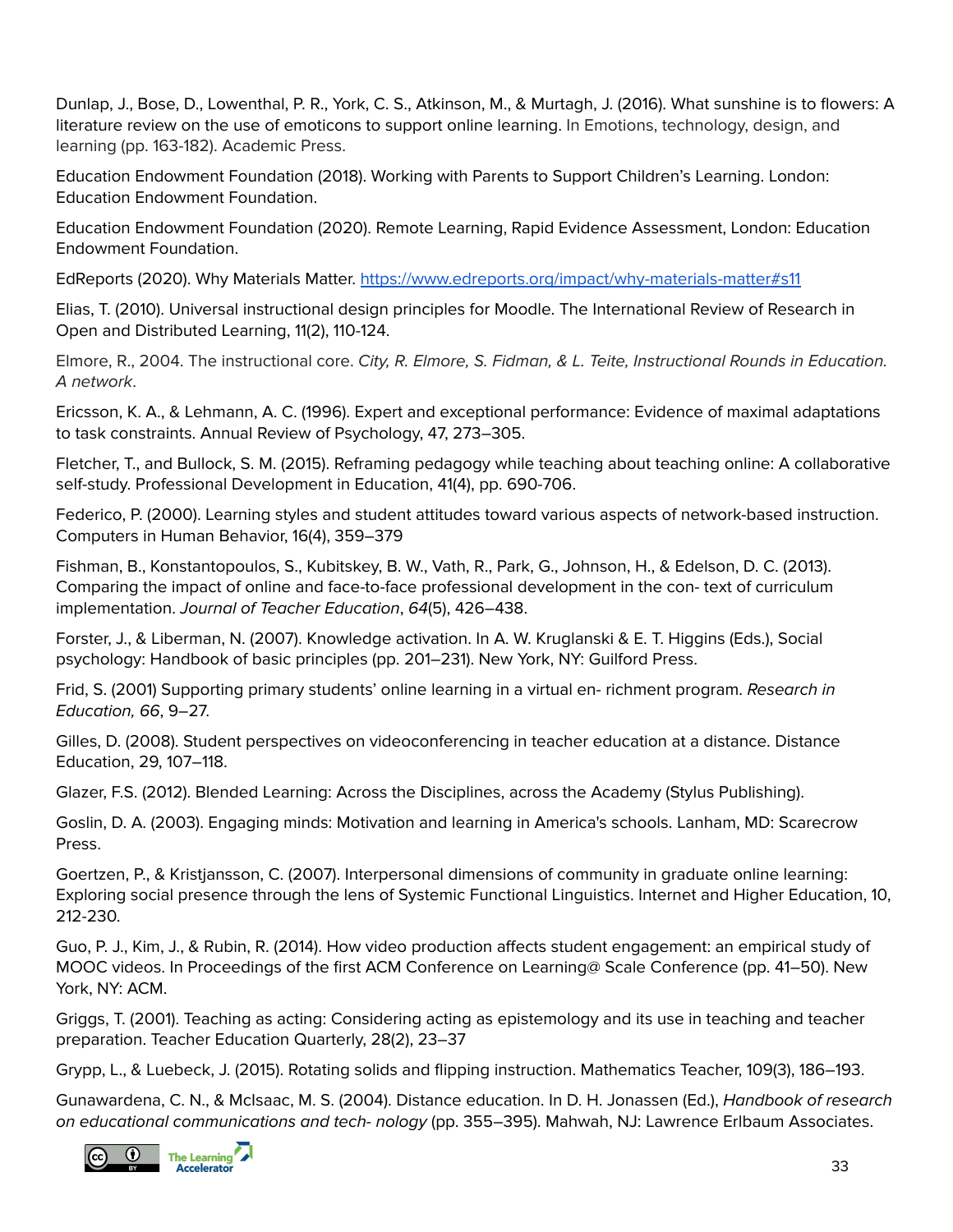Handoko, E., Gronseth, S. L., McNeil, S. G., Bonk, C. J., & Robin, B. R. (2019). Goal setting and mooc completion: A study on the role of self-regulated learning in student performance in massive open online courses. International Review of Research in Open and Distributed Learning, 20(3).

Harrington, S. J., & Floyd, K. S. (2009). Enhancing engagement and the value of the course to the student through course organization and active learning. Online Classroom, 3-5.

Hart, C., (2012). Factors associated with student persistence in an online program of study: A review of the literature," Journal of Interactive Online Learning, 11(1), 19-42, 2012.

Hill, J. R., & Hannafin, M. J. (2001). Teaching and learning in digital environments: The resurgence of resource-based learning environments. Educational Technology Research and Development, 49(3), 37-52.

Holden, J. and Westfall (2006) Instructional Media Selection for Distance Learning: A Learning Environment Approach. [J-L.](https://search.proquest.com/indexinglinkhandler/sng/au/Westfall,+Philip+J-L/$N;jsessionid=223D779E00CB0AC0B4A2E03738BD3488.i-0421651eedac6d93a)Distance Learning; [Greenwich](https://search.proquest.com/pubidlinkhandler/sng/pubtitle/Distance+Learning/$N/29704/OpenView/230696985/$B/E2975B4918BD4320PQ/1;jsessionid=223D779E00CB0AC0B4A2E03738BD3488.i-0421651eedac6d93a) Vol. 3, Iss. 2, [\(2006\):](https://search.proquest.com/indexingvolumeissuelinkhandler/29704/Distance+Learning/02006Y04Y01$232006$3b++Vol.+3+$282$29/3/2;jsessionid=223D779E00CB0AC0B4A2E03738BD3488.i-0421651eedac6d93a) 1-11.

Holder, B. (2007). An investigation of hope, academics, environment, and motivation as predictors of persistence in higher education online programs. The Internet and Higher Education, 10, 245-260. doi:10.1016/j.iheduc.2007.08.002

Hoover-Dempsey, K. V., & Sandler, H. M. (1995). Parental involvement in children's education: Why does it make a difference? Teachers College Record, 97(2), 311-331.

Hoover-Dempsey, K. V., & Sandler, H. M. (2005). Final performance report for OERI Grant # R305T010673: The social context of parental involvement: A path to enhanced achievement. Washington, D.C.

Hrastinski, S. (2007). Participating in synchronous online education. Unpublished doctoral dissertation, Lund University, Germany.

Hung, M. L., Chou, C., Chen, C. H., & Own, Z. Y. (2010). Learner readiness for online learning: Scale development and student perceptions. Computers & Education, 55(3), 1080-1090.

Ice, P., Curtis, R., Phillips, P., & Wells, J. (2007). Using asynchronous audio feedback to enhance teaching presence and students' sense of community. Journal of Asynchronous Learning Networks, 11(2), 3-25.

Ivankova, N. V., & Stick, S. L. (2005). Collegiality and community-building as a means for sustaining student persistence in the computer-mediated asynchronous learning environment. Online Journal of Distance Learning Administration, 8(3).

Johnson, J. & Galy, E. (2013). The use of K - 12 online learning for improving Hispanic students' academic performance. Journal of Online Learning and Teaching, 9(3).

Joksimovic, S., Gaševic, D., Kovanovic, V., Riecke, B. E. & Hatala, M. (2015). Social presence in online discussions as a process predictor of academic performance. Journal of Computer Assisted Learning, 31(6), pp. 638–654.

Jaramillo, J. (2013). Chicana bloggers: Creating diversity online via participation. Journal of Adolescent and Adult Literacy, 56(5), 361-367.

Kanuka, H., & Anderson, T. (1998). Online social interchange, discord, and knowledge construction. Journal of Distance Education, 13, 57-74.

Kauer, 2013. Blended Learning - Its Challenges and Future. Procedia - Social and [Behavioral](https://www.sciencedirect.com/science/journal/18770428) Sciences, [Volume](https://www.sciencedirect.com/science/journal/18770428/93/supp/C) [93,](https://www.sciencedirect.com/science/journal/18770428/93/supp/C) 21 October 2013, Pages 612-617.

Keeler, C. G., Richter, J., Anderson-Inman, L., Horney, M. A., & Ditson, M. (2007). Exceptional learners: Differentiated instruction online. What works in K-12 online learning, 125-141.

Kelly R. (2011). Simple, consistent course design facilitates student self regulation. Online Classroom, 1-5.

Kintu, M. J., Zhu, C., & Kagambe, E. (2017). Blended learning effectiveness: the relationship between student

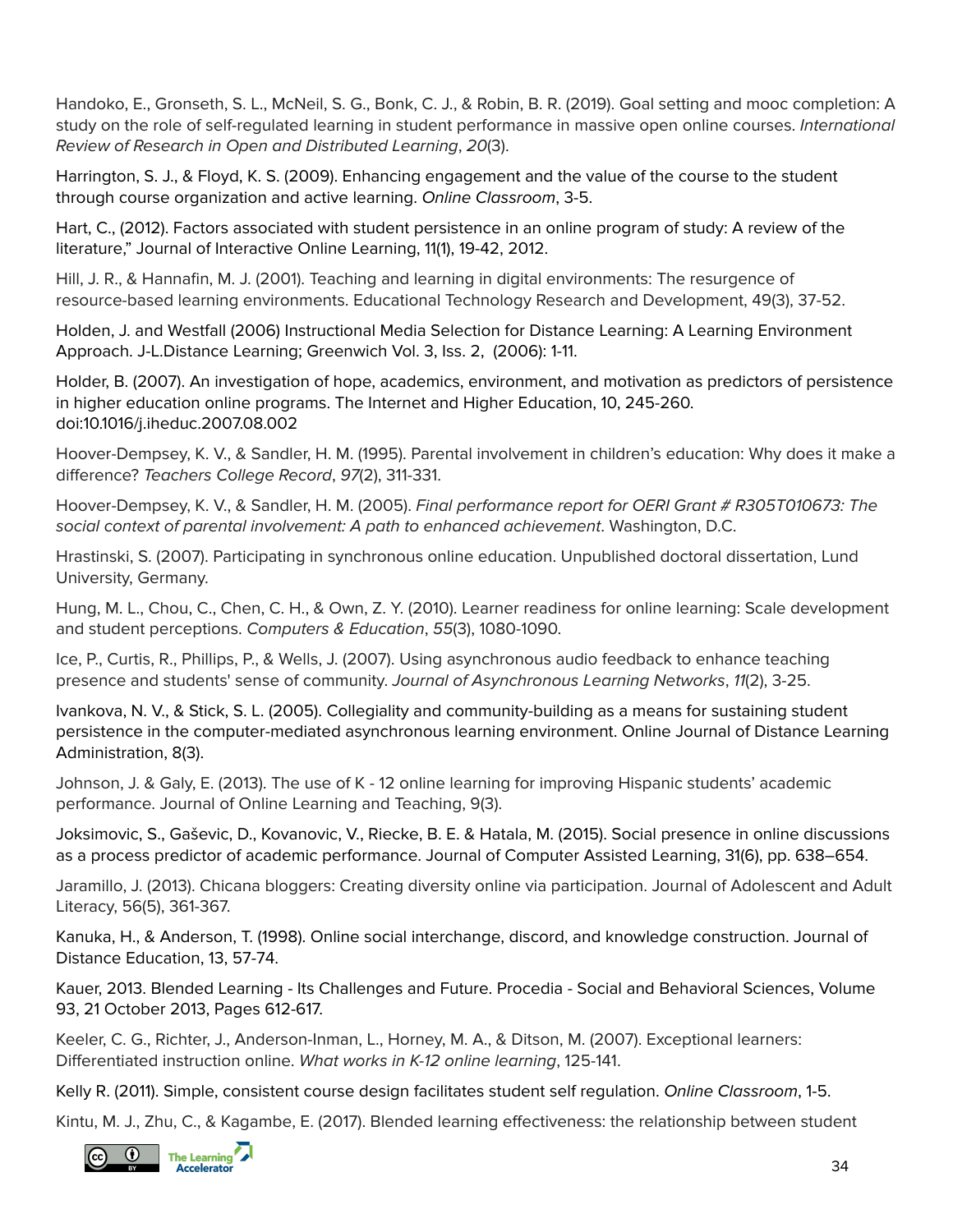characteristics, design features and outcomes. International Journal of Educational Technology in Higher Education, 14(1), 7.

Knowles, M. S. (1975). Self-directed learning: A guide for learners and teachers. New York: Association Press.

Kramarski, B. (2009). Metacognitive feedback in online mathematical discussion. In Handbook of research on new media literacy at the K-12 level: Issues and challenges (pp. 794-806). IGI Global.

Kramarski, B. (2011). Assessing Self-regulation Development through Sharing Feedback in Online Mathematical Problem Solving Discussion. In Fostering self-Regulated Learning through ICT (pp. 232-247). IGI Global.

Kramarski, B., & Friedman, S. (2014). Solicited versus unsolicited metacognitive prompts for fostering mathematical problem solving using multimedia. Journal of Educational Computing Research, 50(3), 285-314.

Kress, G. (2009). Multimodality: A social semiotic approach to contemporary communication. London: Routledge.

Lee, V. E., & Burkham, D. T. (2001). Dropping out of high school: The role of school organization and structure. Paper presented at the Dropouts in America: How Severe is the Problem? What do We Know About Intervention and Pre- vention, Harvard Graduate School of Education: Cambridge, MA.

Lee, K. M. (2004). Presence, explicated. Communication Theory, 14, 27–50. doi:10.1093/ct/ 14.1.27

Levy, Y. (2007). Comparing dropouts and persistence in e-learning courses. Computers and Education, 48, 185-204.

Lim, D. H., & Kim, H. (2003). Motivation and learner characteristics affecting online learning and learning application. Journal of Educational Technology Systems, 31(4), 423-439.

Lim, D. H. (2004). Cross cultural differences in online learning motivation. Educational Media International, 41(2), 163-175.

Liu, X., Bonk, C. J., Magjuka, R. J., Lee, S. H., & Su, B. (2005). Exploring four dimensions of online instructor roles: A program level case study. Journal of Asynchronous Learning Networks, 9(4), 29–48.

Liu, F., Black, E., Algina, J., Cavanaugh, C., & Dawson, K. (2010). The validation of one parental involvement measurement in virtual schooling. Journal of Interactive Online Learning, 9(2), 105-132.

Lo, C. K., & Hew, K. F. (2017). A critical review of flipped classroom challenges in K-12 education: Possible solutions and recommendations for future research. Research and practice in technology enhanced learning, 12(1), 4.

Lu, J. and Deng, L. (2013), "Examining students' use of online annotation tools in support of argumentative reading", Australasian Journal of Educational Technology, Vol. 29 No. 2. pp. 161–171.

Ma, J., & Nickerson, J. V. (2006). Hands-on, simulated, and remote laboratories: A comparative literature review. ACM Computing Surveys (CSUR), 38(3), 1–24. doi:10.1145/ 1132960.1132961

Machtmes, K., & Asher, J. W. (2000). A meta‐analysis of the effectiveness of telecourses in distance education. American Journal of Distance Education, 14(1), 27-46.

Mader, N, and Lynch, T (2020). "Learning [Equitably,](https://static1.squarespace.com/static/53ee4f0be4b015b9c3690d84/t/5ef3935d1db6393dc49cddd7/1593021280562/CNYCA_Learning+Equitably%2C+Digitally%2C+and+Well.pdf) Digitally, and Well." Center for New York City Affairs. June 2020

Malkus, N. (2020, June 16). School districts' remote-learning plans may widen student achievement gap. Education Next.

[https://www.educationnext.org/school-districts-remote-learning-plans-may-widen-student-achievement-gap-only-](https://www.educationnext.org/school-districts-remote-learning-plans-may-widen-student-achievement-gap-only-20-percent-meetstandards/)[20-percent-meetstandards/](https://www.educationnext.org/school-districts-remote-learning-plans-may-widen-student-achievement-gap-only-20-percent-meetstandards/)

Mayer, R. E., Heiser, J., & Lonn, S. (2001). Cognitive constraints on multimedia learning: When presenting more material results in less understanding. Journal of Educational Psychology, 93, 187-19

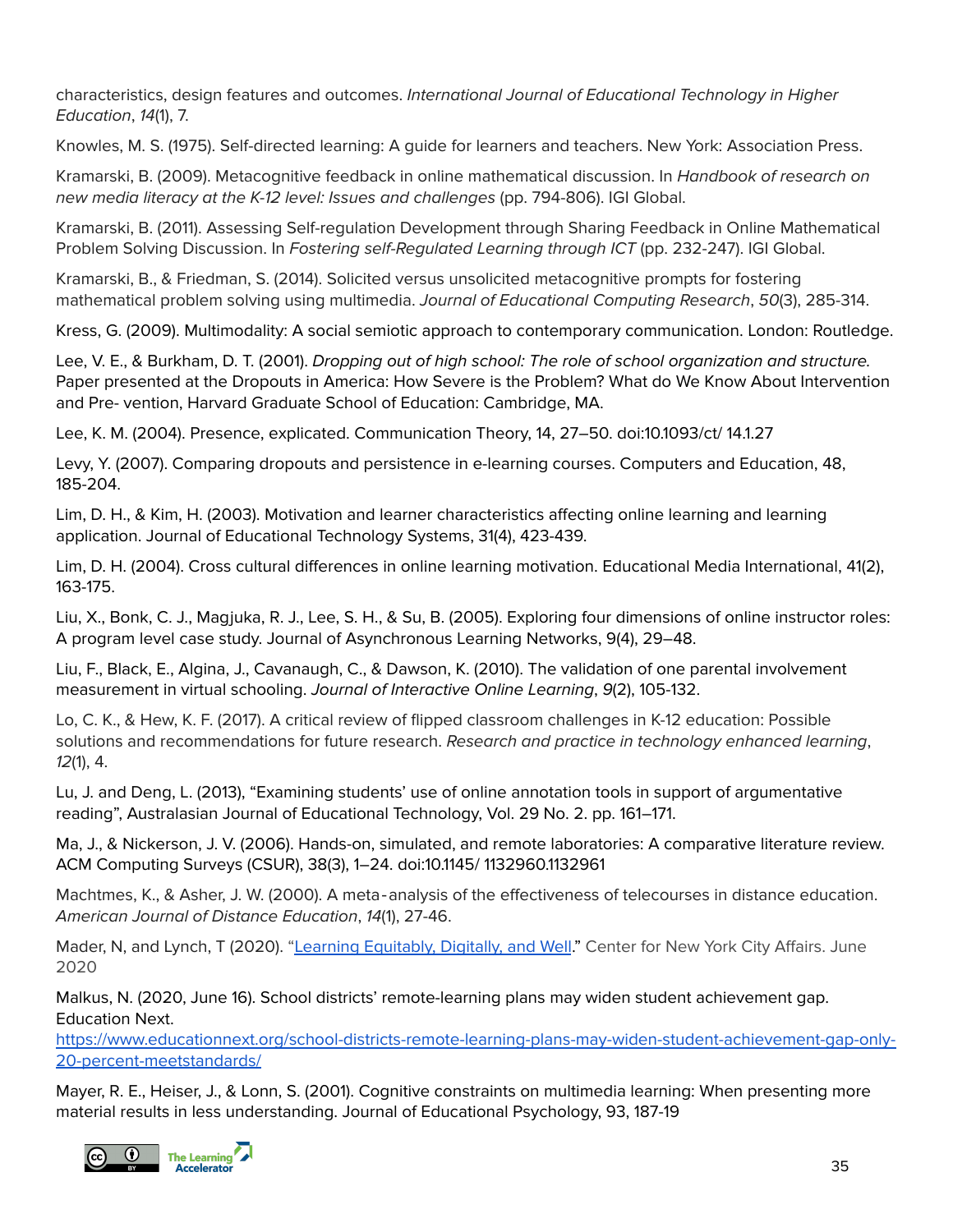Mayer, R. E. (2014). The Cambridge handbook of multimedia learning. New York: Cambridge University Press.

McCarthey, S., Magnifico, A., Woodard, R. & Kline, S. (2013). Situating technology-facilitated feedback and revision: The case of Tom. In K.E. Pytash & R.E. Ferdig (Eds.), Exploring technology for writing and writing instruction (pp. 152-170). Hershey, PA: IGI Global.

McGrail, E. & Davis, A. (2011). The influence of classroom blogging on elementary student writing. Journal of Research in Childhood Education, 25(4), 415-437.

McGrail, E. & McGrail, J. (2013). Preparing young writers for invoking and addressing today's interactive digital audiences In K.E. Pytash & R.E. Ferdig (Eds.), Exploring technology for writing and writing instruction (pp. 186-201). Hershey, PA: IGI Global.

McLoughlin, C., & Oliver, R. (2000). Designing learning environments for cultural inclusivity: A case study of indigenous online learning at tertiary level. Australasian Journal of Educational Technology, 16(1).

McInnerney, J. M., & Roberts, T. S. (2004). Online learning: Social interaction and the creation of a sense of community. Educational Technology & Society, 7(3), 73-81.

Means, B. et al (2009). Evaluation of Evidence-Based Practices in Online Learning: A Meta-Analysis and Review of Online Learning Studies. U.S. Department of Education Office of Planning, Evaluation, and Policy Development Policy and Program Studies Service.

Means, B., Toyama, Y., Murphy, R., & Baki, M. (2013). The effectiveness of online and blended learning: A meta-analysis of the empirical literature. Teachers College Record, 115(3), 1-47.

Mendicino, M., Razzaq, L., and Heffernan, N. 2009. A Comparison of Traditional Homework to Computer-Supported Homework. In Journal of Research on Technology in Education (JRTE), 41(3), 331-358.

Meyer, L. (2016). Home connectivity and the homework gap. T.H.E. Journal, 43(4), 16-20.

Mezirow, Jack D., & Associates (2000). Learning as Transformation: Critical Perspectives on a Theory in Progress. San Francisco: Jossey-Bass.

Mills, S. C. (2003). Implementing online secondary education: An evaluation of a virtual high school. In C. Crawford et al. (Eds.), Proceedings of Society for Information Technology and Teacher Education International Conference 2003 (pp. 444–451). Norfolk, VA: AACE.

Moore, M. G. (1989). Three types of interaction. The American Journal of Distance Education, 3(2), 1–6.

Moore, M. G. (2013). The theory of transactional distance. In M. G. Moore (Ed.). Handbook of Distance Education (pp. 66-85). New York, NY: Routledge.

Morris, L. V., Finnegan, C., & Wu, S. (2005). Tracking student behavior, persistence, and achievement in online courses. The Internet and Higher Education, 8(3), 221-231.

Morris, L. V., Wu, S., & Finnegan, C. (2005). Predicting retention in online general education courses. American Journal of Distance Education, 19(1), 23-36.

Mrazek, A. J., Ihm, E. D., Molden, D. C., Mrazek, M. D., Zedelius, C. M., & Schooler, J. W. (2018). Expanding minds: Growth mindsets of self-regulation and the influences on effort and perseverance. Journal of Experimental Social Psychology, 79, 164-180.

Murphy, E., Rodríguez‐Manzanares, M. A., & Barbour, M. (2011). Asynchronous and synchronous online teaching: Perspectives of Canadian high school distance education teachers. British Journal of Educational Technology, 42(4), 583-591.

Myung, J. et al (2020). Supporting Learning in the COVID-19 Context: Research guide to distance and blended education. Policy Analysis for California Education: Stanford, CA.

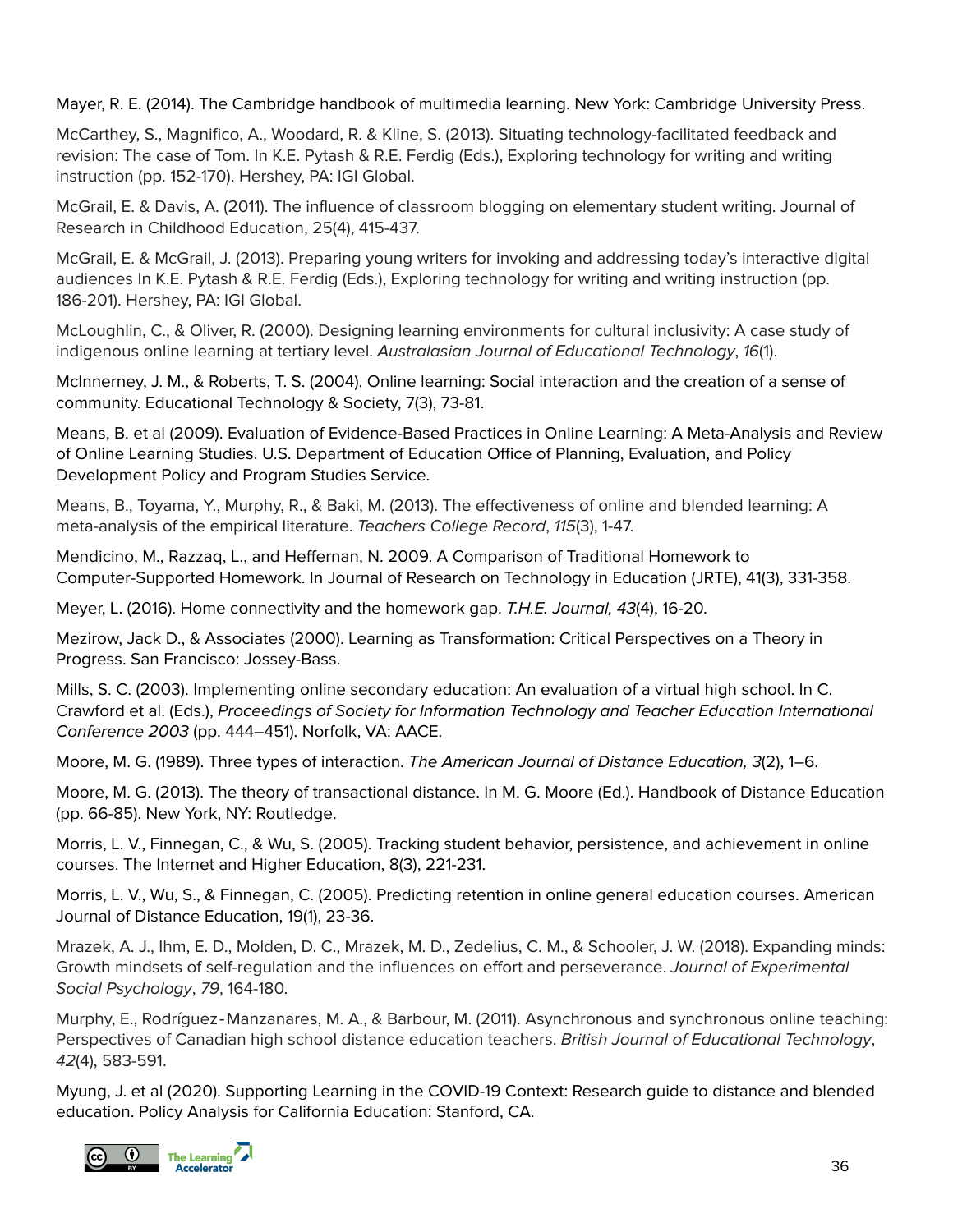https://edpolicyinca.org/publications/supporting-learning-covid-19-context

Nash, R. D. 2005. Course completion rates among distance learners: Identifying possible methods to improve retention. Online Journal of Distance Learning Administration, 8(4).

National P3 Center (2020). "At-Home" Teaching and Learning in PreK-3rd Grade. School of Education and HUman Development, University of Colorado- Denver. Denver, CO.

National Research Council. (2001). Pellegrino, J., Chudowsky, N., & Glaser, R. (Eds.) Knowing what students know: The science and design of educational assessment. Washington, D.C.: Academy Press.

Nickow, A., Oreopoulos, P., & Quan, V. (2020). The Impressive Effects of Tutoring on PreK-12 Learning: A Systematic Review and Meta-Analysis of the Experimental Evidence. National Bureau of Economic Research Working Paper Series, (w27476).

Nippard, N., & Murphy, E. (2007). Social presence in the web-based synchronous secondary classroom. Canadian Journal of Learning and Technology, 33(1).

Oehlberg, B. (2008). Why schools need to be trauma-informed. Trauma and Loss: Research and Interventions 8(2), 1-4. https://www.starr.org/sites/default/file s/articles/whyschoolsneed.pdf

O'Byrne, W. I., & Pytash, K. E. (2015). Hybrid and blended learning: Modifying pedagogy across path, pace, time, and place. Journal of Adolescent & Adult Literacy, 59(2), 137-140.

O'Dwyer, L. M., Carey, R., & Kleiman, G. (2007). A study of the effectiveness of the Louisiana Algebra I online course. Journal of research on technology in education, 39(3), 289-306.

Ojokheta, K. O. (2011). A path-analytic study of some correlates predicting persistence and student's success in distance education in Nigeria. Turkish Online Journal of Distance Education, 11(1).

Olivet, J. et al (2017). Online Versus Face-To-Face Training of Critical Time Intervention: A Matching Cluster Randomized Trial. American Journal of Distance Education 2016; 30(4), 237-249.

Palloff, R. M., & Pratt, K. (1999). Building learning communities in cyberspace: Effective strategies for the online classroom. San Francisco: Jossey-Bass.

Park, J. H., & Choi, H. J. (2009). Factors influencing adult learners' decision to drop out or persist in online learning. Educational Technology & Society, 12(4), 207-217.

Parrish, P., & Linder-VanBerschot, J. (2010). Cultural dimensions of learning: Addressing the challenges of multicultural instruction. The International Review of Research in Open and Distributed Learning, 11(2), 1-19.

Pintrich, P. R. (1999). The role of motivation in promoting and sustaining self-regulated learning. International Journal of Educational Research, 31(6), 459-470. doi:10.1016/S0883-0355(99)00015-4

Pintrich, P. R., & Schunk, D. H. (2002). Motivation in education: Theory, research, and applications (2nd ed.). Upper Saddle River, NJ: Merrill/Prentice Hall.

Polikoff, M. (2019). The Supplemental Curriculum Bazaar: Is What's Online Any Good?. Thomas B. Fordham Institute.

Project Unicorn (2019). "Data Interoperability in K–12 Education," https://www.projunicorn.org/why-data-interoperability.

Rehn, N., Maor, D., & McConney, A. (2018). The specific skills required of teachers who deliver K–12 distance education courses by synchronous videoconference: implications for training and professional development. Technology, Pedagogy and Education, 27(4), 417-429.

Reich, J. (2015). Rebooting MOOC research. Science 347, 34–35.

Reich, J. & Mehta J. (2020) Imagining September: Principles and Design Elements for Ambitious Schools during

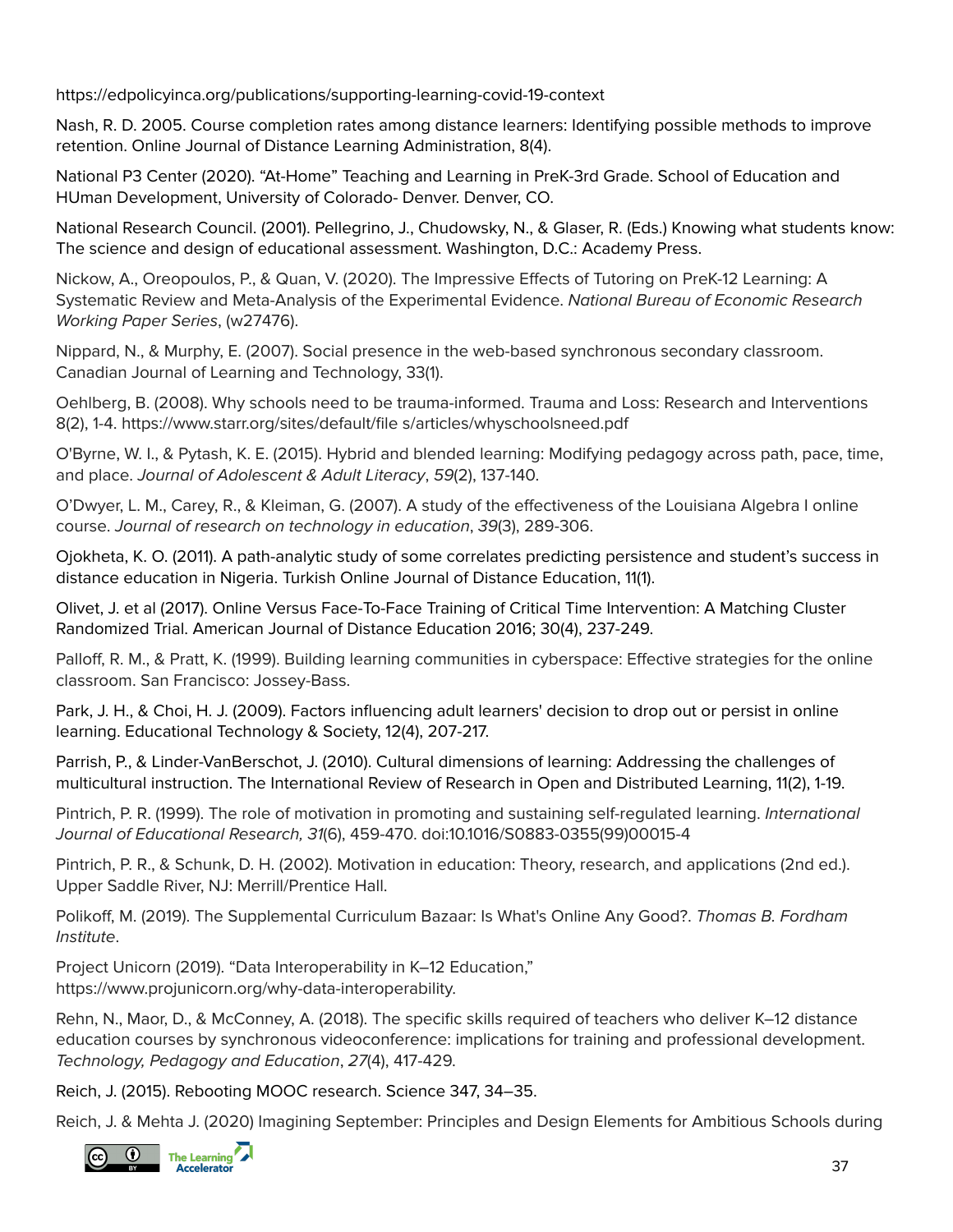Covid-19. Cambridge: MA.

Repetto, J. B., & Spitler, C. J. (2014). Research on at-risk learners in K-12 online learning. In Handbook of research on K-12 online and blended learning (pp. 107-134).

Rice, K. L. (2006). A comprehensive look at distance education in the K–12 context. Journal of Research on Technology in Education, 38(4), 425-448.

Rice, M. F., & Carter, R. A., Jr. (2015). ''When we talk about compliance, it's because we lived it.'' – Online educators' roles in supporting students with disabilities. Online Learning Journal, 19, 18–36

Roblyer, M. D., & Knezek, G. A. (2003). New millennium research for edu- cational technology: A call for a national research agenda. Journal of Research on Technology in Education, 36(1), 60–71.

Roblyer, M. D. (1999). Is choice important in distance learning? A study of student motives for taking internet-based courses at the high school and com- munity college levels. Journal of Research on Computing in Education, 32(1), 157–172.

Roblyer, M. D., & Marshall, J. C. (2003). Predicting the success of virtual high school students: Preliminary results from an educational success prediction instrument. Journal of Research on Technology in Education, 35(2), 241–256.

Rodrigo, R., & Nguyen, T. (2013). Supporting more inclusive learning with social networking: A case study of blended socialised design education. Journal of Learning Design, 6(3), 29-44.

Roediger, H.L., Agarwal, P.K., McDaniel, M.A., and McDermott, K.B. (2011). [Test-enhanced](https://psycnet.apa.org/record/2011-26204-001?doi=1) learning in the classroom: Long-term [improvements](https://psycnet.apa.org/record/2011-26204-001?doi=1) from quizzing. J Exp. Psychol. Appl. 17, 382–395.

Rose, D. H., & Meyer, A. (2002). Teaching every student in the digital age: Universal design for learning. alexandria, Va: association for supervision & curriculum Development.

Rose, R. M., & Blomeyer, R. L. (2007). North American Council for Online Learning research committee issues brief: Access and equity in online classes and virtual schools. Aurora Institute.

Ross-Gordon, J. (2011). Research on Adult Learners: Supporting the Needs of a Student Population that Is No Longer Nontraditional. Peer Review, Winter 2011, Vol. 13, No. 1.

Rourke, L., Anderson, T., Garrison, D. R., & Archer, W. (1999). Assessing social presence in asynchronous text-based computer conferencing. Journal of Distance Education, 14(2), 50-71.

Ryan, S., Kaufman, J., Greenhouse, J., Joel; She, R. and Shi, J. (2016). The Effectiveness of Blended Online Learning Courses at the Community College Level. Community College Journal of Research and Practice, 40(4), pp. 285-298.

Sauter, M., Uttal, D. H., Rapp, D. N., Downing, M., & Jona, K. (2013). Getting real: the authenticity of remote labs and simulations for science learning. Distance Education, 34(1), 37-47.

Schlosser, L., & Simonson, M. (2002). Distance education: Definition and glossary of terms. Bloomington, IN: Association for Educational Communica- tions and Technology.

Schultz, D., Duffield, S., Rasmussen, S. C., & Wageman, J. (2014). Effects of the flipped classroom model on student performance for advanced placement high school chemistry students. Journal of Chemical Education, 91(9), 1334–1339.

Short, J., Williams, E., & Christie, B. (1976). The social psychology of telecommunications. London: John Wiley & Sons.

Shyu, H. Y., & Brown, S. W. (1992). Learner control versus program control in interactive videodisc instruction: what are the effects in procedural learning? International Journal of Instructional Media, 19(2), 85–95

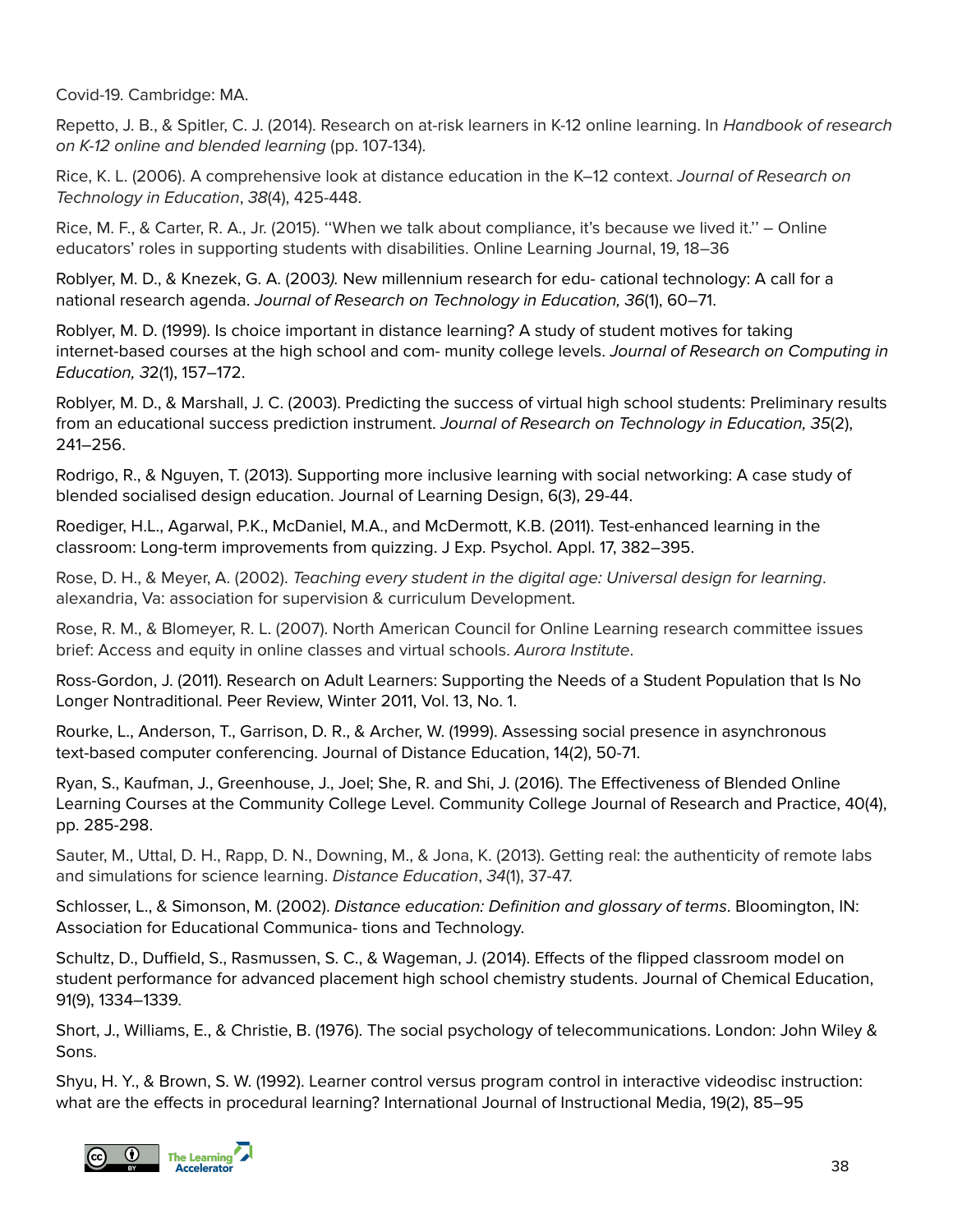Simonson, M., Smaldino, S., Albright, M., & Zvacek, S. (2006). Teaching and learning at a distance: Foundations of distance education (3rd ed.) Upper Saddle River, NJ: Pearson.

Sitzmann, T. (2011). A meta-analytic examination of the instructional effectiveness of computer-based simulation games. Personnel Psychology, 64: 489-528. doi[:10.1111/j.1744-6570.2011.01190.x](https://doi.org/10.1111/j.1744-6570.2011.01190.x)

Snyder, C., Paska, L. M., & Besozzi, D. (2014). Cast from the past: using screencasting in the social studies classroom. The Social Studies, 105(6), 310–314.

Sotillo, S. M. (2000). Discourse functions and syntactic complexity in synchronous and asynchronous communication. Language Learning & Technology, 4(1), 82-119.

Stafford-Brizard, K. B. (2016). Building blocks for learning: A framework for comprehensive student development. Turnaround for Children, 1-16.

Stansfield, M., McLellan, E., & Connolly, T. M. (2004). Enhancing student performance in online learning and traditional face-to-face class delivery. Journal of Information Technology Education, 3, 173–188.

Stefanou, C., & Salisbury-Glennon, J. (2002). Developing motivation and cognitive learning strategies through an undergraduate learning community. Learning Environments Research, 5(1), 77–97

Stein, D. S., Wanstreet, C. E., & Calvin, J. (2005). Bridging the transactional distance gap in online learning environments. American Journal of Distance Education, 19(2), 105-118.

Stockwell, B. et al (2015). Blended Learning Improves Science Education. Cell, [Volume](https://www.sciencedirect.com/science/journal/00928674/162/5) 162, Issue 5, 27 August 2015, Pages 933-936.

Stodel, E., Thompson, T., & MacDonald, C. (2006). Learners' perspectives on what is missing from online learning: Interpretations through the Community of Inquiry Framework. The International Review of Research In Open and Distance Learning, 7(3).

Swan, K. (2001). Virtual interaction: Design factors affecting student satisfaction and perceived learning in asynchronous online learning. Distance Education; 2001; 22, 2; Education Module pg. 306-331.

Swire, P., Pardos, Z., & Heffernan, N. T. (2011). Increasing K-12 Homework Effectiveness with Immediate Feedback.

Tallent-Runnels, M. K., Thomas, J. A., Lan, W. Y., Cooper, S., Ahern, T. C., Shaw, S. M., & Liu, X. (2006). Teaching courses online: A review of the research. Review of Educational Research, 76(1), 93-135.

TNTP (2018). The Opportunity Myth. New York, NY.

Triona, L. M., & Klahr, D. (2003). Point and click or grab and heft: Comparing the influence of physical and virtual instruction materials on elementary school students' ability to design experiments. Cognition and Instruction, 21, 149–173. doi:10.1207/ S1532690XCI2102\_02

Tunison, S., & Noonan, B. (2001). Online learning: Secondary students' first experience. Canadian Journal of Education, 26(4), 495–514.

Vandergriff, I. (2013). Emotive communication online: A contextual analysis of computer-mediated communication (CMC) cues. Journal of [Pragmatics,](https://www.sciencedirect.com/science/journal/03782166) [Volume](https://www.sciencedirect.com/science/journal/03782166/51/supp/C) 51, May 2013, Pages 1-12.

Vasudevan, L. & Reily, M. (2013). In the middle of something: Reflections on multimodal inquiry as artful bricolage. Journal of Adolescent and Adult Literacy, 56(6), 455-459.

Vgotsky, LS (1978). Mind in Society: The Development of the Higher Psychological Processes. Cambridge, MA: The Harvard University Press. (Originally published 1930, New York: Oxford University Press.)

Vrasidas, C., & McIsaac, M. S. (1999). Factors influencing interaction in an online course. American Journal of Distance Education, 13(3), 22-36.

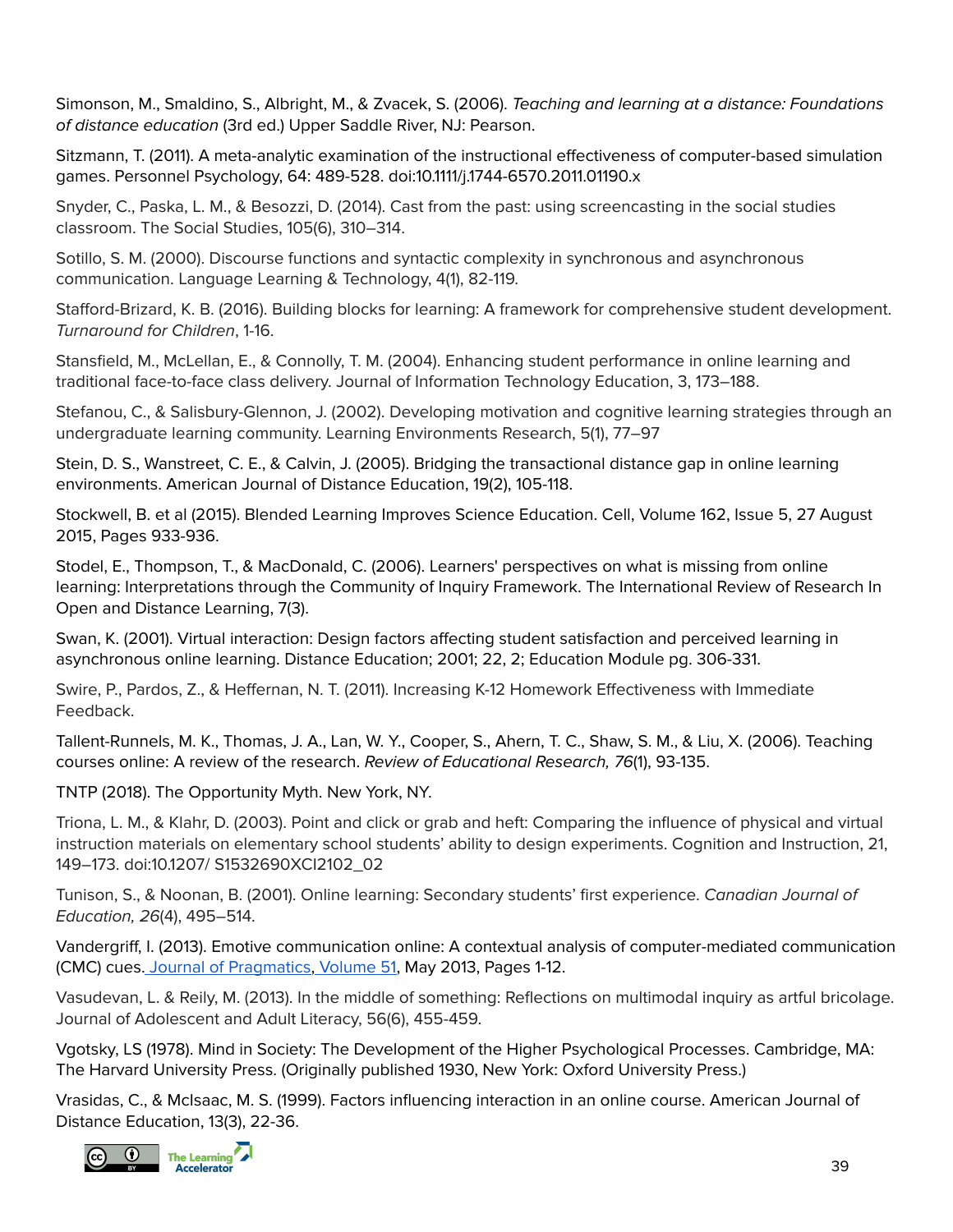Vrasidas, C., & Zembylas, M. (2003). Complexities in the evaluation of distance education and virtual schooling. Educational Media International. Re- trieved September 22, 2004, from the International Council for Educational Media Web site: http://www.tandf.co.uk/journals.

Weiner, C. (2003). Key ingredients to online learning: Adolescent students study in cyberspace—the nature of the study. International Journal on E-Learn- ing, 2(3), 44–50.

Weiss, R. E. (2000). Humanizing the online classroom. New Directions for Teaching and Learning, 2000 (84), 47-51.

West, K. (2008). Weblogs and literary response: Socially situated identities and hybrid social languages in English class blogs. Journal of Adolescent and Adult Literacy, 51(7), 588598.

Wilson, B. G., Ludwig-Hardman, S., Thornam, C. L., & Dunlap, J. C. (2004). Bounded community: Designing and facilitating lear[ni](http://www.irrodl.org/index.php/irrodl/article/viewArticle/204)ng communities in formal courses. The International Review of Research in Open and Distance Learning, 5(3).

Wilson, B. G. (2009). Using audio for giving feedback to project teams: A useful complement to track changes. In P. R. Lowenthal, D. Thomas, A. Thai, & B. Yuhnke, B. (Eds.), The CU Online handbook. Teach differently: Create and collaborate (pp. 51-53). Raleigh, NC: Lulu.

Witte, S. (2007). "That's online writing, not boring school writing": Writing with blogs and the talkback project. Journal of Adolescent and Adult Literacy, 51(2), 92-96.

Witmer, B. G., & Singer, M. J. (1998). Measuring presence in virtual environments: A presence questionnaire. Presence. Teleoperators and Virtual Environments, 7, 225–240. doi:10.1162/105474698565686

Wolpow, R., Johnson, M.M., Hertel, R., & Kincaid, S.O. (2016). The heart of learning and teaching: Compassion, resiliency, and academic success. Washington State Office of Superintendent of Public Instruction (OSPI) Compassionate Schools. https://www.k12.wa.us/sites/default/fil es/public/compassionateschools/pubdo cs/theheartoflearningandteaching.pdf

Woo, Y., & Reeves, T. C. (2008). Interaction in Asynchronous Web-Based Learning Environments. Journal of Asynchronous Learning Networks, 12, 179-194.

Yang, D., Olesova, L., & Richardson, J. C. (2010). Impact of cultural differences on students' participation, communication, and learning in an online environment. Journal of Educational Computing Research, 43(2), 165-182.

Yang, J., Kinshuk, Yu, H., Chen, S. J., & Huang, R. (2014). Strategies for smooth and effective cross-cultural online collaborative learning. Journal of Educational Technology & Society, 17(3), 208-221.

Zheng, B., Lawrence, J., Warschauer, M., & Lin, C. H. (2015). Middle school students' writing and feedback in a cloud-based classroom environment. Technology, Knowledge and Learning, 20(2), 201-229.

Zhu, X., Chen, B., Avadhanam, R. M., Shui, H., & Zhang, R. Z. (2020). Reading and connecting: using social annotation in online classes. Information and Learning Sciences.

Zweig, J. M. (2003). Vulnerable youth: Identifying their need for alternative educational settings. Washington DC: Urban Institute.